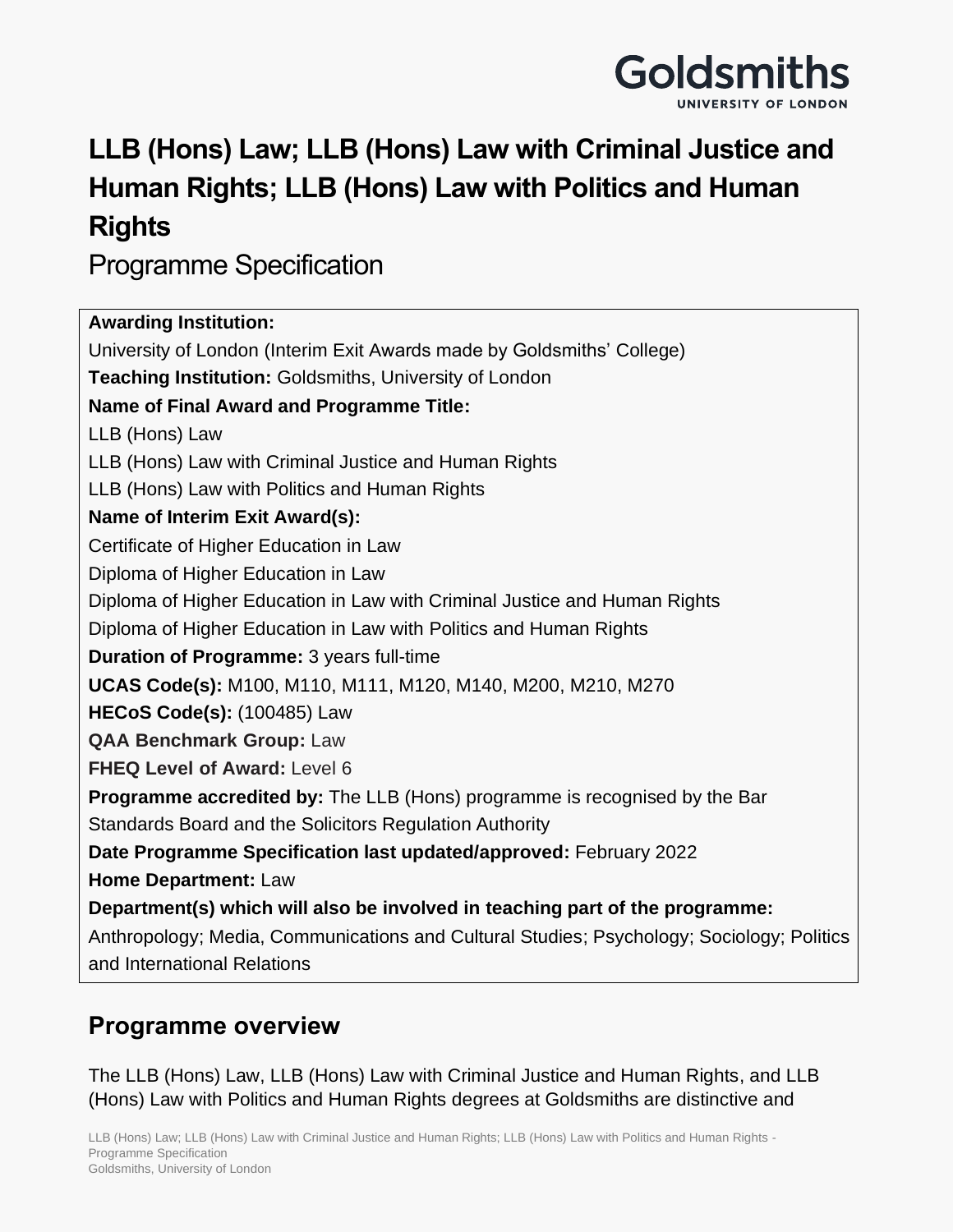

professionally relevant programmes that address Law in the context of major contemporary socio-political, cultural and economic questions.

They prepare students for a dynamic career as a lawyer in England and Wales and internationally. In addition to being recognised by the Solicitors Regulation Authority (SRA) and Bar Standards Board (BSB), they have been designed specifically to integrate theory into professional practice, and will provide graduates with a solid foundation to tackle the new centralised assessment for all future solicitors (the 'Solicitors Qualifying Examination') and the equivalent training and qualification process to become a barrister.

In tune with Goldsmiths' rich heritage of social awareness and social engagement, championing human rights and social justice, the LLB Law, LLB Law with Criminal Justice and Human Rights, and LLB Law with Politics and Human Rights degrees create an intellectual space for radical, critical and creative thinking. Through diverse and inclusive curricula, which revolve around a symbiosis of theory, professional practice and clinical legal education, the programmes enable students to put law into action and effect change, locally and globally.

Furthermore, the programmes dedicate significant space to the examination of foreign and international law. Goldsmiths' Law graduates will be immersed into analysis of the UK's future relationship with Europe and the world, while also considering how international relations and politics impact on the contours of international law and how international law can be used as a tool for conducting international relations. The above will be facilitated by a strong focus on research-led teaching, and engagement with research centre activities, enabled by the development at Goldsmiths of leading research expertise in this regard.

The LLB Law, LLB Law with Criminal Justice and Human Rights, and LLB Law with Politics and Human Rights also give students a unique opportunity to study across a wide range of specialisms, in traditional legal doctrine, but also intellectually challenging 'interdisciplinary topics, drawing on globally leading expertise in Law, Politics, Sociology, Anthropology, Psychology, Media and Communications and Art. It is a unique feature of Law at Goldsmiths that students are given access to optional modules from these departments, in the second and third year of their LLB studies. Innovative modules on e.g. 'Crimes of the Powerful' or 'Confronting the Climate Crisis' (Sociology department), 'Psychology and Law' (Psychology department), 'Media Law & Ethics' (Media & Communications department), Modern Political Theory (Politics and International Relations) or 'Anthropology of Rights' (Anthropology) expose Law students at Goldsmiths to philosophies and methods that lie outside their discipline, but can provide a deep insight into the wider significance of its operation for society.

The LLB Law, LLB Law with Criminal Justice and Human Rights, and LLB Law with Politics and Human Rights programmes also equip students with the digital understanding required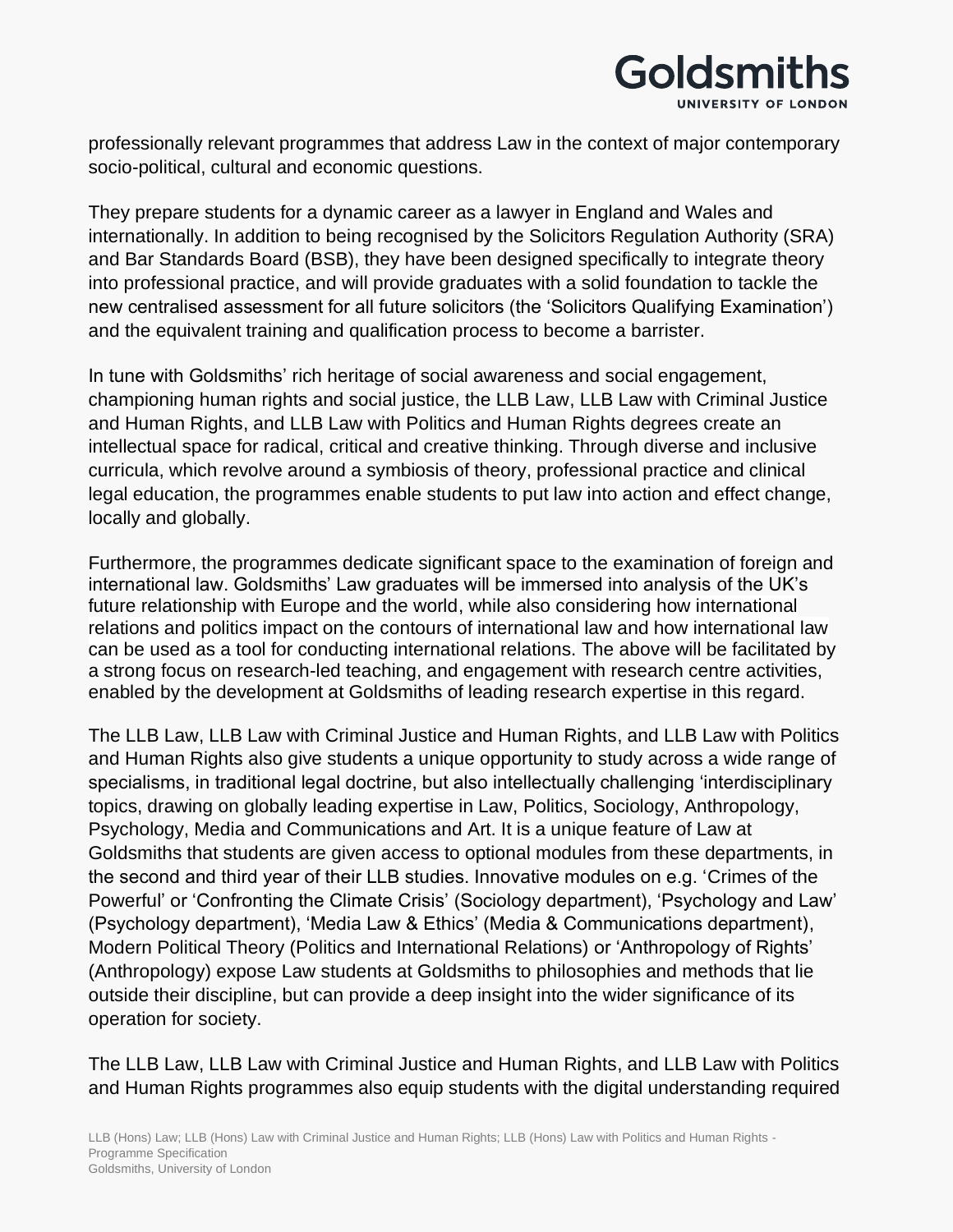

from future lawyers, through a sector-leading module on 21st century legal skills. Goldsmiths Law graduates are thus enabled to obtain very strong theoretical foundations in Law and immerse, at the same time, into the legal world with excellent professional and practical awareness.

Reflecting Goldsmiths' emergence as one of the world's most creative and progressive institutions, the LLB Law is pioneering and future-looking, opening up exciting career paths, in Law and other areas.

Students are able to develop specialist knowledge in cutting-edge areas of law, such as disruptive technologies; Media Law; Art Law; creativity and Intellectual Property Law; FinTech; Commercial Law and International Trade Agreements; Criminal Law, Criminology and Human Rights, Climate Justice, and the complex relationship between Law and Politics.

This is a modern, creative, active and forward-looking programme that has as its main ambition to allow its graduates to do justice to the idea of Law as 'a force for good and change'.

The LLB Law degree equips students with deep theoretical knowledge and invaluable professional insights that will span a rich variety of academic areas and will naturally provide students with the agility to choose from a wide array of career options.

The programme will strongly appeal to students for its focus on an eclectic educational provision and sector leading professional development initiatives. Debating, mooting, mock trials, simulated contract negotiations, law film screenings, field trips and international study visits, dispute resolution workshops, integrated teaching on advocacy and client interviewing, advocacy with law reform stakeholders, VR experiences and a human rights clinic are all examples of activities integral to the degree and the wider experience of studying Law in action, a stone throw's away from the centre of legal London and the City. These initiatives will draw on the wide range of academic subjects that students are exposed to in the LLB Law programme. By allowing students to engage with legal professionals across a broad spectrum of expertise, from commercial law, public law and property law to international law, comparative law and media law, to take a few examples only, it will broaden their career horizons and equip them with the knowledge and skills required to pursue exciting career paths within Law and beyond.

In the final year of studies, the LLB Law programme presents students with exciting opportunities to put theory into action; it includes Advocacy and mooting-based electives, a module integrating a human rights clinic and international study visit, and a module focusing on crucial practical legal skills, such as client interviewing and legal drafting. In the practical legal skills module, students in the LLB Law programme will take their examples from a wide range of subjects, allowing them to continue to broaden their legal knowledge and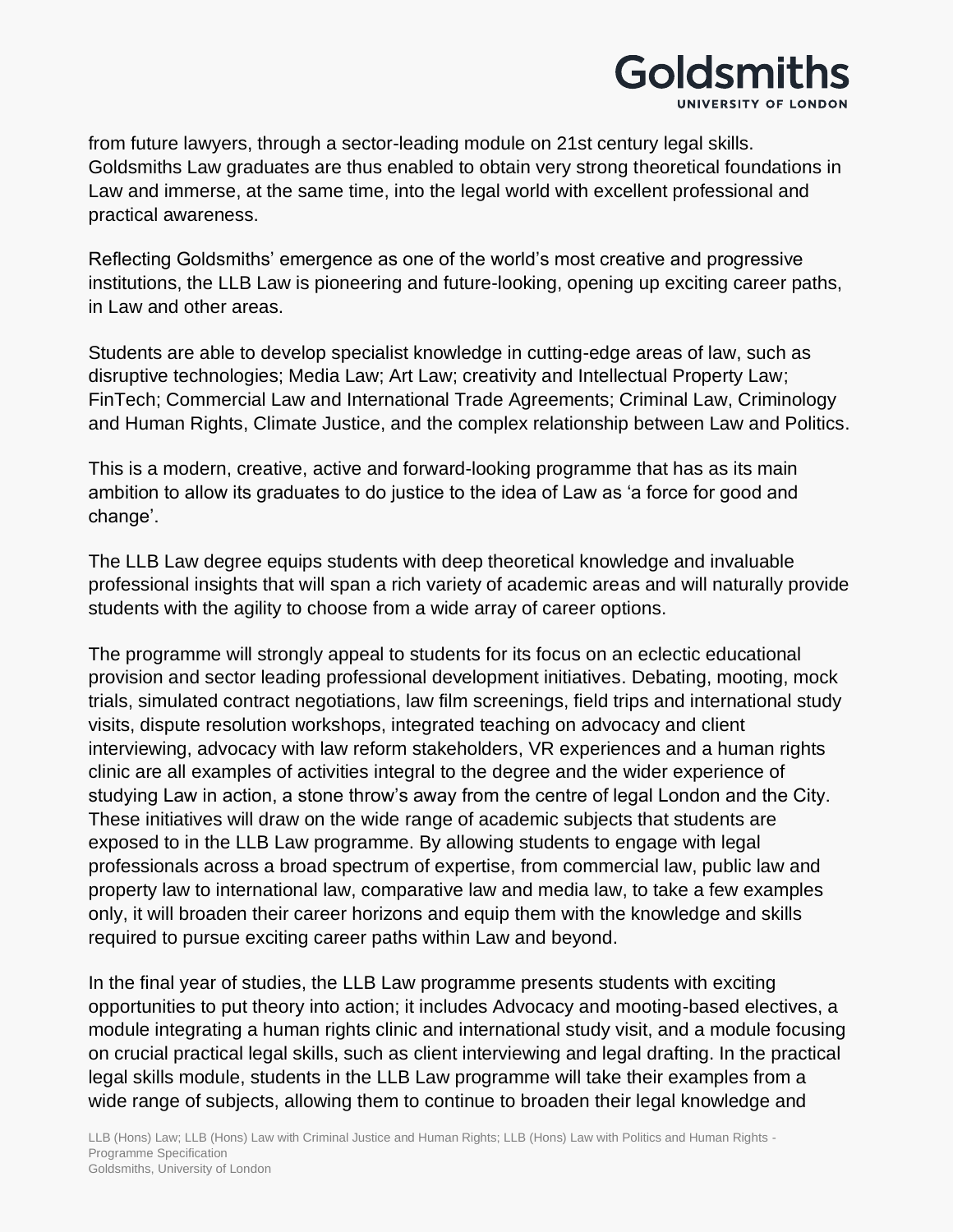

career options. The mooting-based Advocacy module and Law Clinic-based 'Human Rights Law and Clinic' module are compulsory final year modules for students in the LLB Law with Criminal Justice and Human Rights. Other experiential learning activities integrated in the final year of studies will also place emphasis on criminal justice and human rights for students in the synonymous LLB programme. Similarly, the Law Clinic-based 'Human Rights Law and Clinic' module and a 'Law with Politics and Human Rights' dissertation are compulsory final year modules for students in the LLB Law with Politics and Human Rights. There will also be a strong focus on experiential learning activities exploring the relationship between Law, Politics and human rights, and exposing the students to professionals working in the area as well as relevant institutions, including in the 'Law with Politics and Human Rights' dissertation.

#### The LLB (Hons) Law with Criminal Justice and Human Rights

The LLB (Hons) Law with Criminal Justice and Human Rights provides students with the opportunity to obtain specialist knowledge and deepen their understanding in criminal justice and human rights, and their challenging interactions, which influence their application in practice.

The programme opens up exciting career opportunities in relation to criminal justice professions and human rights jobs in the third sector. Students obtaining the LLB (Hons) Law with Criminal Justice and Human Rights will be well placed to compete for such career opportunities.

Key areas of specialisation include core theoretical principles and practical applications of criminal law and human rights, including philosophical and social theoretical questions about the relationship between crime, the law, justice and human rights; how different specialist areas of criminal law interact and how criminal justice outcomes are influenced by this interaction; domestic human rights law and European human rights law as applied in the United Kingdom; the Human Rights Act, and its effect on common law doctrines in public law; how human rights norms are implemented in criminal law and the criminal justice system; rights-centred and public interest-centred approaches to investigating crime, and balancing security with defendants' rights and the rule of law.

The focus on human rights can also be seen in the study of the historical evolution of rights discourses, the institutions that have been established to uphold rights, the language of Human Rights used in international law, as well as the concept of rights as understood by development organisations, governments and multilaterals (such as the UN).

Students in this programme also engage with crucial criminological perspectives such as on the causes of crime and ways to prevent crime, the impact of austerity and privatization on criminal justice agencies and the introduction of novel alternatives such as restorative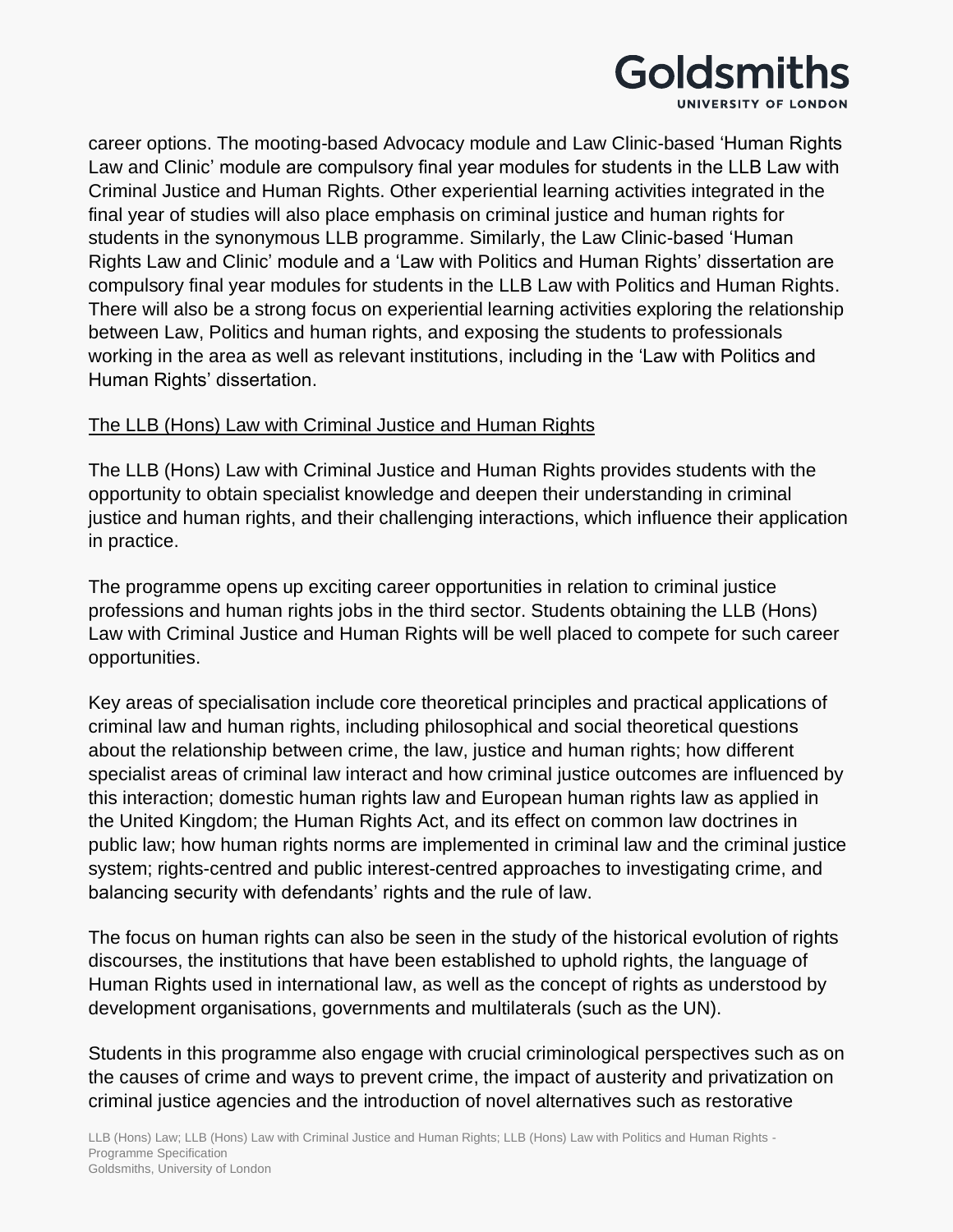

justice. Sociological approaches to crime relate to how crime is linked to social inequalities, such as gender, class, ethnicity etc, and how the law responds to and, in some cases, triggers social change, with a focus e.g. on the law's role in responding to sexism, racism, homophobia and other forms of discrimination; the development of human rights and international law; the role of law in post-atrocity settings; law and morality in relation to issues like euthanasia, abortion, torture and alternative sexual practices; the dismantling of criminal justice and human rights guarantees in the War on Terror.

The programme also compares and contrasts global issues of crime and crime control, populism and international human rights responses with responses provided at a domestic level, and explores the theory and practice of sentencing and punishment as well as psychological science applied to crime investigations, police interrogation and the criminal process.

#### The LLB (Hons) Law with Politics and Human Rights

The LLB (Hons) Law with Politics and Human Rights enables students to obtain the key professional qualification in Law (the LLB) while immersing in the study of general principles and related specialist subjects in Politics, with a focus on modern threats to democracy and human rights, the relationship between domestic law, international law and politics as well as the synergies between Law, Politics and human rights actors required to effectively counter threats upon liberal democracy, the rule of law and human rights.

These students obtain an invaluable interdisciplinary understanding of how law operates in – and is shaped by – the UK political system and international law, studying Law in its cultural, economic and socio-political context, exploring the fascinating interactions between Law and Politics; how Law determines the parameters of the political system, how it defines the distribution of power between the three branches of government, how it gives effect to constitutional safeguards that allow us to hold the executive to account. Conversely, how politics can transform Law, taking it in a more liberal or conservative direction.

Students complement their knowledge of core Law subjects and human rights law with foundational knowledge of political theory and ideologies, UK and comparative governance and world politics. Modules from the Law and Politics curricula complement each other, exposing students to fundamental political concepts on the one hand and the legislative structures that put them in action (or stop them from coming to fruition) on the other.

For example, students enhance knowledge acquired in the core "Public Law and the Human Rights Act" Law module, which explores the key constitutional and legislative structures that support the operation of Parliament and government, by studying the "Modern Political Theory" module, which introduces students to some of the fundamental concepts, theories and ideologies that influence our understanding and evaluation of the political world,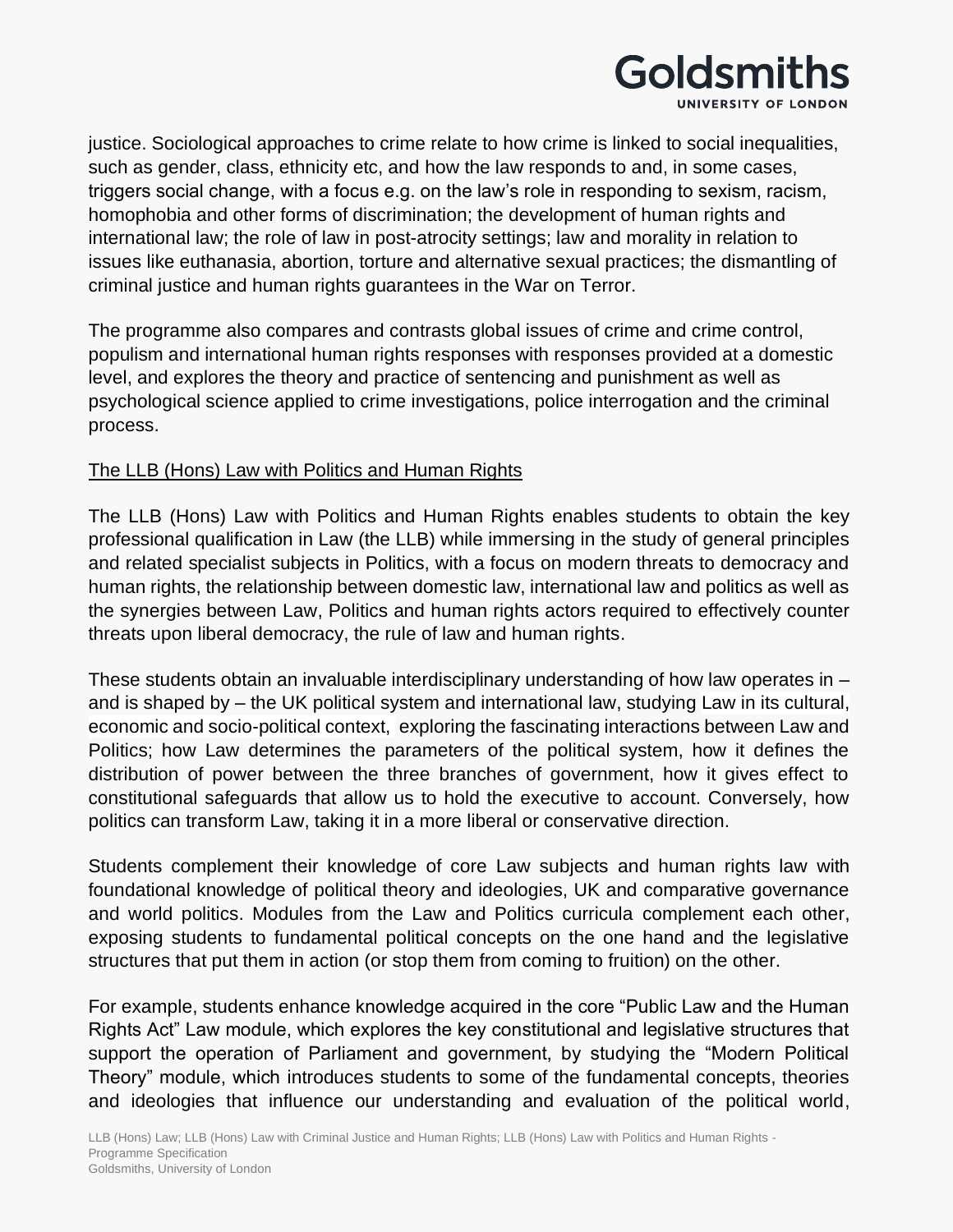

confronting them with key political concepts (such as legitimacy, democracy, liberty, sovereignty, equality, rights, property, human nature, justice), major political thinkers as well as major political ideologies including liberalism, socialism and conservatism. In the same way, the study of Politics and International Relations modules such as "Modern Political Theory", "Colonialism and Non-Western Political Thought", "Britain and Europe", "Finance and the Global Political Economy" supplement and contextualise the study of existing Law modules such as "International Law and Politics", "EU Law and the UK", "English Legal Institutions in a Global Context", "Human Rights Law and Clinic)", and "Commercial Law and International Trade Agreements".

The opportunity for Law students to engage more closely with major political thinkers studied in Politics modules (Plato, Aristotle, Aquinas, Thomas More, Hobbes, Locke, Mill, Rousseau, Marx, Kant, Bentham, Rawls) also deeply enriches their pedagogic experience, giving them indispensable tools to critically challenge existing legal structures and authorities, and push for reform where reform is needed.

### **Programme entry requirements**

A-level: ABB BTEC: DDD IB: 33 Points

HL655 Access: 60 credits overall with 33 distinctions and distinctions/merits in related subject.

International non-English native speakers will need to demonstrate an adequate level of English for academic purposes. This is defined as IELTS 6.5 (with a minimum of 6.5 in the written element and no individual element lower than 6.0).

# **Aims of the programme**

The LLB (Hons) Law programme at Goldsmiths aims to:

- Provide students with systematic knowledge and understanding of theories, concepts, values, principles and rules of public and private laws within their institutional, social, national, transnational, international and global context;
- Empower students to critically engage with core debates in Law, including through legal cosmopolitan, contextual and socio-legal perspectives, and to allow them to critically evaluate arguments, assumptions and abstract concepts, to make judgments and put forward informed and creative solutions or identify a range of potential solutions to a problem, depending on the principles and practices adopted;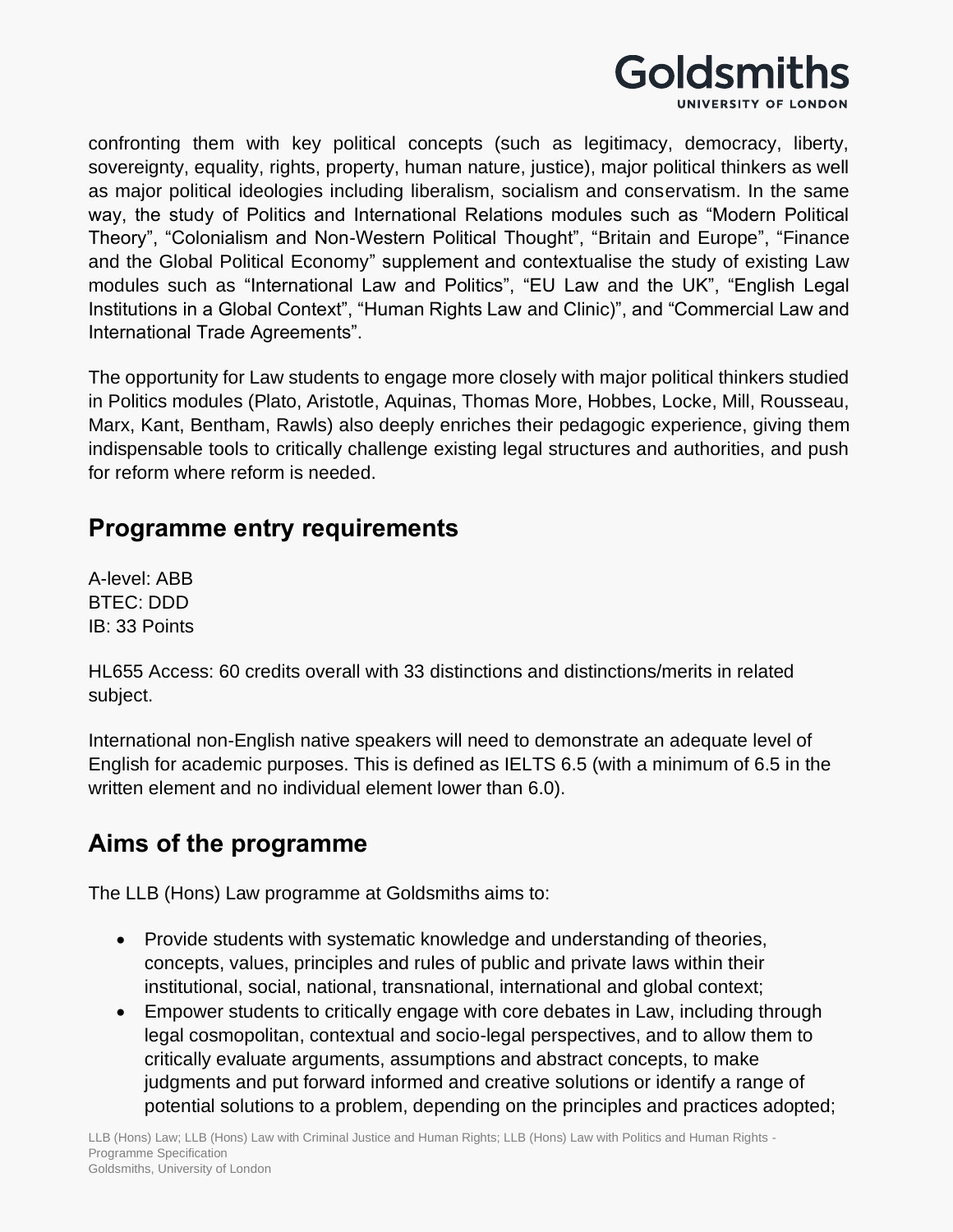

- Lead students to interrogate conventional truths about the discipline, by investigating latest directions and perspectives, while appreciating the uncertainty, ambiguity and limits of knowledge in the discipline;
- Provide students with the refined conceptual and methodological tools required to analyse and explore the ideas, actors, processes and practices central to UK and international law;
- Develop the intellectual capacity of students to offer evidenced conclusions, addressing complex contemporary problems, including through the undertaking of self-directed research and engagement with conceptual and methodological tools in disciplines related to Law (notably Politics, Sociology, Psychology and Anthropology);
- Produce Law graduates who have excellent analytical abilities, well-developed legal research and legal drafting skills, and sophisticated contextual and transferable skills to practice Law in conventional settings and in the digital age;
- Equip graduates with a solid foundation in the functioning legal knowledge and legal practice skills required to succeed in the new qualifying examinations developed by the Solicitors' Regulation Authority and the Bar Standards Board;
- Allow students to interact with leading experts in the legal profession and beyond, who exercise influence in current legal debates and help shape modern legal developments, notably policy makers, human rights experts, legal commentators, activists, leading barristers, major employers, and other legal professionals, to ground their conceptual understanding of the discipline in a professional, institutional and cultural context;
- Open up for its graduates exciting career paths alternative to Law, particularly at the intersection of law and technology, law and the creative industries, law and art, criminological sciences and human rights;
- Impart to students a dynamic and intellectually rewarding attitude of 'learning through doing', by enabling them to engage in a wide range of experiential learning and professional development activities, at Goldsmiths and beyond, benefiting from the University's unique location minutes away from the legal and economic centre of the capital.

The LLB (Hons) Law with Criminal Justice and Human Rights aims to:

- provide students with systematic knowledge of theories, concepts, values, principles and rules of public and private laws within their institutional, social, national, transnational, international and global context, with a focus on criminal justice and human rights theory and practice, and the complex interactions between them;
- equip students with the ability to critically engage with core debates and interrogate conventional truths, including through legal cosmopolitan, contextual and socio-legal perspectives, and to allow them to critically evaluate arguments, assumptions and abstract concepts, to make judgments and put forward informed and creative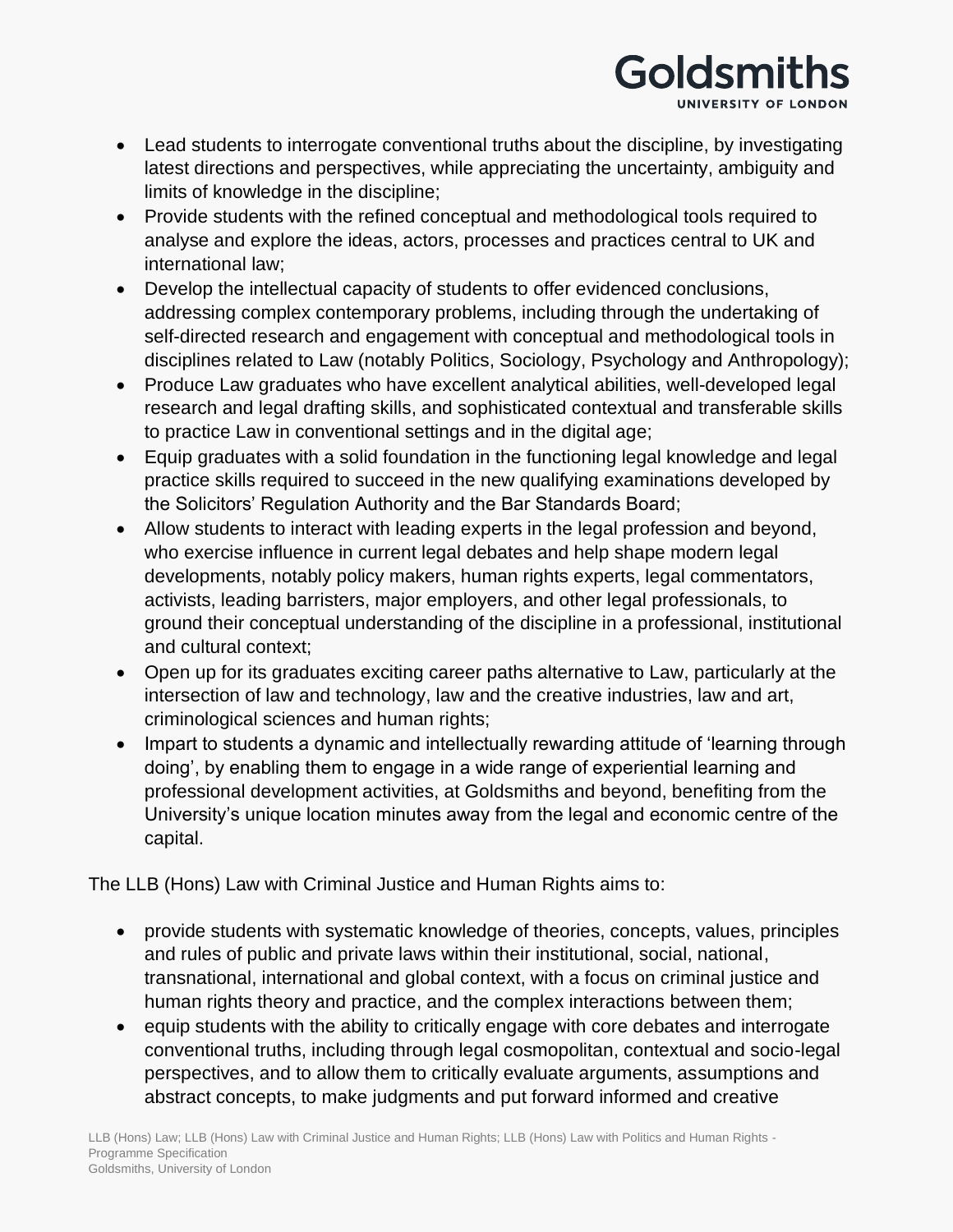

solutions or identify a range of potential solutions to a problem, depending on the principles and practices adopted, focusing on intellectual and practical issues arising within the criminal justice and human rights spheres;

- provide students with the conceptual and methodological tools required to analyse and explore the ideas, actors, processes, practices and cultures central to UK and international law, with a strong emphasis on criminal justice and human rights law;
- provide students with the intellectual and analytical capacity to offer evidenced conclusions, addressing complex contemporary problems, with a special focus on issues arising at the intersection of criminal justice and human rights, including through the undertaking of self-directed research and engagement with conceptual and methodological tools in disciplines related to Law (notably Sociology, Psychology and Anthropology);
- Produce Law graduates who have excellent analytical abilities, well-developed legal research and legal drafting skills, and sophisticated contextual and transferable skills to practice Law in conventional settings and in the digital age, with a focus on application of skills to careers within criminal justice and human rights;
- Equip graduates with a solid foundation in the functioning legal knowledge and legal practice skills required to succeed in the new qualifying examinations developed by the Solicitors' Regulation Authority and the Bar Standards Board, with special emphasis on knowledge and legal practice skills relating to careers within criminal justice and human rights;
- Allow students to interact with leading experts in the legal profession and beyond, who exercise influence in current legal debates and help shape modern legal developments, notably policy makers, human rights experts, legal commentators, activists, leading barristers, major employers, and other legal professionals, to ground their conceptual understanding of the discipline in a professional, institutional and cultural context, with a strong emphasis on criminal justice and human rights;
- Open up for its graduates exciting career paths within criminal justice and human rights;
- Impart to students a dynamic and intellectually rewarding attitude of 'learning through doing', by enabling them to engage in a wide range of experiential learning and professional development activities relating to criminal justice and human rights, at Goldsmiths and beyond, benefiting from the University's unique location minutes away from the legal and economic centre of the capital.

The LLB (Hons) Law with Politics and Human Rights aims to:

• provide students with systematic knowledge of theories, concepts, values, principles and rules of public and private laws within their institutional, social, national, transnational, international and global context, with a focus on the complex interactions between Law, Politics and Human Rights;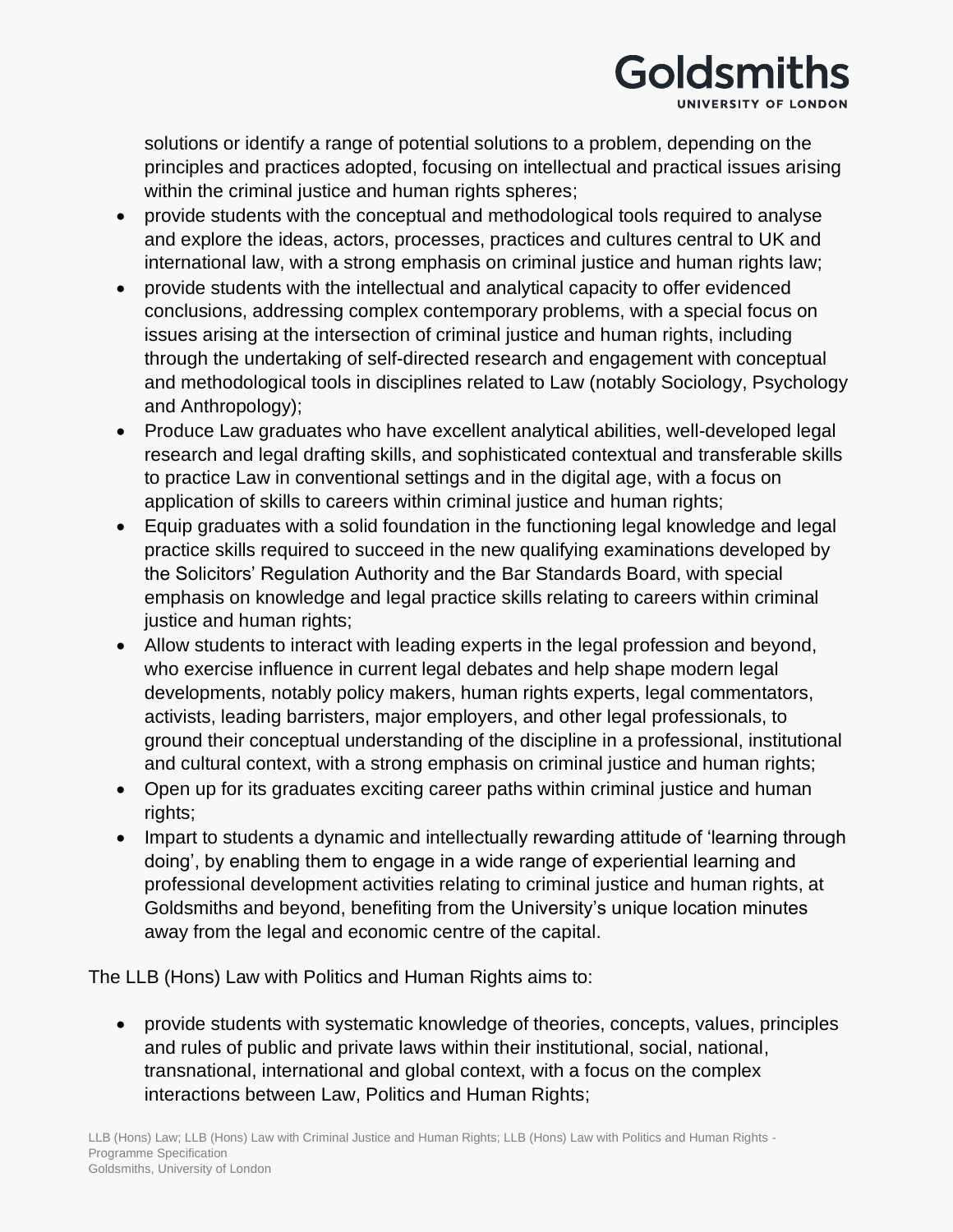

- equip students with the ability to critically engage with core debates and interrogate conventional truths, including through legal cosmopolitan, contextual and socio-legal perspectives, and to allow them to critically evaluate arguments, assumptions and abstract concepts, to make judgments and put forward informed and creative solutions or identify a range of potential solutions to a problem, depending on the principles and practices adopted, focusing on intellectual and practical issues that arise when Law interacts with Politics and Human Rights;
- provide students with the conceptual and methodological tools required to analyse and explore the ideas, actors, processes, practices and cultures central to UK and international law, with a strong emphasis on how Politics shape their development and operation in practice;
- provide students with the intellectual and analytical capacity to offer evidenced conclusions, addressing complex contemporary problems, with a special focus on issues arising at the intersection of Law, Politics and Human Rights, including through the undertaking of self-directed research and engagement with conceptual and methodological tools central to the study of Politics;
- produce Law graduates who have excellent analytical abilities, well-developed legal research and legal drafting skills, and sophisticated contextual and transferable skills to practice Law in conventional settings and in the digital age, and who can migrate their skillset to careers in policy making, including in government, Parliament, policy thinktanks, or the third sector;
- equip graduates with a solid foundation in the functioning legal knowledge and legal practice skills required to succeed in the new qualifying examinations developed by the Solicitors' Regulation Authority and the Bar Standards Board;
- allow students to interact with leading experts in the legal profession and in the world of politics, who exercise influence in current legal and political debates and help shape modern legal and policy developments, notably policy makers, human rights experts, legal commentators, activists, leading barristers, major employers, and other legal professionals, and to ground their conceptual understanding of the discipline in a professional, institutional and cultural context;
- open up for its graduates exciting career paths; in addition to being able to qualify as a solicitor or barrister, students will be well equipped to pursue an exciting range of legal careers as well as careers in politics, policy making and public affairs, including working for political parties, central and local government, the third sector, media organisations, thinktanks, social justice organisations, charities, the FCO, business, research and teaching, and international organisations.
- impart to students a dynamic and intellectually rewarding attitude of 'learning through doing', by enabling them to engage in a wide range of experiential learning and professional development activities relating to Law, Politics and Human Rights, at Goldsmiths and beyond, benefiting from the University's unique location minutes away from the legal and economic centre of the capital.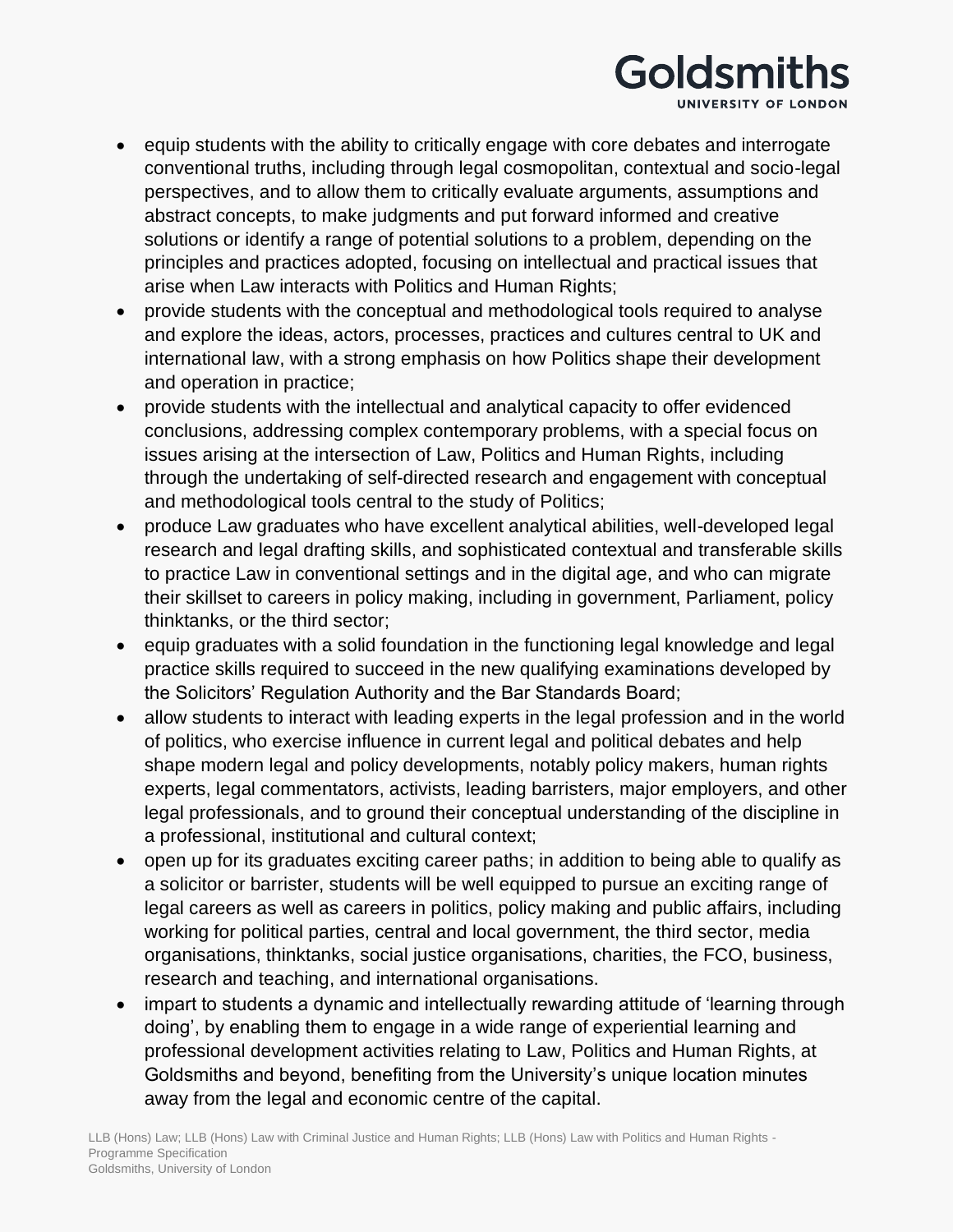

## **What you will be expected to achieve**

Students who successfully complete the first year of the programme and choose to exit with the award of the Certificate of Higher Education in Law will be able to:

#### **Knowledge and understanding**

| Code           | <b>Learning outcome</b>                    | Taught by the following module(s)      |  |
|----------------|--------------------------------------------|----------------------------------------|--|
| A <sub>1</sub> | Identify and define theoretical            | Criminal Law: Theory and Practice;     |  |
|                | principles and rules central to criminal   | Contract Law; Public Law and the       |  |
|                | law, contract law, public law, and         | Human Rights Act                       |  |
|                | human rights, and relevant                 |                                        |  |
|                | methodological approaches                  |                                        |  |
| A2             | Demonstrate knowledge of practical         | Criminal Law: Theory and Practice;     |  |
|                | applications of English criminal and       | <b>Contract Law</b>                    |  |
|                | contract law, in their socio-political and |                                        |  |
|                | economic context                           |                                        |  |
| A3             | Locate domestic and international          | English Legal System in a Global       |  |
|                | sources of English law, courts and         | Context                                |  |
|                | practitioners and principles, including    |                                        |  |
|                | rules relating to the operation of the     |                                        |  |
|                | civil justice system                       |                                        |  |
| A <sub>4</sub> | Define key theoretical principles and      | 21st Century Legal Skills              |  |
|                | conventions relating to client             |                                        |  |
|                | interviewing, advocacy/persuasive oral     |                                        |  |
|                | communication, case analysis, legal        |                                        |  |
|                | research, written advice, legal drafting   |                                        |  |
|                | and negotiation/mediation                  |                                        |  |
| A <sub>5</sub> | Identify key legal institutions, domestic  | English Legal Institutions in a Global |  |
|                | and international, and provide a sketch    | Context; Criminal Law: Theory and      |  |
|                | of the various stages of relevant legal    | Practice; Public Law and the Human     |  |
|                | processes                                  | <b>Rights Act</b>                      |  |
|                |                                            |                                        |  |

#### **Cognitive and thinking skills**

|           | Code   Learning outcome                     | Taught by the following module(s)  |
|-----------|---------------------------------------------|------------------------------------|
| <b>B1</b> | Communicate key theories underpinning       | Criminal Law: Theory and Practice; |
|           | criminal law, contract law, public law, and | Contract Law; Public Law and the   |
|           | human rights                                | Human Rights Act                   |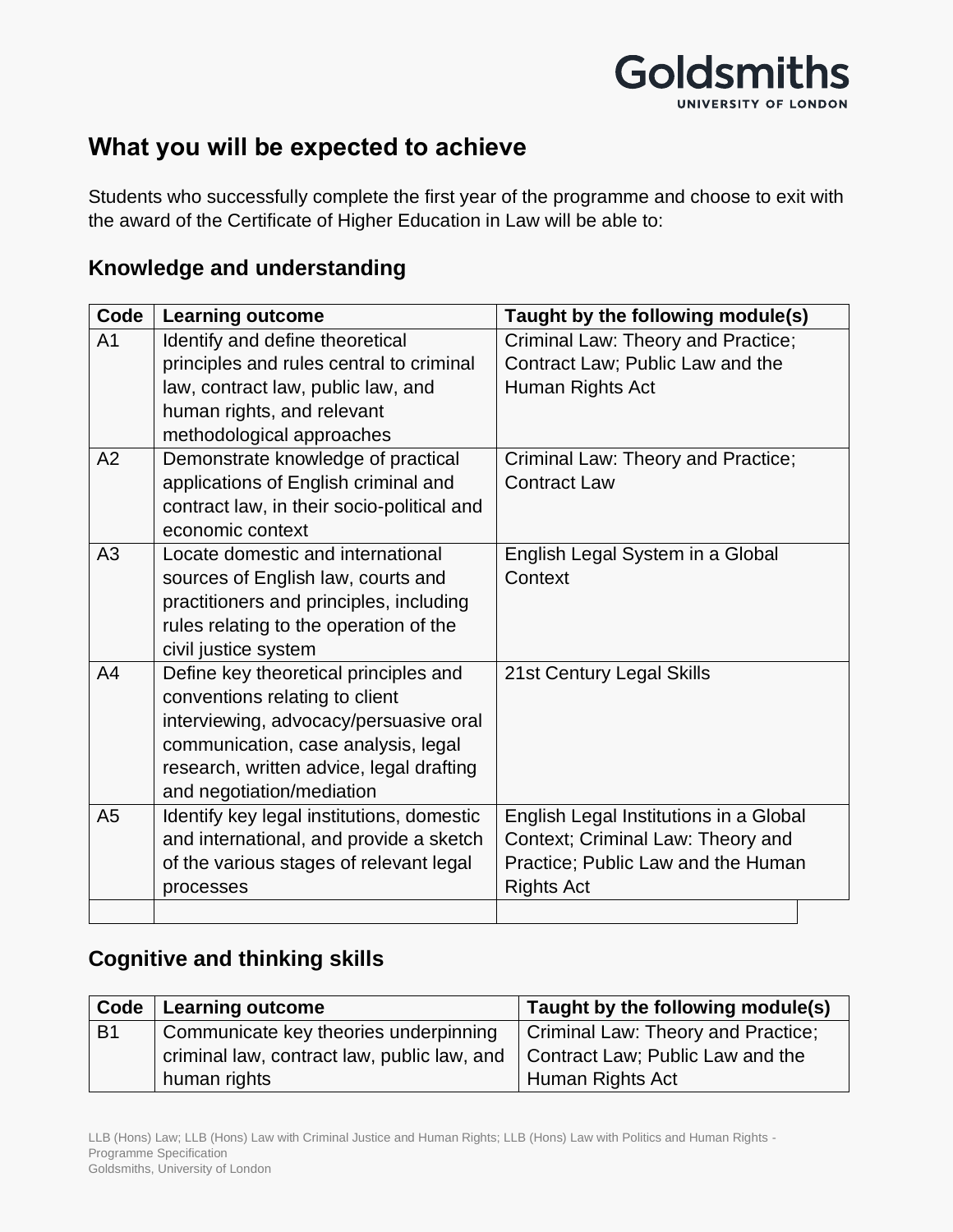| Code           | <b>Learning outcome</b>                      | Taught by the following module(s)   |
|----------------|----------------------------------------------|-------------------------------------|
| <b>B2</b>      | Locate fundamental common law                | Public Law and the Human Rights Act |
|                | doctrines in public law in the context of    |                                     |
|                | their intricate relationship with the Human  |                                     |
|                | Rights Act and in connection with Brexit     |                                     |
| B <sub>3</sub> | Identify divergence or rapprochement         | Criminal Law: Theory and Practice;  |
|                | between English, foreign and                 | Contract Law; English Legal System  |
|                | international legal systems, and evaluate    | in a Global Context                 |
|                | the scope and value of cross-cultural        |                                     |
|                | judicial dialogue                            |                                     |
| <b>B4</b>      | Engage with discussions about how big        | 21st Century Legal Skills           |
|                | data and AI (artificial intelligence) can be |                                     |
|                | deployed to construct legal cases            |                                     |

## **Subject specific skills and professional behaviours and attitudes**

| Code           | <b>Learning outcome</b>                     | Taught by the following module(s)     |
|----------------|---------------------------------------------|---------------------------------------|
| C <sub>1</sub> | Acquire skills in computer-assisted         | 21 <sup>st</sup> Century Legal Skills |
|                | methods in legal research                   |                                       |
| C <sub>2</sub> | Demonstrate confidence and flexibility in   | 21 <sup>st</sup> Century Legal Skills |
|                | the use of digital communications, blogs    |                                       |
|                | and social media appropriate for legal      |                                       |
|                | professionals                               |                                       |
| C <sub>3</sub> | Apply fundamental legal skills such as the  | All level 4 modules                   |
|                | use of legal databases to identify relevant |                                       |
|                | resources, academic referencing and         |                                       |
|                | citing legal materials correctly, and other |                                       |
|                | key writing and research conventions in     |                                       |
|                | the discipline                              |                                       |
| C <sub>4</sub> | Adopt an evidence-based approach to         | All level 4 modules                   |
|                | legal analysis to challenge conventional    |                                       |
|                | views                                       |                                       |
| C <sub>5</sub> | Apply conceptual understandings of          | Criminal Law: Theory and Practice,    |
|                | principles of criminal and contract law to  | <b>Contract Law</b>                   |
|                | client-based and ethical problems and       |                                       |
|                | situations encountered in practice          |                                       |

## **Transferable skills**

|    | Code   Learning outcome          | Taught by the following module(s)     |
|----|----------------------------------|---------------------------------------|
| D1 | Develop oral presentation skills | 21 <sup>st</sup> Century Legal Skills |

LLB (Hons) Law; LLB (Hons) Law with Criminal Justice and Human Rights; LLB (Hons) Law with Politics and Human Rights - Programme Specification Goldsmiths, University of London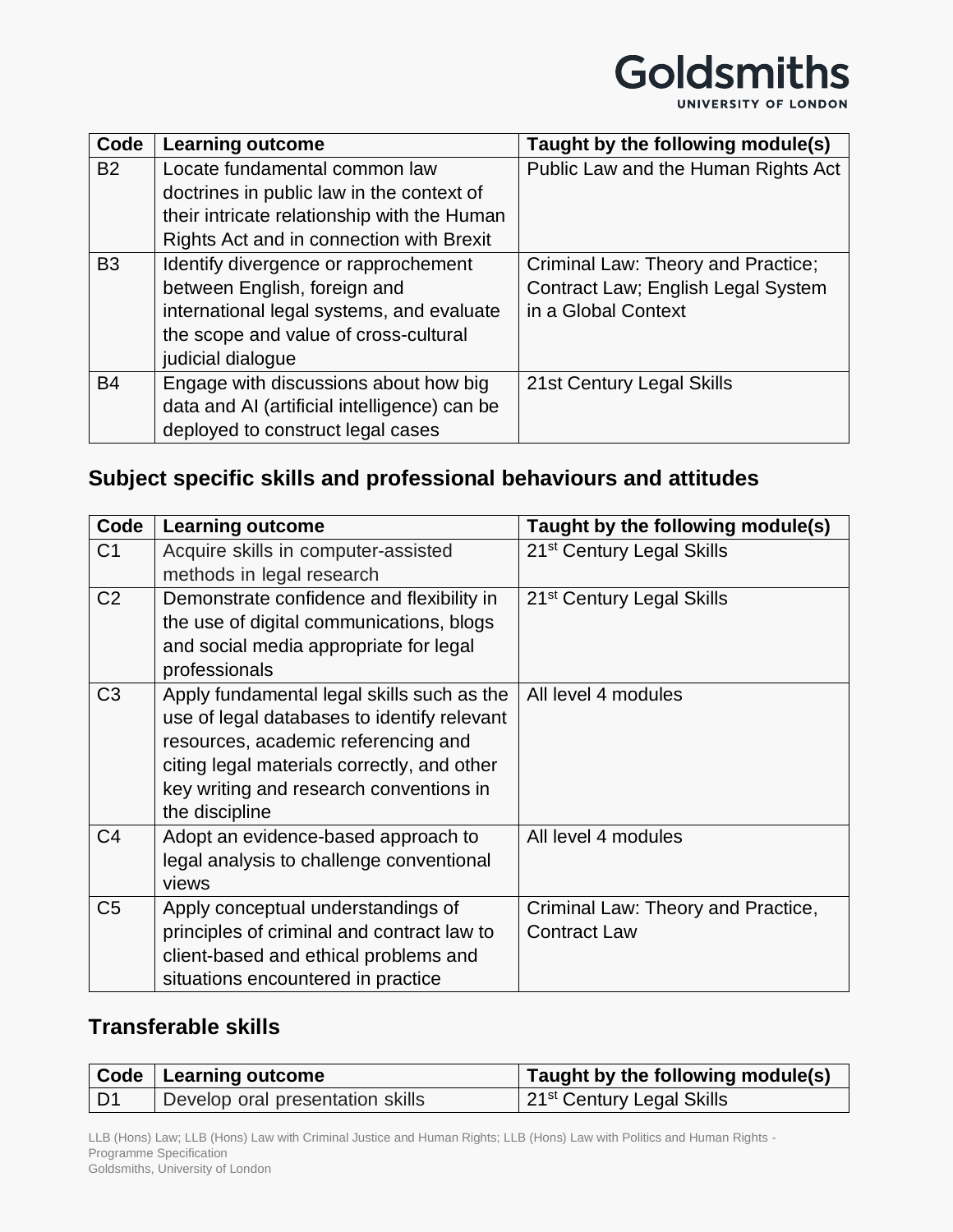

| Code           | <b>Learning outcome</b>                    | Taught by the following module(s)               |
|----------------|--------------------------------------------|-------------------------------------------------|
| D <sub>2</sub> | Communicate the results of their work,     | Criminal Law: Theory and Practice;              |
|                | orally and in writing, accurately and      | Contract Law; English Legal System              |
|                | reliably, and with structured and coherent | in a Global Context; Public Law and             |
|                | arguments                                  | the Human Rights Act                            |
| D <sub>3</sub> | Use the English language and legal         | 21 <sup>st</sup> Century Legal Skills; Criminal |
|                | terminology with care and accuracy, as a   | Law: Theory and Practice; Contract              |
|                | result of engaging with simulation-based   | Law                                             |
|                | exercises and other experiential learning  |                                                 |
|                | activities                                 |                                                 |
| D <sub>4</sub> | Independently manage workloads and         | All level 4 modules                             |
|                | submit work to a deadline                  |                                                 |
| D <sub>5</sub> | Develop an ability to apply knowledge to   | All level 4 modules                             |
|                | complex situations                         |                                                 |

Students who successfully complete the first and second year of the programme and choose to exit with the award of the Diploma of Higher Education in Law/Diploma of Higher Education in Law with Criminal Justice and Human Rights, or Diploma of Higher Education in Law with Politics and Human Rights, in addition to the learning outcomes above, will:

### **Knowledge and understanding**

| Code           | <b>Learning outcome</b>                      | Taught by the following module(s)       |
|----------------|----------------------------------------------|-----------------------------------------|
| A <sub>1</sub> | Interpret well-established principles of the | European Union Law in the UK;           |
|                | areas of study at level 5, and               | International Law and Politics; Trusts; |
|                | demonstrate a sound understanding of         | Land Law; Law of Tort; Immigration      |
|                | the way in which those principles have       | Law; Intellectual Property Law (and     |
|                | developed                                    | 'Interdisciplinary' electives)          |
| A2             | Articulate methods of inquiry in the areas   | European Union Law in the UK;           |
|                | of study at level 5                          | International Law and Politics; Trusts; |
|                |                                              | Land Law; Law of Tort; Immigration      |
|                |                                              | Law; Intellectual Property Law (and     |
|                |                                              | 'Interdisciplinary' electives)          |
| A <sub>3</sub> | Sketch key institutions, and relevant        | European Union Law in the UK;           |
|                | institutional frameworks and practice,       | International Law and Politics; Trusts; |
|                | relevant to the areas of study at level 5    | Land Law; Law of Tort; Immigration      |
|                |                                              | Law; Intellectual Property Law (and     |
|                |                                              | 'Interdisciplinary' electives)          |
| A4             | Discuss key institutions, and relevant       | European Union Law in the UK;           |
|                | institutional frameworks and practice, and   | International Law and Politics;         |
|                | recognise key challenges relevant to         |                                         |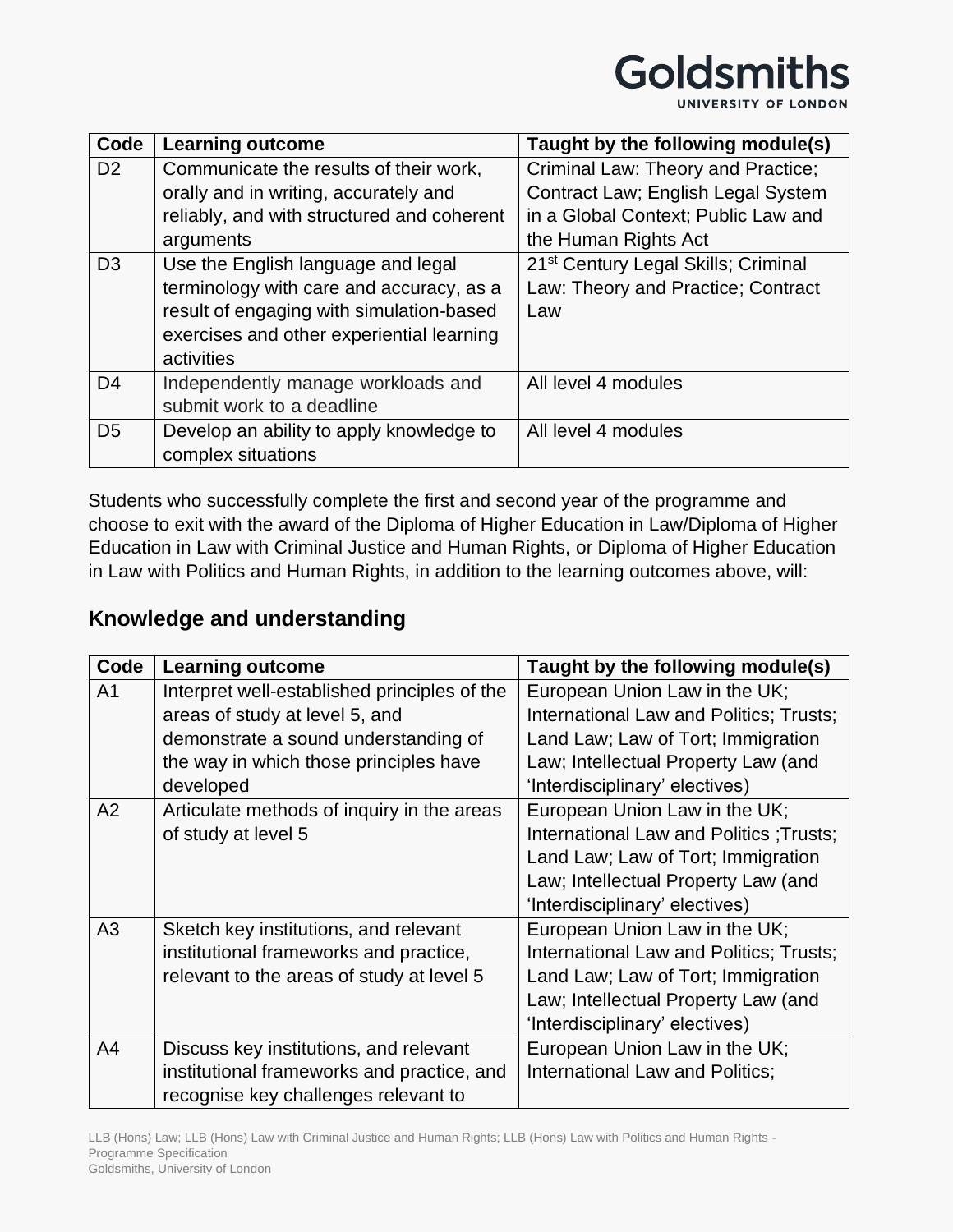UNIVERSITY OF LONDON

| Code           | <b>Learning outcome</b>                              | Taught by the following module(s)       |
|----------------|------------------------------------------------------|-----------------------------------------|
|                | criminal justice and human rights                    | Immigration Law; 'Interdisciplinary'    |
|                | (SUPPLEMENTARY FOR CJ & HR                           | electives                               |
|                | PATHWAY - delivered in pathway tutorial<br>sessions) |                                         |
| A <sub>5</sub> | Discuss key institutions, and relevant               | European Union Law in the UK;           |
|                | institutional frameworks and practice, and           | Immigration Law; 'Interdisciplinary'    |
|                | recognise key challenges relevant to the             | electives                               |
|                | complex interactions between Law,                    | (SUPPLEMENTARY FOR POLITICS             |
|                | <b>Politics and Human Rights</b>                     | AND HR PATHWAY when delivered           |
|                |                                                      | in pathway tutorial sessions)           |
| A <sub>6</sub> | Recognise and analyse the law as a                   | All level 4 and 5 modules, and, in      |
|                | social institution, and identify the role that       | particular, 'Interdisciplinary' modules |
|                | law plays in                                         | at level 5                              |
|                | developing/reinforcing/challenging social            |                                         |
|                | norms                                                |                                         |
| A7             | Illustrate and classify different theories           | Criminal Law: Theory and Practice,      |
|                | and models regarding criminal law and                | and Criminal Justice related modules    |
|                | criminal justice                                     | at level 5                              |
| A <sub>8</sub> | Discuss major principles and political               | <b>Modern Political Theory</b>          |
|                | ideas which have influenced the                      | (SUPPLEMENTARY FOR POLITICS             |
|                | ideologies of modern societies                       | AND HR PATHWAY when delivered           |
|                |                                                      | in pathway tutorial sessions)           |

# **Cognitive and thinking skills**

| Code      | <b>Learning outcome</b>                     | Taught by the following module(s)  |
|-----------|---------------------------------------------|------------------------------------|
| <b>B1</b> | Critically evaluate assumptions and         | European Union Law in the UK       |
|           | respond to queries about the past,          |                                    |
|           | present and future UK relationship with     |                                    |
|           | the European Union and EU law               |                                    |
| <b>B2</b> | Compare and contrast international and      | English Legal System in a Global   |
|           | comparative law examples to reach           | Context, European Union Law in the |
|           | conclusions about how English Law is        | UK; Law of Tort; Immigration Law;  |
|           | positioned in a global context              | <b>Intellectual Property Law</b>   |
| <b>B3</b> | Locate how the concept of Trusts            | <b>Trusts</b>                      |
|           | operates in English Law, differentiate it   |                                    |
|           | from similar concepts in foreign            |                                    |
|           | jurisdictions and critically examine Trusts |                                    |
|           | in their socio-political context            |                                    |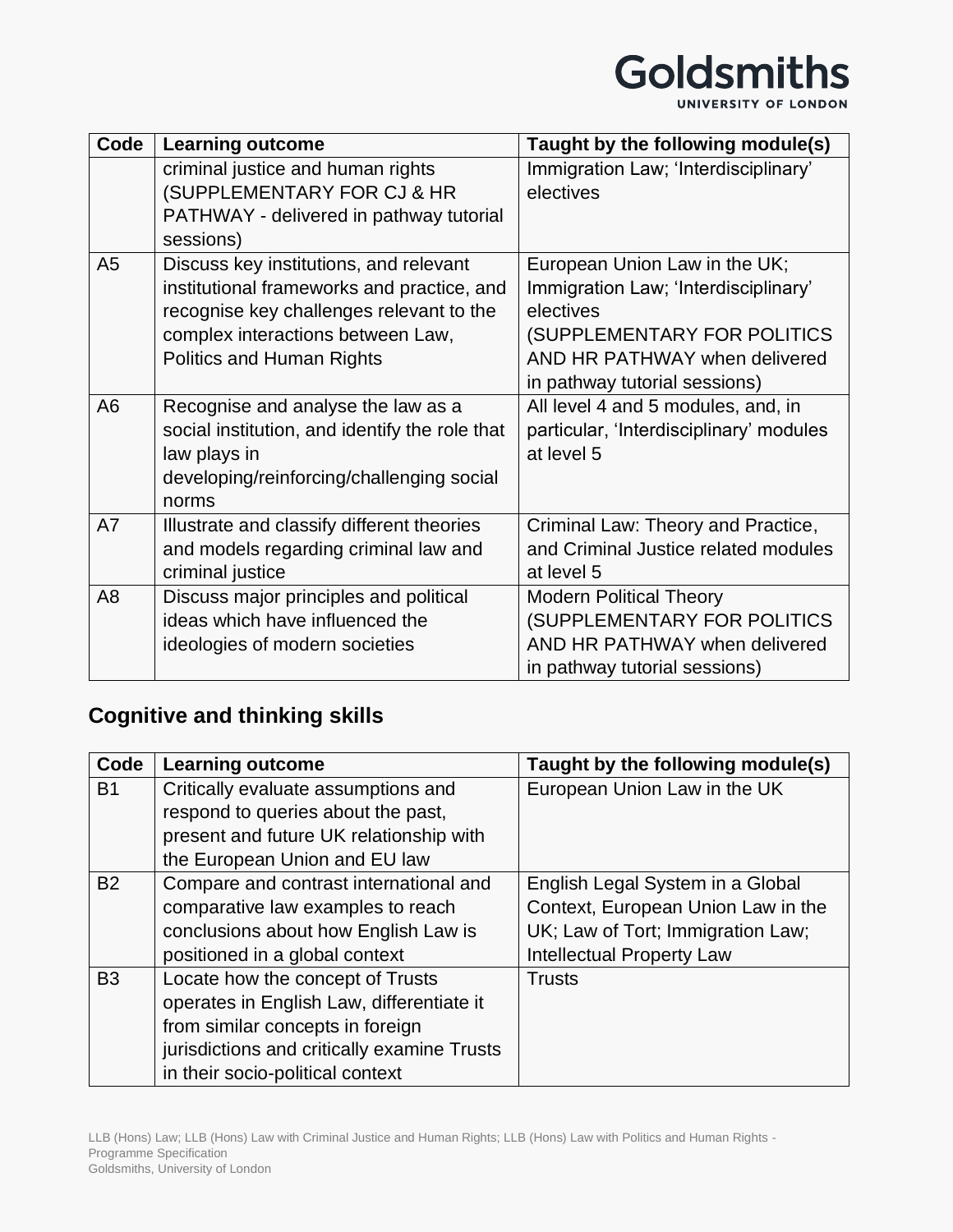UNIVERSITY OF LONDON

| Code           | <b>Learning outcome</b>                     | Taught by the following module(s)        |
|----------------|---------------------------------------------|------------------------------------------|
| <b>B4</b>      | Interpret the relationship between social   | All level 5 modules, and, in particular, |
|                | and legal norms in relation to specific     | Interdisciplinary electives              |
|                | issues affecting contemporary society       |                                          |
| <b>B5</b>      | Critically discuss systems of criminal      | Criminal Law: Theory and Practice;       |
|                | justice, bringing together case studies     | <b>Criminal Justice in Context</b>       |
|                | and the experiences of practitioners with   |                                          |
|                | sociological and criminological theory      |                                          |
| <b>B6</b>      | Critique research on global and             | EU Law and the UK; International         |
|                | transnational law                           | Law and Politics;                        |
| <b>B7</b>      | Critically discuss different theories and   | European Union Law in the UK;            |
|                | models regarding human rights, criminal     | <b>International Law and Politics</b>    |
|                | law and criminal justice. Compare and       | Immigration Law; Criminal Justice        |
|                | contrast their applications in the domestic | related modules at level 5               |
|                | and international law context               | (SUPPLEMENTARY FOR CJ & HR               |
|                |                                             | PATHWAY when delivered in                |
|                |                                             | pathway tutorial sessions)               |
| B <sub>8</sub> | Critically draw on major principles and     | Modern Political Theory; International   |
|                | political ideas which have influenced the   | <b>Law and Politics</b>                  |
|                | ideologies of modern societies, to          | (SUPPLEMENTARY FOR POLITICS              |
|                | interpret legal phenomena and explain       | AND HR PATHWAY when delivered            |
|                | the operation of the law in action          | in pathway tutorial sessions)            |
| B <sub>9</sub> | Situate own thinking within broader         | <b>Modern Political Theory</b>           |
|                | theoretical concepts and political          | (SUPPLEMENTARY FOR POLITICS              |
|                | traditions, and extrapolate from them the   | AND HR PATHWAY when delivered            |
|                | need for socio-legal reform                 | in pathway tutorial sessions)            |

## **Subject specific skills and professional behaviours and attitudes**

| Code           | <b>Learning outcome</b>                     | Taught by the following module(s) |
|----------------|---------------------------------------------|-----------------------------------|
| C <sub>1</sub> | Apply with precision legislation, case law  | Law of Tort, Land Law, Trusts     |
|                | and rules of procedure and ethical          |                                   |
|                | practice, to provide structured responses   |                                   |
|                | in the context of problem-based learning,   |                                   |
|                | in line with requirements in the new        |                                   |
|                | solicitors qualifying examination           |                                   |
| C <sub>2</sub> | Accurately execute legal skills and         | All level 5 modules               |
|                | methods including statutory interpretation, |                                   |
|                | analysis of judgments, researching legal    |                                   |
|                | databases, referencing and academic         |                                   |
|                | writing                                     |                                   |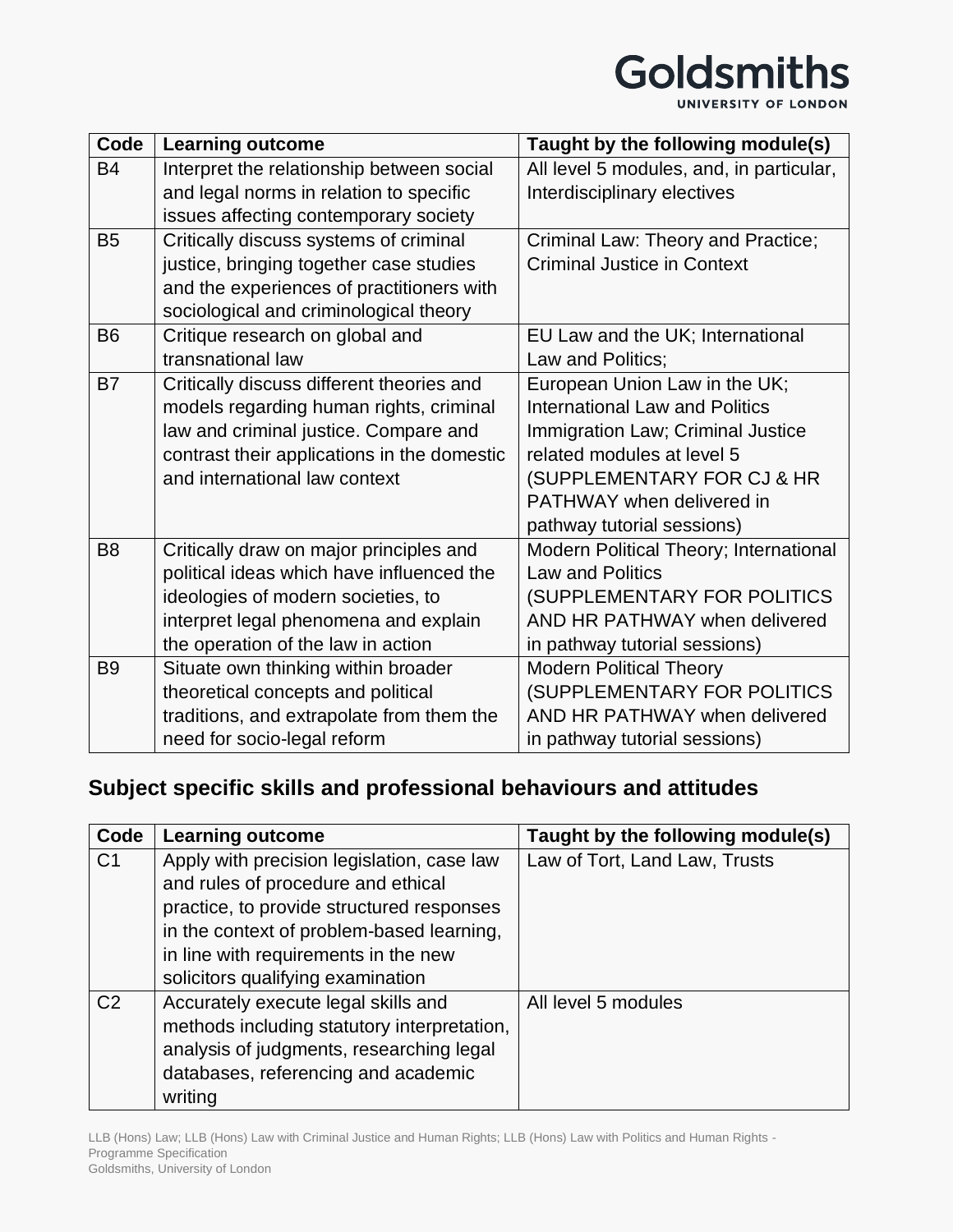| Code           | <b>Learning outcome</b>                                                                                                                                                                                                                          | Taught by the following module(s)                                                                                                                     |
|----------------|--------------------------------------------------------------------------------------------------------------------------------------------------------------------------------------------------------------------------------------------------|-------------------------------------------------------------------------------------------------------------------------------------------------------|
| C <sub>3</sub> | Follow etiquette in formal<br>communications and constructively<br>interact with legal professionals (this is<br>particularly developed in the context of<br>quest lectures, simulated exercises and<br>study visits)                            | All level 5 modules                                                                                                                                   |
| C <sub>4</sub> | Interact with criminal justice and human<br>rights professionals, using accurate legal<br>terminology and etiquette (this is<br>particularly developed in the context of<br>pathway tutorial sessions)<br>(SUPPLEMENTARY FOR CJ & HR<br>PATHWAY) | Immigration Law; Criminal Justice<br>related modules at level 5                                                                                       |
| C <sub>5</sub> | Interact with a wide range of<br>professionals operating in the world of<br>Politics, using appropriate etiquette                                                                                                                                | (SUPPLEMENTARY FOR POLITICS<br>& HR PATHWAY when delivered in<br>pathway tutorial sessions and<br>relevant professional development<br>opportunities) |

#### **Transferable skills**

| Code           | <b>Learning outcome</b>                     | Taught by the following module(s) |
|----------------|---------------------------------------------|-----------------------------------|
| D <sub>1</sub> | Apply skills necessary for employment,      | All level 5 modules               |
|                | such as taking personal responsibility and  |                                   |
|                | decision-making                             |                                   |
| D <sub>2</sub> | Apply knowledge to complex situations       | All level 5 modules               |
| D <sub>3</sub> | Actively contribute to theoretical          | All level 5 modules               |
|                | discussion, and develop strengths in        |                                   |
|                | relation to speaking confidently in public  |                                   |
| D <sub>4</sub> | Apply skills necessary for employment in    | Immigration Law; Criminal Justice |
|                | the areas of criminal justice and human     | related modules at level 5        |
|                | rights (through the integration of          |                                   |
|                | appropriate experiential learning skills in |                                   |
|                | relevant pathway tutorial sessions)         |                                   |
|                | (SUPPLEMENTARY FOR CJ & HR                  |                                   |
|                | PATHWAY)                                    |                                   |
| D <sub>5</sub> | Apply skills necessary for employment in    | (SUPPLEMENTARY FOR POLITICS       |
|                | the areas of Politics and human rights      | & HR PATHWAY when delivered in    |
|                | (through the integration of appropriate)    | pathway tutorial sessions and     |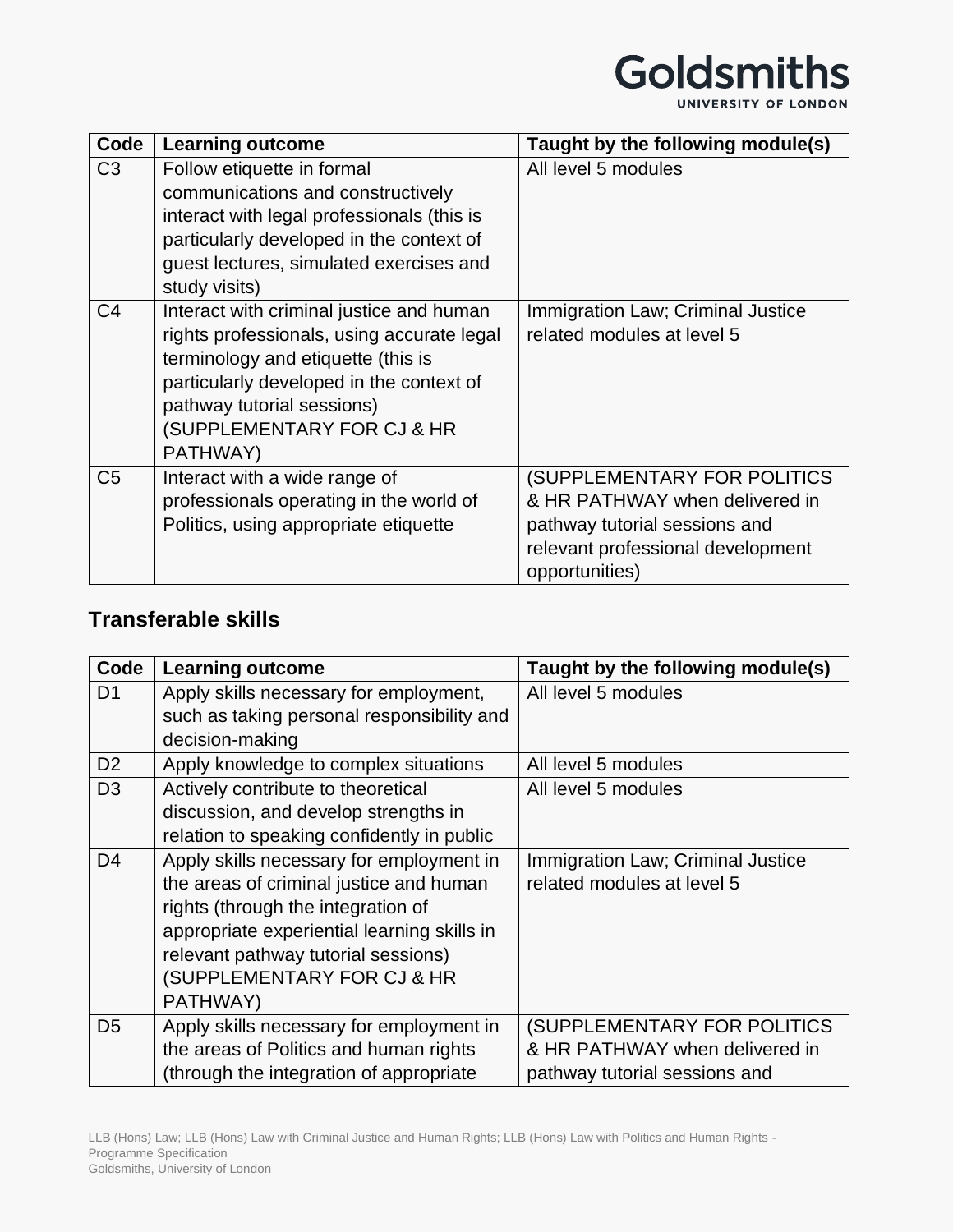| Code | Learning outcome                         | Taught by the following module(s) |
|------|------------------------------------------|-----------------------------------|
|      | experiential learning skills in relevant | relevant professional development |
|      | pathway tutorial sessions)               | opportunities)                    |

By the end of the programme, students engaging fully in the programme's modules and activities, will, in addition to acquiring those skills listed above:

## **Knowledge and understanding**

| Code           | <b>Learning outcome</b>                                                                                                                                                                                                                            | Taught by the following module(s)                                                                                                                                                                                                   |
|----------------|----------------------------------------------------------------------------------------------------------------------------------------------------------------------------------------------------------------------------------------------------|-------------------------------------------------------------------------------------------------------------------------------------------------------------------------------------------------------------------------------------|
| A <sub>1</sub> | Draw connections between the key<br>aspects of their field of study, including<br>acquisition of coherent and detailed<br>knowledge, at least some of which is at,<br>or informed by, the forefront of defined<br>aspects of the discipline of Law | All level 6 modules                                                                                                                                                                                                                 |
| A2             | Develop knowledge of conflicts between<br>criminal justice and human rights<br>priorities, and propose ways in which<br>these can be mitigated or resolved                                                                                         | All criminal justice and human rights<br>related level 6 modules<br>(SUPPLEMENTARY FOR CJ & HR<br>PATHWAY when delivered in<br>pathway tutorial sessions)                                                                           |
| A3             | Appraise key theoretical principles and<br>jurisprudence underpinning Level 6<br>modules, and relate them to modern<br>developments in law and society                                                                                             | All level 6 modules                                                                                                                                                                                                                 |
| A4             | Demonstrate systematic knowledge of<br>areas of practice related to level 6<br>modules, including in connection with key<br>legal, ethical and regulatory issues<br>relevant to media                                                              | All level 6 modules, and in particular<br>SQE2: Practical Legal Skills in<br>Context                                                                                                                                                |
| A <sub>5</sub> | Compare and contrast key legal<br>institutions, and illustrate contemporary<br>issues and debates in relation to the<br>specialist areas of law studied at level 6.                                                                                | All level 6 modules                                                                                                                                                                                                                 |
| A <sub>6</sub> | Explain aspects of the functioning legal<br>knowledge required to succeed in the<br>new qualifying examinations                                                                                                                                    | 21st Century Legal Skills; Criminal<br>Law Theory & Practice; Land Law;<br>Trusts; Law of Tort; Company Law;<br><b>Criminal Evidence (with Advanced</b><br>Mooting and Advocacy); SQE2:<br><b>Practical Legal Skills in Context</b> |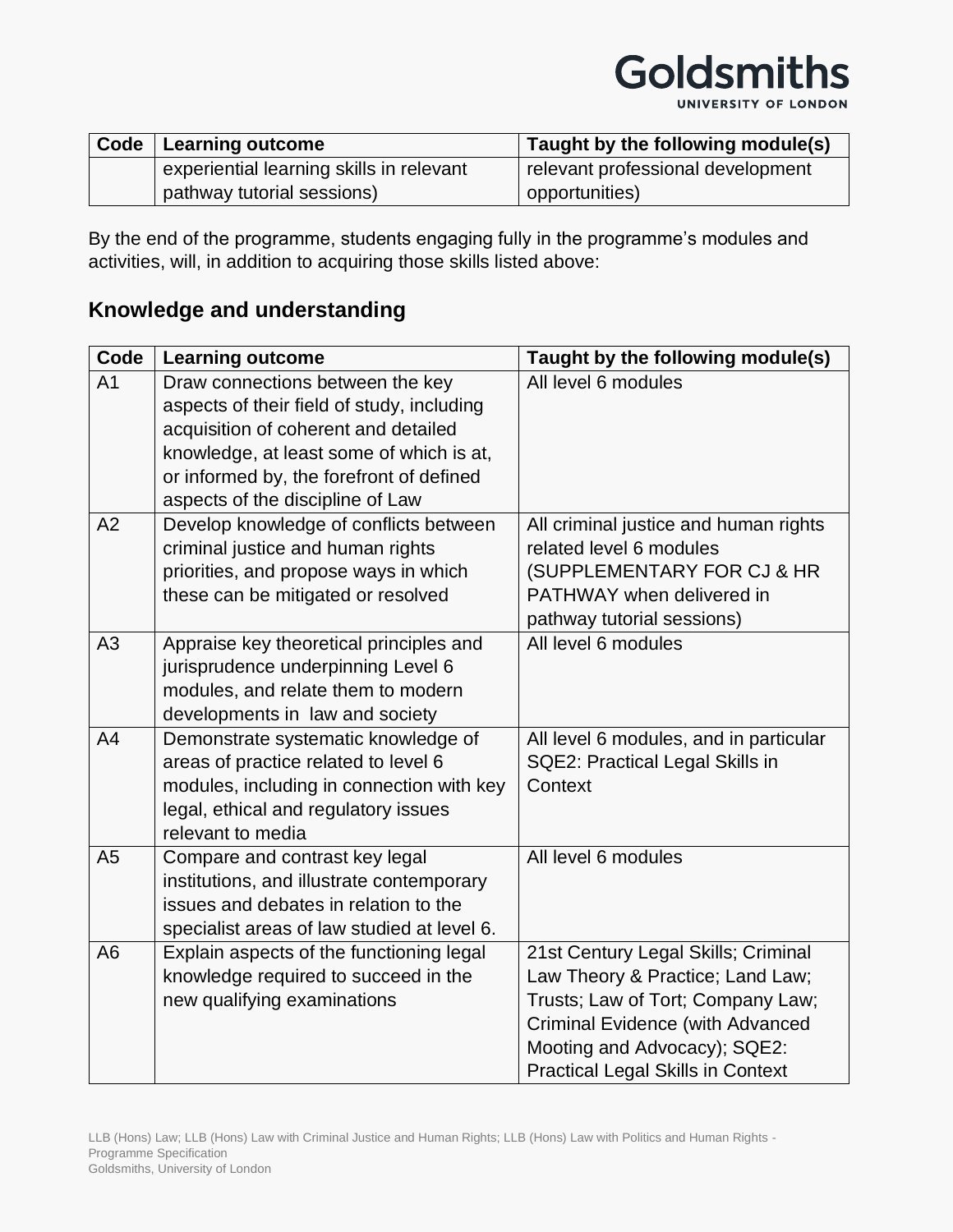UNIVERSITY OF LONDON

| Code | <b>Learning outcome</b>                    | Taught by the following module(s)             |
|------|--------------------------------------------|-----------------------------------------------|
| A7   | Demonstrate detailed knowledge of          | <b>Optional modules from Politics</b>         |
|      | theories of justice developed by legal and | department e.g. Contemporary                  |
|      | political philosophers                     | Theories of Justice; Philosophy,              |
|      |                                            | Freedom and Existence; Colonialism            |
|      |                                            | and Non-Western Political Thought             |
|      |                                            | (SUPPLEMENTARY FOR POLITICS                   |
|      |                                            | & HR PATHWAY when delivered in                |
|      |                                            | pathway tutorial sessions)                    |
| A8   | Understand the development and key         | <b>Optional modules from Politics</b>         |
|      | points of contention of specific political | department e.g. Feminist Politics; The        |
|      | phenomena as well as their relationship    | <b>Politics of Popular Music; Colonialism</b> |
|      | to political activism and ensuing legal    | and Non-Western Political Thought             |
|      | developments                               | (SUPPLEMENTARY FOR POLITICS                   |
|      |                                            | & HR PATHWAY when delivered in                |
|      |                                            | pathway tutorial sessions)                    |

# **Cognitive and thinking skills**

| Code           | <b>Learning outcome</b>                     | Taught by the following module(s)       |
|----------------|---------------------------------------------|-----------------------------------------|
| <b>B1</b>      | Deploy, with precision, established         | All level 6 modules                     |
|                | techniques of analysis and inquiry within   |                                         |
|                | the discipline of Law                       |                                         |
| <b>B2</b>      | Devise and sustain legal argumentation,     | All level 6 modules                     |
|                | with finesse and precision, using ideas     |                                         |
|                | and techniques, some of which are the       |                                         |
|                | forefront of the discipline of Law          |                                         |
| B <sub>3</sub> | Defend or critique legal scholarship and    | All level 6 modules and, in particular, |
|                | jurisprudence, showing deep appreciation    | the dissertation                        |
|                | of the uncertainty, ambiguity and limits of |                                         |
|                | knowledge within the discipline             |                                         |
| <b>B4</b>      | Defend or critique criminal justice and     | Criminal justice and human rights       |
|                | human rights scholarship and                | level 6 modules and, in particular, the |
|                | jurisprudence, showing deep appreciation    | Criminal Justice and Human Rights       |
|                | of the uncertainty, ambiguity and limits of | dissertation                            |
|                | knowledge within the discipline             | (SUPPLEMENTARY FOR CJ & HR              |
|                |                                             | PATHWAY when delivered in               |
|                |                                             | pathway tutorial sessions)              |
| B <sub>5</sub> | Synthesize complex texts, theories and      | All level 6 modules and, in particular, |
|                | jurisprudence, at the domestic and          | the dissertation                        |
|                | international law level                     |                                         |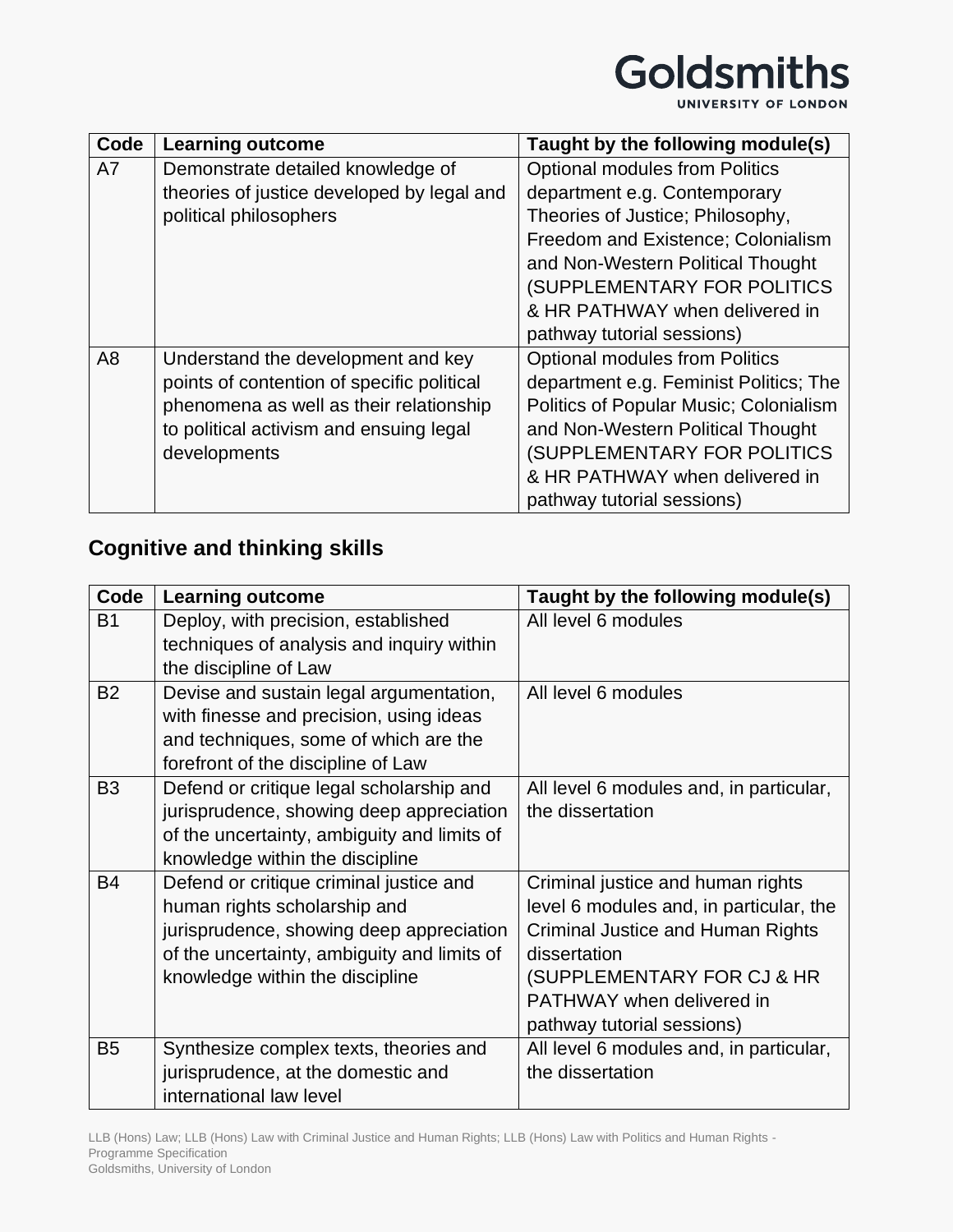UNIVERSITY OF LONDON

| Code           | <b>Learning outcome</b>                      | Taught by the following module(s)     |
|----------------|----------------------------------------------|---------------------------------------|
| <b>B6</b>      | Critically evaluate concerns relating to the | EU Law and the UK; Commercial Law     |
|                | future relationship with the EU, including   | and International Trade Agreements;   |
|                | in relation to specialist areas of activity, | Company Law, Criminal Law: Theory     |
|                | after withdrawal from the EU                 | and Practice                          |
| B7             | Relate legal solutions to social problems,   | All level 6 modules and in particular |
|                | and draw conclusions about the               | 'interdisciplinary' modules           |
|                | relationship between legal policies and      |                                       |
|                | wider structural processes and socio-        |                                       |
|                | legal discourses                             |                                       |
| B <sub>8</sub> | Identify and evaluate the key legal          | Optional modules from Politics e.g.   |
|                | implications of moral and political          | Contemporary Theories of Justice;     |
|                | principles discussed in Politics modules     | Philosophy, Freedom and Existence;    |
|                |                                              | <b>Colonialism and Non-Western</b>    |
|                |                                              | <b>Political Thought</b>              |
|                |                                              | (SUPPLEMENTARY FOR CJ & HR            |
|                |                                              | <b>PATHWAY</b> when delivered in      |
|                |                                              | pathway tutorial sessions)            |

## **Subject specific skills and professional behaviours and attitudes**

| Code           | <b>Learning outcome</b>                      | Taught by the following module(s)            |
|----------------|----------------------------------------------|----------------------------------------------|
| C <sub>1</sub> | Formulate research hypotheses and            | Dissertation; Criminal Justice and           |
|                | demonstrate advanced competence in           | Human Rights dissertation                    |
|                | the design, planning, and writing up of a    |                                              |
|                | dissertation in Law or Criminal Justice      |                                              |
|                | and Human Rights. 'Interdisciplinary'        |                                              |
| C <sub>2</sub> | Demonstrate advanced competence in           | Criminal Justice and Human Rights            |
|                | critical engagement with contemporary        | dissertation                                 |
|                | issues relating to Criminal Justice and      | (SUPPLEMENTARY FOR CJ & HR                   |
|                | Human Rights                                 | PATHWAY)                                     |
| C <sub>3</sub> | Demonstrate advanced competence in           | Law, Politics and Human Rights               |
|                | critical engagement with contemporary        | dissertation                                 |
|                | issues relating to the interconnections      | (SUPPLEMENTARY FOR POLITICS                  |
|                | between Law, Politics and Human Rights       | & HR PATHWAY)                                |
| C <sub>4</sub> | Execute legal practice skills, such as       | 21 <sup>st</sup> Century Legal Skills; SQE2: |
|                | client interviewing and legal drafting, with | <b>Practical Legal Skills in Context</b>     |
|                | the required elegance and precision,         |                                              |
|                | using appropriate terminology and            |                                              |
|                | etiquette                                    |                                              |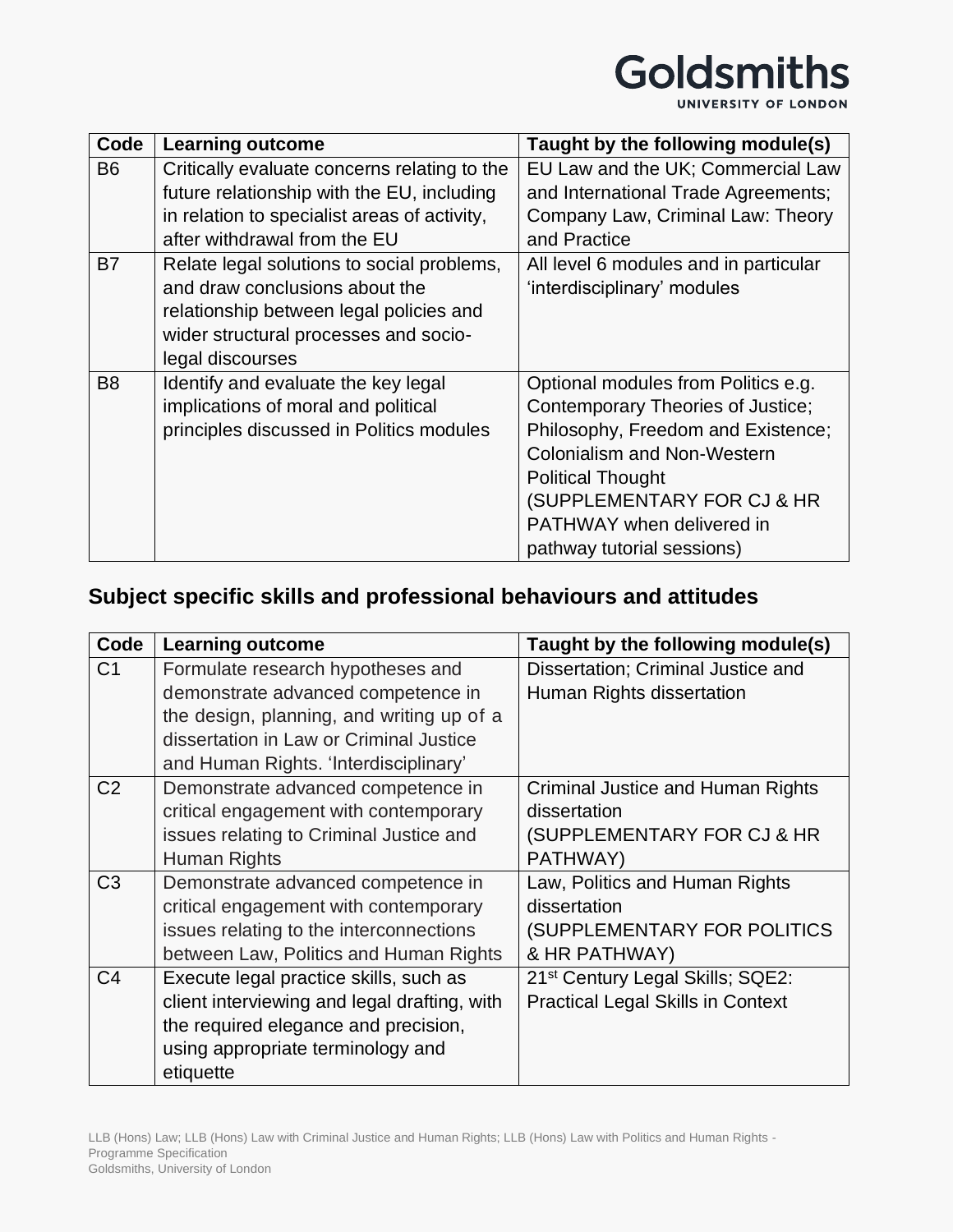| UNIVERSITY OF LONDON |  |  |
|----------------------|--|--|
|----------------------|--|--|

| Code           | Learning outcome                      | Taught by the following module(s) |
|----------------|---------------------------------------|-----------------------------------|
| C <sub>5</sub> | Undertake targeted legal research and | All level 6 modules               |
|                | effectively communicate information,  |                                   |
|                | ideas, legal problems and solutions   |                                   |
|                | concerning specialist areas of study  |                                   |

#### **Transferable skills**

| Code           | <b>Learning outcome</b>                      | Taught by the following module(s)               |
|----------------|----------------------------------------------|-------------------------------------------------|
| D <sub>1</sub> | Demonstrate excellent ability in the use of  | All level 6 modules, and in particular          |
|                | public speaking skills and the               | Human Rights Law and Clinic;                    |
|                | development of coherent argumentation        | <b>Criminal Evidence (with Advanced</b>         |
|                | orally                                       | Mooting and Advocacy)                           |
| D <sub>2</sub> | Demonstrate strength in the application of   | 21 <sup>st</sup> Century Legal Skills; Criminal |
|                | legal practice skills required to succeed in | Law: Theory & Practice; Land Law;               |
|                | the new qualifying examinations              | Trusts; Law of Tort; Criminal                   |
|                |                                              | <b>Evidence (with Advanced Mooting</b>          |
|                |                                              | and Advocacy); SQE2: Practical                  |
|                |                                              | <b>Legal Skills in Context</b>                  |

## **How you will learn**

The LLB at Goldsmiths is highly inclusive and will appeal to different types of learners, and students with different backgrounds, experiences and aspirations. The programme deploys distinctive teaching methods, that range from the more traditional, such as lectures, seminars and self-directed learning, to the more modern and diverse, such as blended, experiential and clinical learning, learning through the production of reflective journals, videos and reports, and learning through online or virtual reality environments.

The programme uses novel forms of assessment, notably assessment by student participation in moots, mock trials, simulated exercises and other practical-skills acquisition exercises, as a means to ensure that students are actively engaged in and reflect on their learning and are thereby enabled to progressively grow in confidence as independent learners (see more detail on the interlinks between assessment and teaching in the next section).

A distinctive feature of the LLB at Goldsmiths is that it integrates, to a very significant degree, theory and practice, along the axis of a harmonious symbiosis between substantive and procedural law. Students are given the opportunity to study substantive law in its procedural, cultural, professional and institutional context. Students' knowledge of substantive law is considerably enhanced, as substantive law is no longer studied in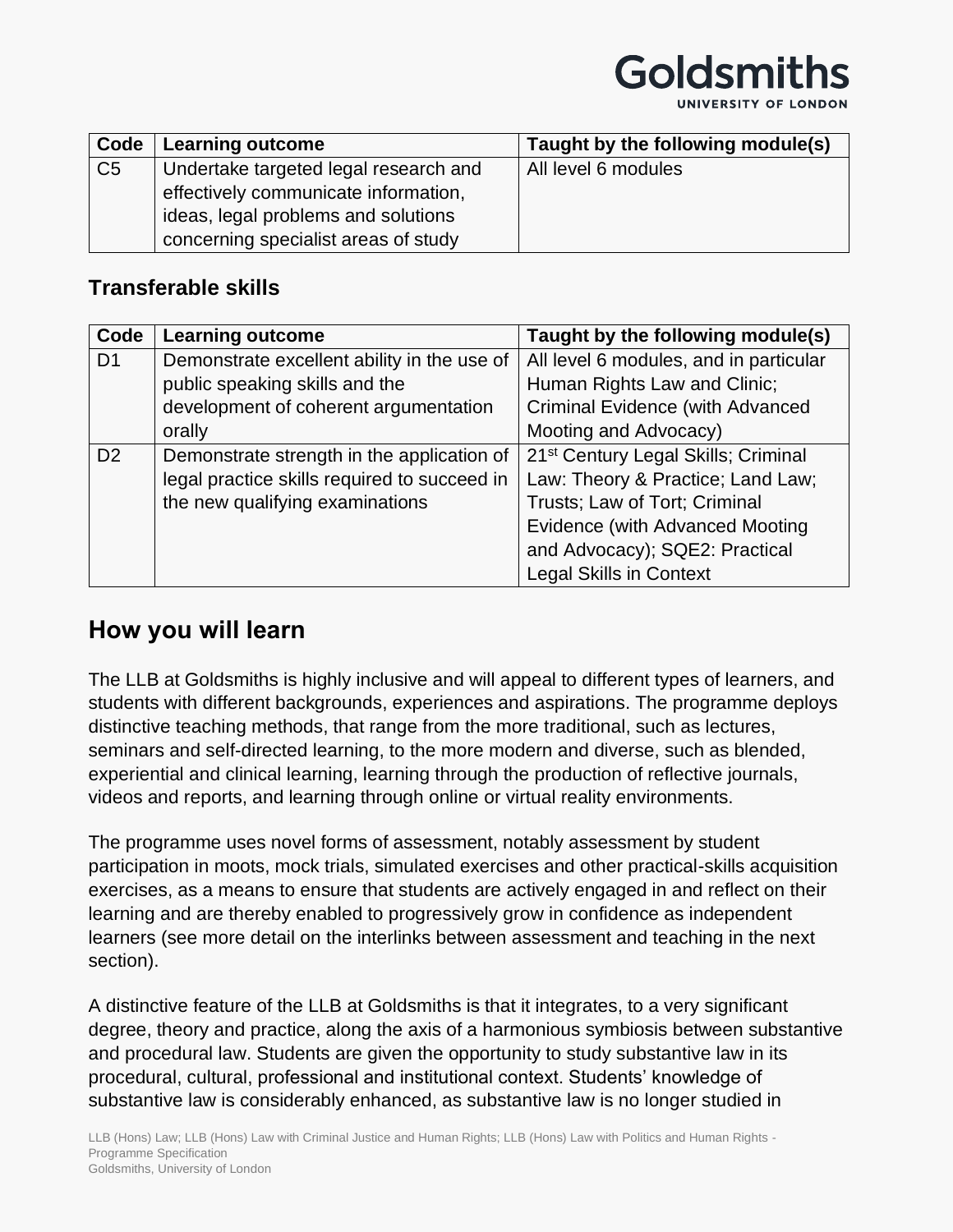

isolation, but as part of a wider system, that defines its characteristics, operation and practical effect. Students are simultaneously immersed into the legal professional environment, particularly where knowledge on the procedural, institutional and cultural elements is imparted through the means of guest lectures by legal professionals and personalities leading in Law or through appropriate field trips and participation in experiential learning activities and mooting competitions.

#### Developing knowledge and understanding

Seminars and lectures are continuously deployed in delivering the curriculum and engaging students in the teaching and learning process. Lectures take place on a weekly basis. The frequency of seminars depends on allocated credit, and the inclusion in the teaching strategy in specific modules of experiential learning, guest lectures, field trips, attendance in research centre events, professional awareness visits, participation in external competitions and other activities. Both lectures and seminars adopt a blended learning approach where appropriate. Students are introduced to particular reading and activities prior to attending the class; introductory VLE videos expose them to the key ideas that will be explored in the relevant lecture or seminar. Similarly, follow-up videos and other online activities, including follow up conversations with the teaching team in the VLE environment, give students the opportunity to engage fully with the learning process. The development of knowledge and understanding starts, but does not end in the classroom. Students are expected to actively engage with experiential learning activities that are integrated in the teaching provision, and, where appropriate, experiential learning opportunities offered as part of external competitions and similar.

#### Developing thinking (cognitive/intellectual) skills

These skills are developed and cultivated across the curriculum. Students are continuously exposed, through lectures and seminars and contact with academic staff, to a variety of legal perspectives, including socio-legal, empirical, and cosmopolitan legal perspectives (through increased reliance on comparative and international law). Students are encouraged to develop the capacity for independent thinking, and to continuously benefit from opportunities for self-managed learning.

In addition to exposing students to opportunities to engage with the conventional subjectmatter in the LLB, Law at Goldsmiths strives to engage students with major contemporary socio-political, cultural and economic questions, including novel challenges posed by the rapid growth of technology on the way we communicate and interact or technology's impact on art, the cultural industries and individual rights. The programme seeks to create an intellectual space for radical, critical and creative thinking. It challenges students to be future-orientated in their attitude to learning. It challenges them to reflect on the niche interactions between law and art; or domestic law, transnational and international; or law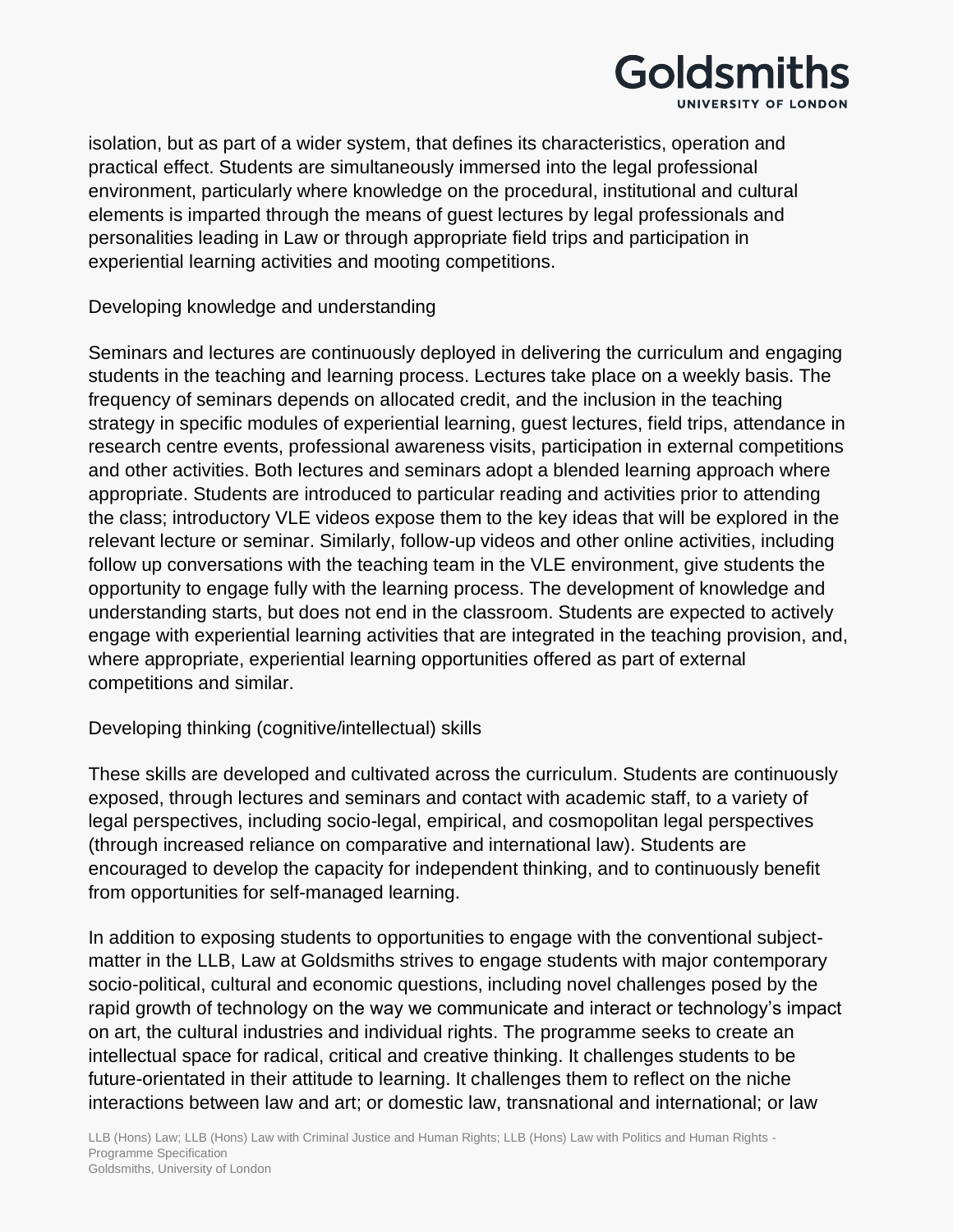

and cutting-edge technologies, such as the implications of AI for the rights of employees, the effect of disruptive technologies such as Blockchain upon conventional financial services, the risks that the manipulation of big data can pose for the right to privacy and democratic processes or the growing importance of cognitive computing in researching legal cases. The programme also requires students to conceive original solutions to developing problems such as whether legislative and regulatory frameworks currently applying to the film, music and fashion industries are fit for purpose, asking whether relevant aspects of intellectual property and contract sufficiently protect and encourage creativity, and what can be done to safeguard these critical industries.

Students are equally continuously challenged to critically interrogate how Law functions as a conservative force, particularly when dealing with marginalized groups in society or in relation to the politics involved in the recognition of new states.

Equal emphasis is placed on the outstanding contributions of women in law, and significant space is dedicated to the examination of foreign and international law. At a time when the UK is faced with an increasing risk of legal and political isolationism, Goldsmiths' Law students' intellectual capacities will be tested, in the process of searching for an inspiring cosmopolitan alternative.

#### Developing practical (including subject-specific) skills

This is another area where the Goldsmiths LLB's attractiveness is enhanced through distinctiveness. Integration of theory and practice, substantive law and procedure, is well supported in various parts of the curriculum, and offers students the opportunity to develop relevant practical, Law-specific, skills. In addition to 'flagship' modules in this respect, such as Criminal Law: Theory and Practice, 21st century Legal Skills or SQE2: Practical Legal Skills in Context, several modules adopt an approach whereby functioning knowledge workshops, delivered by seasoned legal professionals, introduce students to legal practice skills, in the context of solidifying their knowledge and understanding of substantive knowledge and enhancing cognitive skills (these provide the backdrop against which practical skills are developed). A pioneering module that combines the teaching of Criminal Evidence theory with Advocacy workshops and (assessed) participation in mooting competitions offers a good illustration of the unique opportunities students have to acquire and perfect relevant skills. Opportunities to take part in a human rights clinic, and participate in mooting competitions, offer another. The Criminal Evidence module and human rights law/clinic module are compulsory for final year students taking the LLB Law with Criminal Justice and Human Rights, who are thus given the opportunity to hone essential practical, subject-specific, skills.

#### Developing transferable skills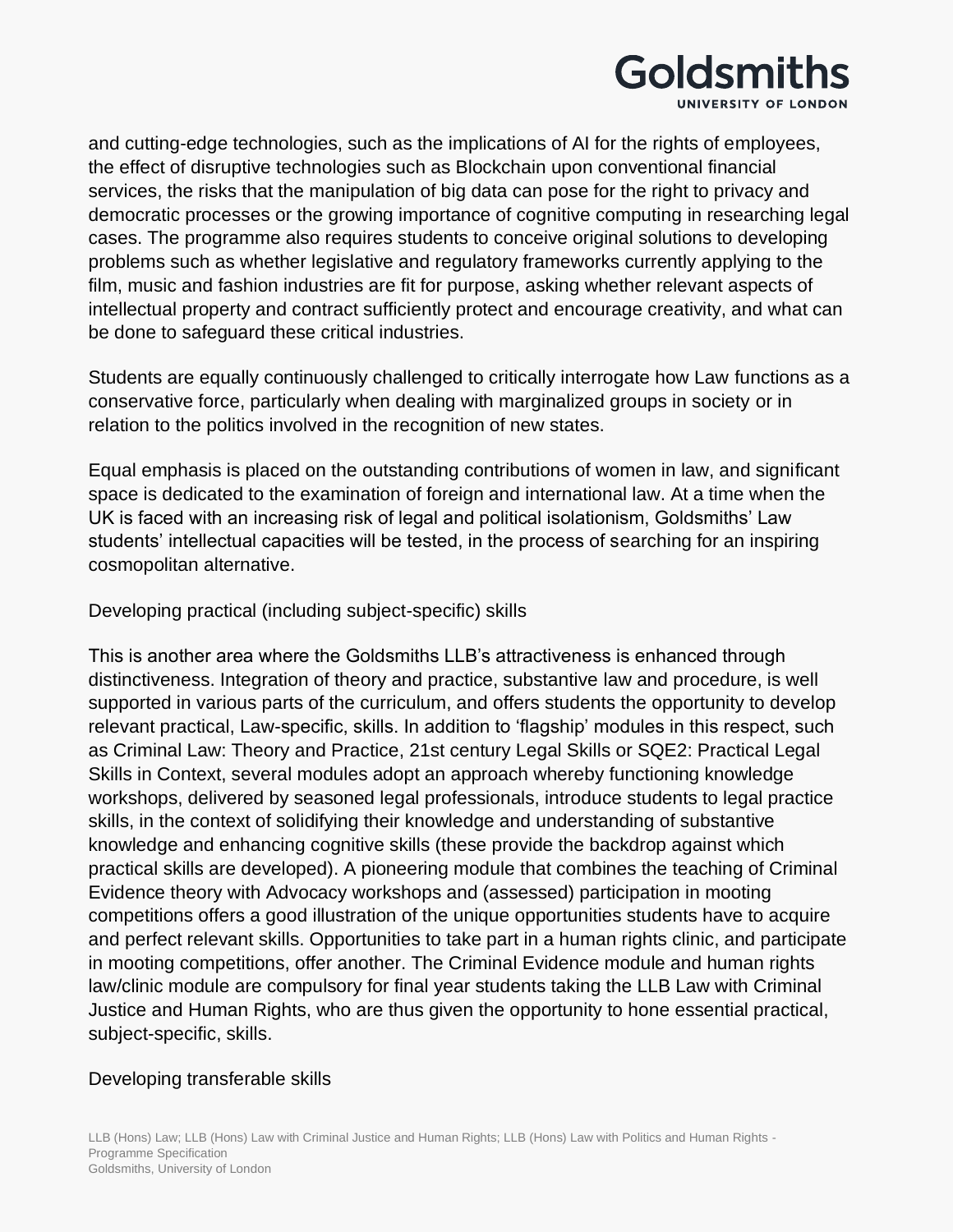

Powers of self-expression, willingness and ability to participate in open discussions, in which great importance is attached to the handling of ideas and development of coherent argumentation, are promoted throughout the degree programme. The 21st Century Legal Skills module exposes students to the skill of writing across the curriculum, the art of public speaking and fast developing digital technologies supporting oral and written communication and the identification of patterns in human behaviour. Students are thus initiated in invaluable transferable skills such as creative writing, speaking with confidence – in formal and informal settings – and mastering novel digital communication technologies.

Continuous opportunities for interaction with leading experts in Law, potential future employers, business, educational and NGO experts, and exposure, through study visit and online learning environments, to a wide range of institutions, and institutional players, at the domestic and international level, open up unique opportunities for students to grow in confidence, adopt professional etiquette and have the audacity to pursue intellectually challenging opportunities, with the wider ambition of using law as a tool for positive change.

At levels 5 and 6, students in the two pathway programmes (the LLB Law with Criminal Justice and Human Rights, and the LLB Law with Politics and Human Rights) are grouped in personal tutorials together with students in the same pathway. This is to allow for students to be paired with lecturers and tutors who have relevant specialisms, and who will tailor discussions and learning in personal tutorial group meetings to pathway-relevant learning outcomes, including the development of transferable skills relevant to criminal justice and human rights professions or careers in policy making and the third sector. Students in the pathways will also be grouped together in seminars in interdisciplinary modules delivered by other departments, where practicable, to ensure the cohesion and focus of the learning experience.

At level 6, students in the pathways will also attend, and contribute research and written work, to specialist seminars embedded in the pathway dissertation module, where they will be exposed to current, challenging, debates pertaining to their pathway. These seminars will provide students with a unique opportunity to work with Law academics, Goldsmiths academics from other departments, Law Visiting Professors, and other external partners, who will have leading expertise in the areas related to the pathway. These seminars will also provide a platform for students and academics teaching in the programme to engage in relevant interactive exercises, study visits and public engagement work. Activities will include attendance in research seminars, public debates, film screenings, exhibitions, and other events of interest to the pathway area, at Goldsmiths and in the city. The students will be required to attend a specified number of events and produce a learning log in which they will articulate their learning experience and its relevance to their dissertation.

Students in the LLB Law programme will be offered similar opportunities in the context of the final year dissertation module, encompassing a wide range of academic interests.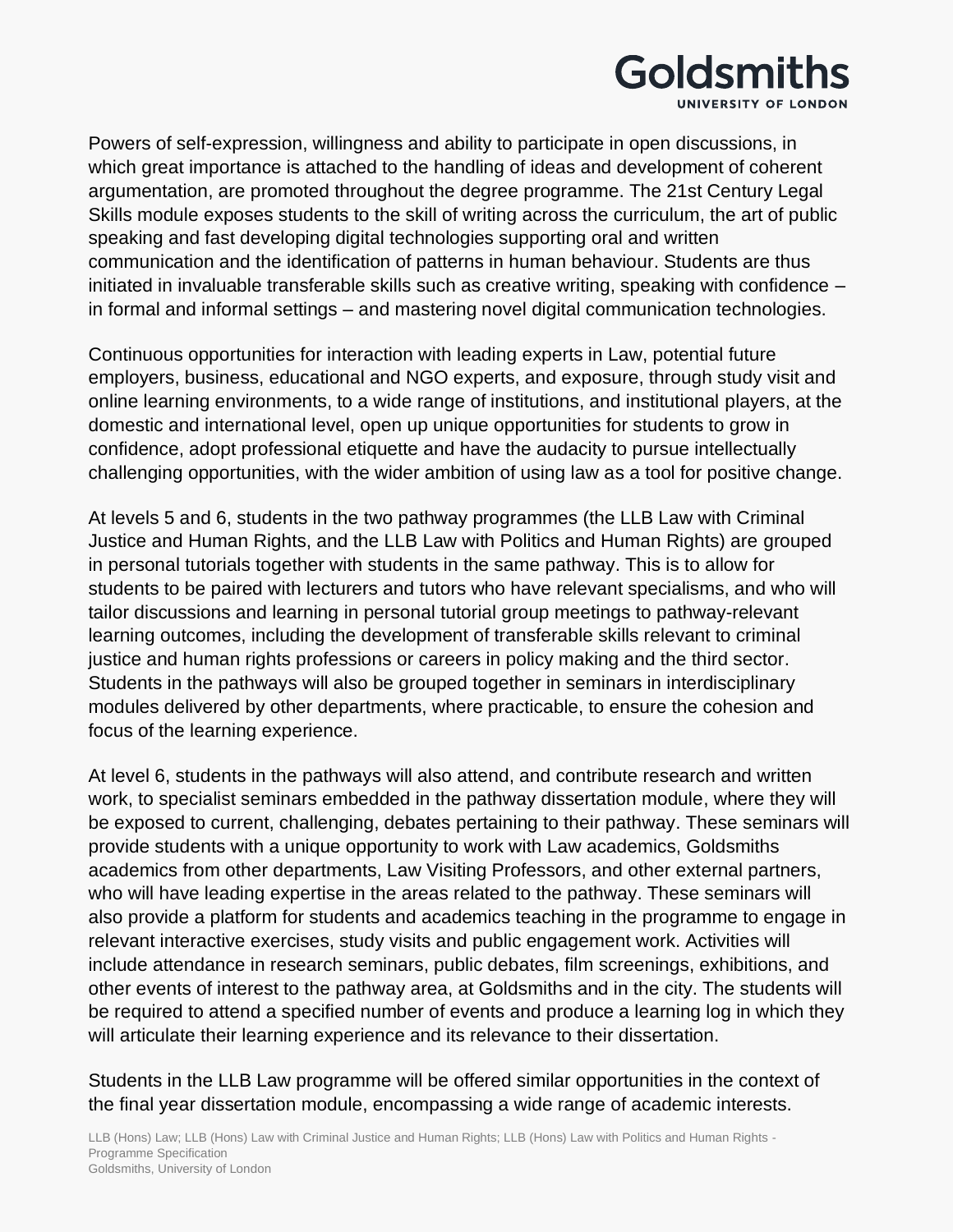

## **How you will be assessed**

The LLB Law, LLB Law with Criminal Justice and Human Rights, and LLB Law with Politics and Human Rights programmes use a wide range of assessment methods appropriate for making valid judgements about student's overall level of achievement in relation to the prescribed learning outcomes. Assessment will be timed or untimed, seen or unseen, or examination based, and tasks that a student will encounter could include, as part of coursework or examinations: essays and reports of varying length; case notes; statutory interpretation; critiques of articles; the production of videos; reflective learning journals; research project/dissertation.

In addition to these traditional assessment methods, the LLB uses innovative assessment strategies, notably assessment by student participation in two modules at level 5 and four modules at level 6: Immigration Law, Intellectual Property, Human Rights Law & Clinic, Criminal Evidence (with Advanced Mooting and Advocacy), AI, Disruptive Technologies and the Law, and SQE2: Practical legal skills in context.

In these modules, participation varies between volunteered and required contributions, including a combination of oral and written work. Students and the teaching team maintain an assessment portfolio where class preparation and participation are continuously recorded. Assessment criteria include evidence of preparation; frequency and quality of contributions (including knowledge, understanding and critical analysis); quality of expression and articulation; and ability to develop structured argumentation. Not every class will be assessed, and where students have been unable to attend one or more classes, they may be offered alternative opportunities for assessment (subject to appropriate mitigating circumstances being accepted where more than one assessed activities have been missed).

Assessment rubrics and grade descriptors are provided to students at the beginning of the year. The learning and assessment portfolios and rubrics as well as video recording of assessed activities, where appropriate, or attendance in class of a fellow member of the teaching team or fellow academic member of staff, allow for effective moderation.

Benefits of assessment by student participation for student learning include increasing motivation, as students take responsibility for their own learning; active engagement during class, and the development of genuine staff-student partnership in the educational process; improvements in academic performance; the enhancement of critical thinking skills, as students are much better positioned to adopt a deep approach to learning and learn through interaction; respect for other learners' point of view; enhanced opportunities of learning as part of a group; the enhancement of oral and language communication skills; an enhanced capacity to critique the opinion of fellow learners' and that of members of the teaching team, in a collegial environment.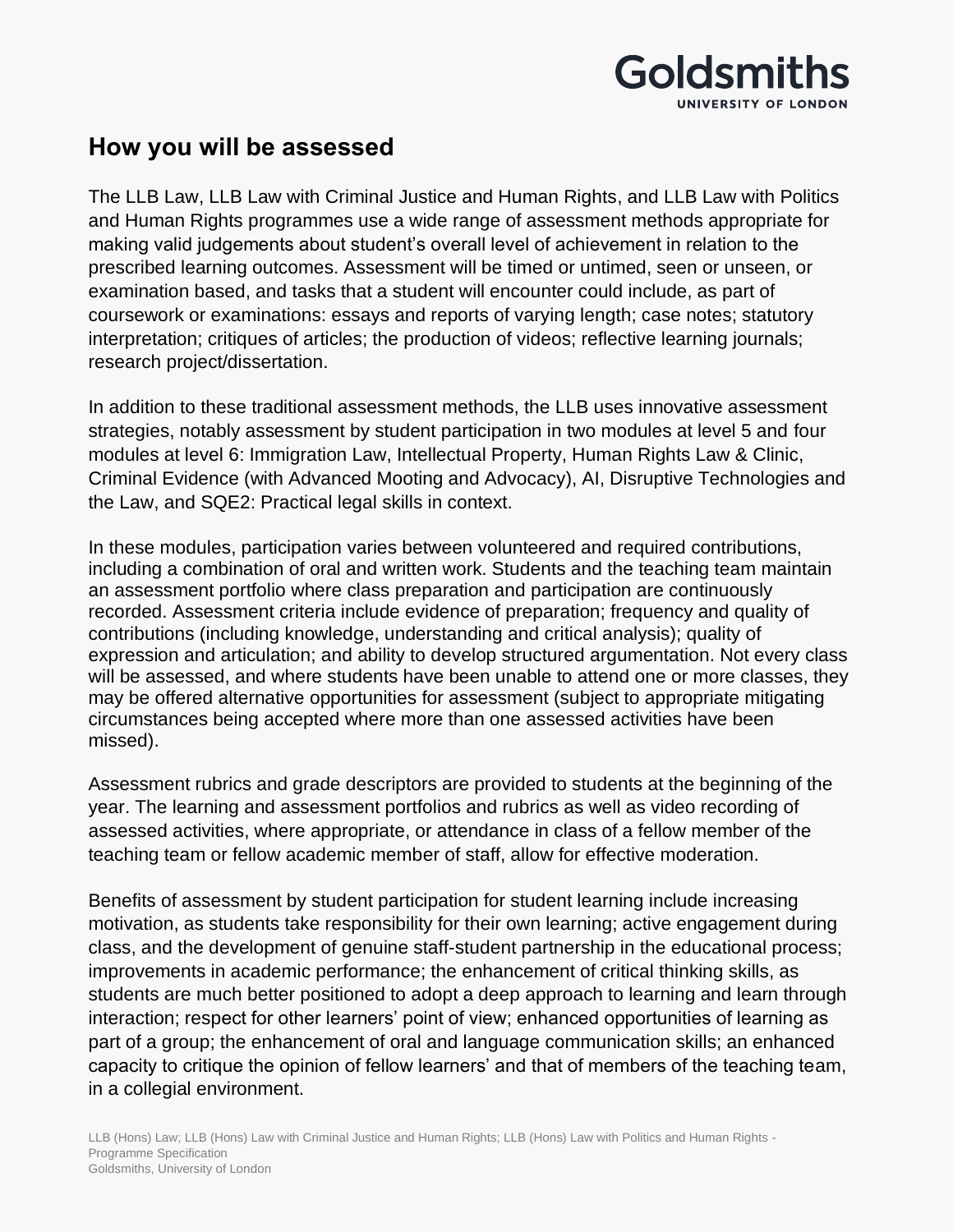

The process also simulates learning in the real world, where the acquisition and delivery of knowledge, and exercise of critical thinking and practical skills, is ongoing and progressive.

#### **Marking criteria**

| <b>Mark</b> | <b>Descriptor</b>         | <b>Specific Marking Criteria</b>                                                                                                                                                                                                                                                                                                                                                                                                                                                                                                                                                                                                |
|-------------|---------------------------|---------------------------------------------------------------------------------------------------------------------------------------------------------------------------------------------------------------------------------------------------------------------------------------------------------------------------------------------------------------------------------------------------------------------------------------------------------------------------------------------------------------------------------------------------------------------------------------------------------------------------------|
| 80-100%     | 1st: First                | Students will demonstrate an outstanding and highly                                                                                                                                                                                                                                                                                                                                                                                                                                                                                                                                                                             |
|             | (Exceptional)             | advanced application and understanding of theoretical or                                                                                                                                                                                                                                                                                                                                                                                                                                                                                                                                                                        |
|             |                           | methodological areas, and an original, critical and                                                                                                                                                                                                                                                                                                                                                                                                                                                                                                                                                                             |
|             |                           | sophisticated approach.                                                                                                                                                                                                                                                                                                                                                                                                                                                                                                                                                                                                         |
|             |                           | Assessment by student participation modules: (Applies to:<br>Immigration Law, Intellectual Property Law, AI, Disruptive<br>Technologies and the Law, SQE2: Practical Legal Skills in<br>Context, Criminal Evidence (with Advanced Mooting and<br>Advocacy), Human Rights Law & Clinic):                                                                                                                                                                                                                                                                                                                                         |
|             |                           | Students will demonstrate an outstanding application of<br>theoretical and practical knowledge, and appropriate critical<br>thinking skills, assessed on the basis of (a) 'voluntary<br>contributions' (volunteered responses to lecturer questions<br>and comments) and (b) 'prepared contributions' (responses to<br>pre-assigned questions).                                                                                                                                                                                                                                                                                 |
|             |                           | Students' participation in seminars will be outstanding. They<br>will engage with tasks set and class discussion extremely<br>well. Written work will be of exceptional quality, in terms of<br>argumentation, research skills and writing skills. The ability for<br>self-reflection and the consolidation of learning from<br>appropriate sources will be of the highest level. Through<br>participation, students will extend knowledge and<br>understanding of the themes/topics and methods introduced<br>in class. They will work exceptionally well in groups, and<br>demonstrate deep knowledge of preparatory reading. |
| 70-79%      | 1st: First<br>(Excellent) | A first class performance demonstrating an excellent<br>application of appropriate knowledge, understanding and<br>skills as specified in the module learning outcomes. At the<br>higher end of the scale, students will demonstrate an<br>advanced or sophisticated understanding and application of<br>theoretical or methodological areas in critical, original and                                                                                                                                                                                                                                                          |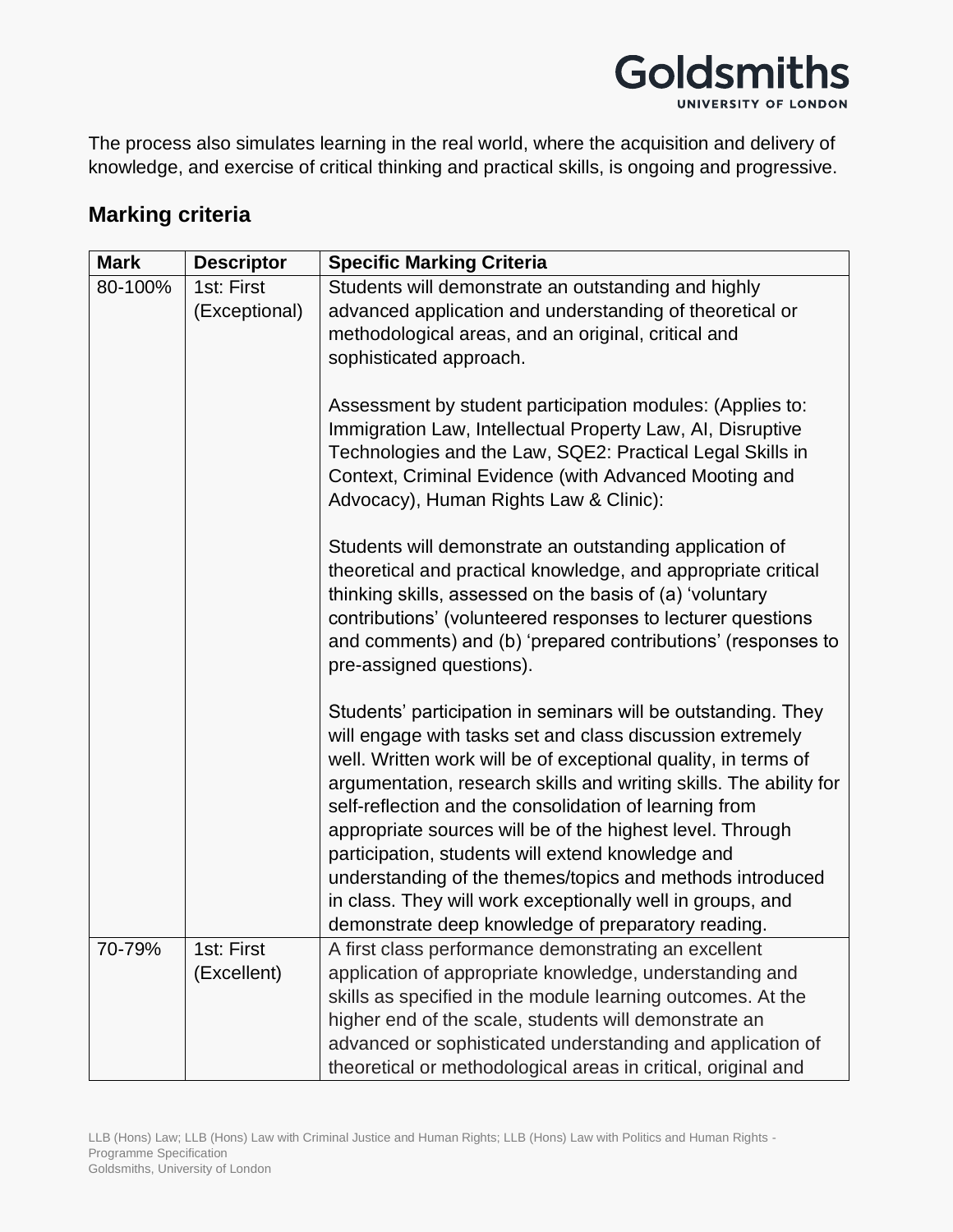| <b>Mark</b> | <b>Descriptor</b>                   | <b>Specific Marking Criteria</b>                                                                                                                                                                                                                                                                                                                                                                                                                                                                                                                                                                                                            |
|-------------|-------------------------------------|---------------------------------------------------------------------------------------------------------------------------------------------------------------------------------------------------------------------------------------------------------------------------------------------------------------------------------------------------------------------------------------------------------------------------------------------------------------------------------------------------------------------------------------------------------------------------------------------------------------------------------------------|
|             |                                     | independent ways in relation to the module learning<br>outcomes.                                                                                                                                                                                                                                                                                                                                                                                                                                                                                                                                                                            |
|             |                                     | Assessment by student participation modules: (Applies to:<br>Immigration Law, Intellectual Property Law, AI, Disruptive<br>Technologies and the Law, SQE2: Practical Legal Skills in<br>Context, Criminal Evidence (with Advanced Mooting and<br>Advocacy), Human Rights Law & Clinic):                                                                                                                                                                                                                                                                                                                                                     |
|             |                                     | A first class performance demonstrating an excellent<br>application of theoretical and practical knowledge, and<br>appropriate critical thinking and practical/professional skills,<br>on the basis of (a) 'voluntary contributions' (volunteered<br>responses to lecturer questions and comments) and (b)<br>'prepared contributions' (responses to pre-assigned<br>questions). At the higher end of the scale, students will<br>demonstrate an advanced or sophisticated understanding and<br>application of knowledge and critical thinking skills, and<br>related practical/professional skills.                                        |
|             |                                     | Students will demonstrate excellent participation in seminars.<br>They will engage with tasks set and class discussion very<br>well. Written work will be of excellent quality, in terms of<br>argumentation, research skills and writing skills. The ability for<br>self-reflection and the consolidation of learning from<br>appropriate sources will be of very high level. Through<br>participation, students will help consolidate knowledge and<br>understanding of the themes/topics and methods introduced<br>in class. Students will work very well in groups, and will<br>demonstrate excellent knowledge of preparatory reading. |
| 60-69%      | 2.1: Upper<br>Second (Very<br>good) | A mark of 60-69% is awarded when candidates show<br>consistency and fluency in discussing and evaluating<br>appropriate reading from a range of sources (or bringing a<br>range of reading to bear on analysis of an area). They will<br>demonstrate an ability to relate this reading clearly to the<br>examination/coursework topic and to structure their own<br>essay. They will clearly have understood, assimilated and<br>responded to the relevant literature. The written submission<br>will demonstrate the effective application of appropriate                                                                                  |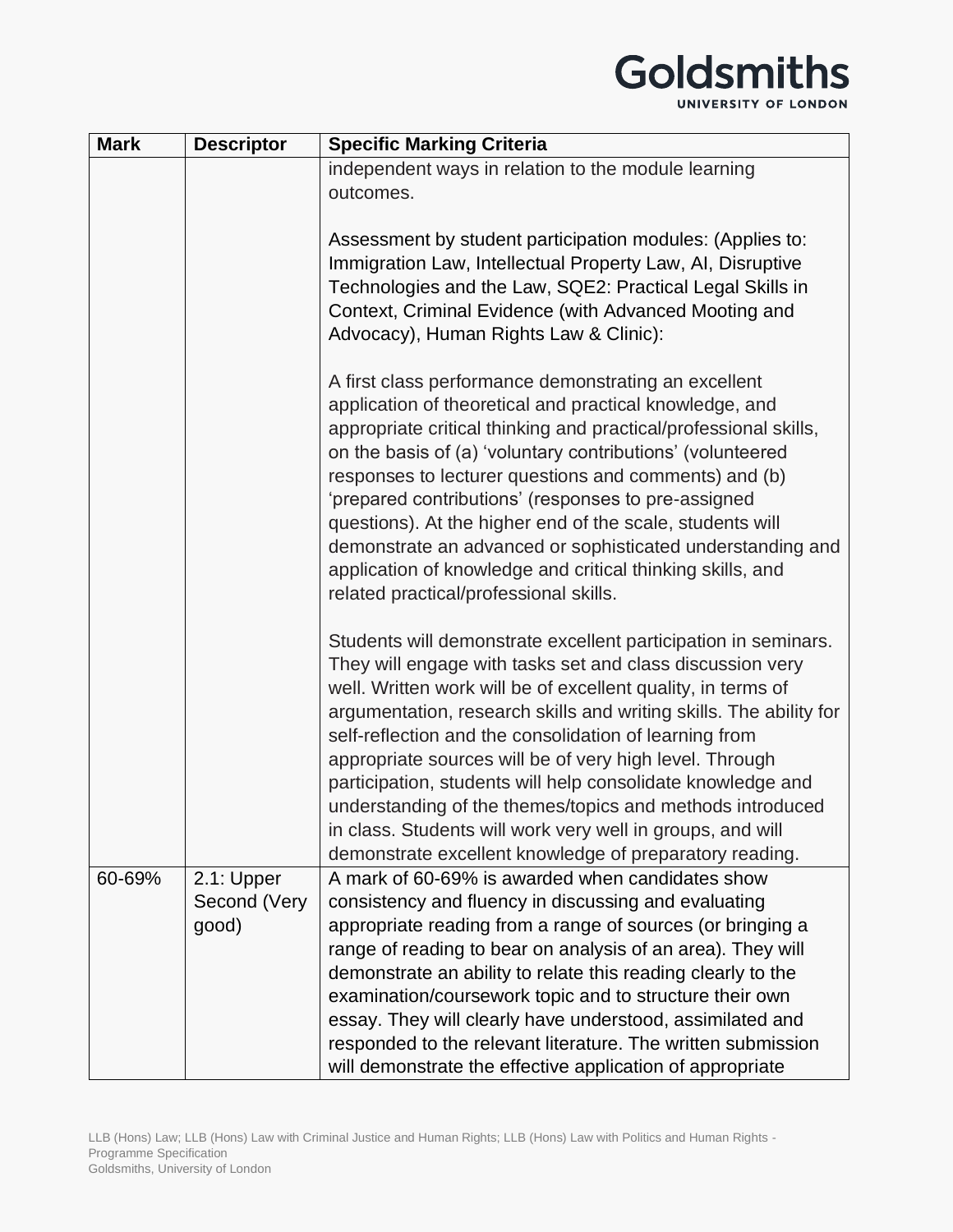| <b>Mark</b> | <b>Descriptor</b>              | <b>Specific Marking Criteria</b>                                                                                                                                                                                                                                                                                                                                                                                                                                                                                                                                                                                                                                                                                                                                    |
|-------------|--------------------------------|---------------------------------------------------------------------------------------------------------------------------------------------------------------------------------------------------------------------------------------------------------------------------------------------------------------------------------------------------------------------------------------------------------------------------------------------------------------------------------------------------------------------------------------------------------------------------------------------------------------------------------------------------------------------------------------------------------------------------------------------------------------------|
|             |                                | knowledge, understandings and skills specified in the module                                                                                                                                                                                                                                                                                                                                                                                                                                                                                                                                                                                                                                                                                                        |
|             |                                | learning outcomes.                                                                                                                                                                                                                                                                                                                                                                                                                                                                                                                                                                                                                                                                                                                                                  |
|             |                                |                                                                                                                                                                                                                                                                                                                                                                                                                                                                                                                                                                                                                                                                                                                                                                     |
|             |                                | Assessment by student participation modules: (Applies to:                                                                                                                                                                                                                                                                                                                                                                                                                                                                                                                                                                                                                                                                                                           |
|             |                                | Immigration Law, Intellectual Property Law, AI, Disruptive                                                                                                                                                                                                                                                                                                                                                                                                                                                                                                                                                                                                                                                                                                          |
|             |                                | Technologies and the Law, SQE2: Practical Legal Skills in                                                                                                                                                                                                                                                                                                                                                                                                                                                                                                                                                                                                                                                                                                           |
|             |                                | Context, Criminal Evidence (with Advanced Mooting and                                                                                                                                                                                                                                                                                                                                                                                                                                                                                                                                                                                                                                                                                                               |
|             |                                | Advocacy), Human Rights Law & Clinic):                                                                                                                                                                                                                                                                                                                                                                                                                                                                                                                                                                                                                                                                                                                              |
|             |                                | A mark of 60-69% is awarded when candidates show<br>consistency and fluency in the application of theoretical and<br>practical knowledge, and appropriate critical thinking skills,<br>assessed on the basis of (a) 'voluntary contributions'<br>(volunteered responses to lecturer questions and comments)<br>and (b) 'prepared contributions' (responses to pre-assigned<br>questions). Students will demonstrate an ability to relate<br>theory and jurisprudence to lecturer questions. They will<br>clearly have understood, assimilated and responded to the<br>relevant literature. The oral and written contributions will<br>demonstrate the effective application of appropriate<br>knowledge and understanding, and related critical thinking<br>skills. |
|             |                                | Students will demonstrate very good participation in<br>seminars. They will engage well with tasks set and will be<br>open, and contribute, to class discussion. Written work will be<br>of very good quality, in terms of argumentation, research<br>skills and writing skills. Students will provide evidence of self-<br>reflection and make a good effort to reinforce learning through<br>appropriate materials and reading. Students will work well in<br>groups. They will almost always carry out preparatory<br>reading.                                                                                                                                                                                                                                   |
| 50-59%      | 2.2: Lower<br>Second<br>(Good) | A mark of 50-59% is awarded when there is evidence of<br>knowledge and understanding, but where there is limited<br>development of ideas and critical comment. The written<br>submission will demonstrate an overall satisfactory<br>application of knowledge, understandings and skills specified<br>in the module learning outcomes. There will be reference to<br>relevant reading, though not necessarily critical evaluation.<br>Within these limitations there will be some indication that the                                                                                                                                                                                                                                                               |

LLB (Hons) Law; LLB (Hons) Law with Criminal Justice and Human Rights; LLB (Hons) Law with Politics and Human Rights - Programme Specification Goldsmiths, University of London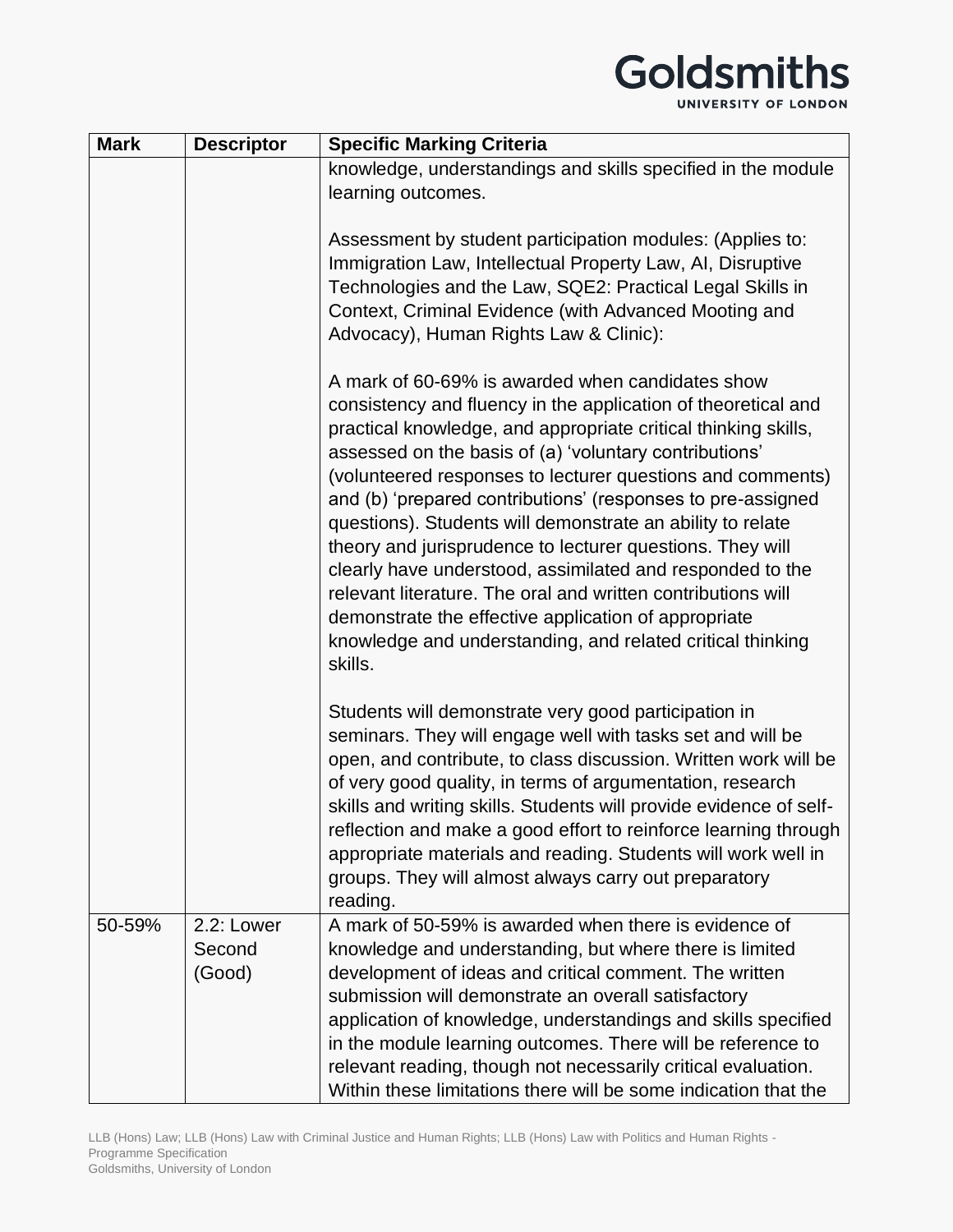| <b>Mark</b> | <b>Descriptor</b>    | <b>Specific Marking Criteria</b>                                                                                                                                                                                                                          |
|-------------|----------------------|-----------------------------------------------------------------------------------------------------------------------------------------------------------------------------------------------------------------------------------------------------------|
|             |                      | candidate has grasped fundamental concepts in the field and                                                                                                                                                                                               |
|             |                      | the point of the question.                                                                                                                                                                                                                                |
|             |                      |                                                                                                                                                                                                                                                           |
|             |                      | Assessment by student participation modules: (Applies to:<br>Immigration Law, Intellectual Property Law, AI, Disruptive                                                                                                                                   |
|             |                      | Technologies and the Law, SQE2: Practical Legal Skills in                                                                                                                                                                                                 |
|             |                      | Context, Criminal Evidence (with Advanced Mooting and                                                                                                                                                                                                     |
|             |                      | Advocacy), Human Rights Law & Clinic):                                                                                                                                                                                                                    |
|             |                      |                                                                                                                                                                                                                                                           |
|             |                      | A mark of 50-59% is awarded when there is evidence of<br>application of theoretical and practical knowledge, but there is<br>limited development of ideas and critical thinking skills. The                                                               |
|             |                      | oral and written contributions will demonstrate an overall<br>satisfactory application of knowledge and understanding, and<br>the application of related skills. Within these limitations there<br>will be some indication that the candidate has grasped |
|             |                      | fundamental concepts when providing answers to lecturers'                                                                                                                                                                                                 |
|             |                      | questions, assessed on the basis of (a) 'voluntary<br>contributions' (volunteered responses to lecturer questions                                                                                                                                         |
|             |                      | and comments) and (b) 'prepared contributions' (responses to                                                                                                                                                                                              |
|             |                      | pre-assigned questions).                                                                                                                                                                                                                                  |
|             |                      |                                                                                                                                                                                                                                                           |
|             |                      | Students will demonstrate good participation in seminars.<br>They will make consistent attempts to carry out set tasks, and                                                                                                                               |
|             |                      | will quite often contribute to class discussions. Written work                                                                                                                                                                                            |
|             |                      | will be of good quality, in terms of argumentation, research                                                                                                                                                                                              |
|             |                      | skills and writing skills. Students will carry out good group                                                                                                                                                                                             |
|             |                      | work. They will be consistent in carrying out preparatory                                                                                                                                                                                                 |
|             |                      | reading.                                                                                                                                                                                                                                                  |
| 40-49%      | 3rd: Third<br>(Pass) | A mark of 40-49% is awarded when a candidate provides<br>some evidence that they have read recommended texts but                                                                                                                                          |
|             |                      | shows that their understanding is limited or contradictory, and                                                                                                                                                                                           |
|             |                      | organisation of the essay is inadequate. The written work will                                                                                                                                                                                            |
|             |                      | demonstrate that the majority of the appropriate module                                                                                                                                                                                                   |
|             |                      | learning outcomes are achieved to a satisfactory level.                                                                                                                                                                                                   |
|             |                      | However, the point of the question is not fully grasped or                                                                                                                                                                                                |
|             |                      | knowledge for responding to the question is lacking. There is                                                                                                                                                                                             |
|             |                      | no critical evaluation of reading.                                                                                                                                                                                                                        |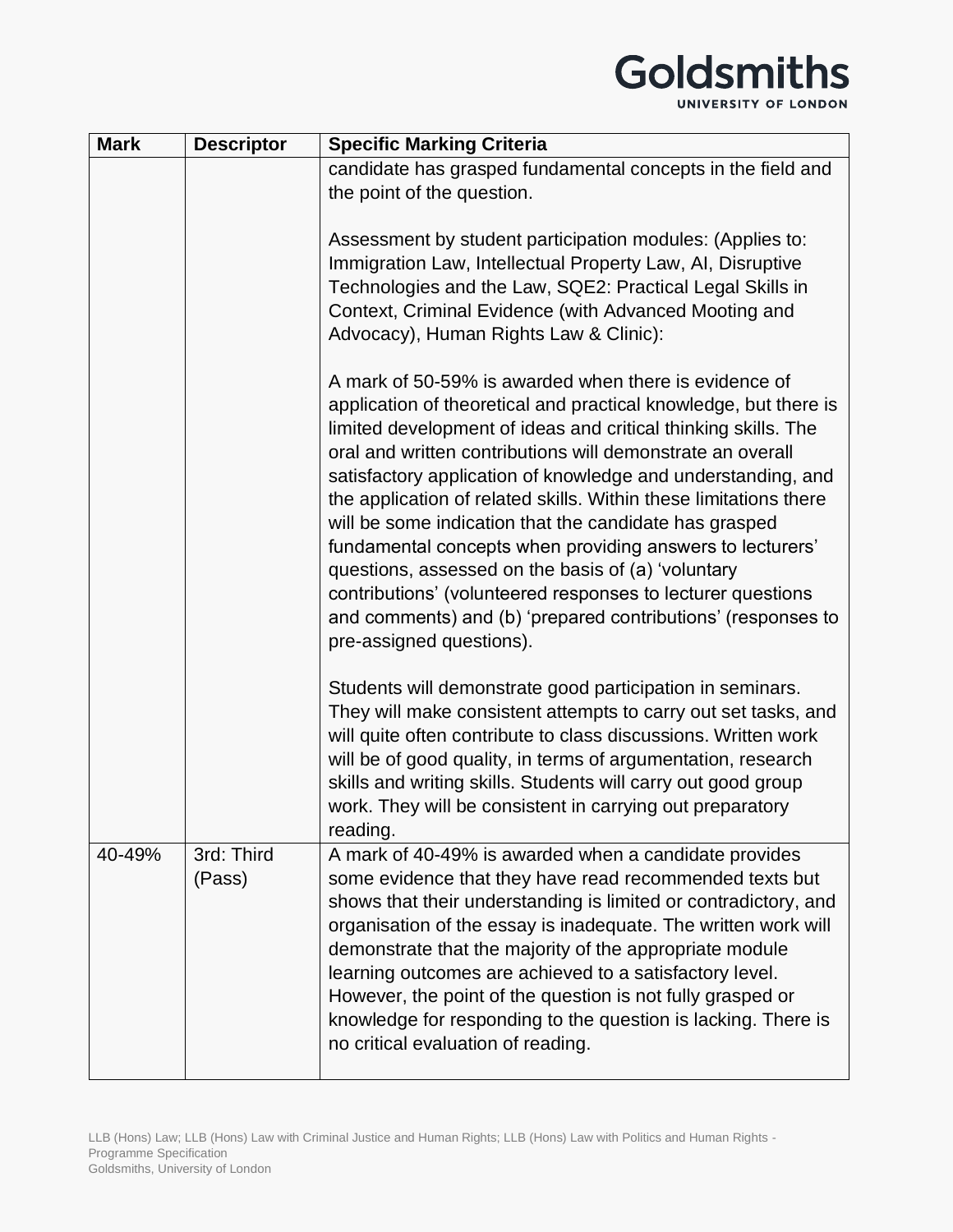UNIVERSITY OF LONDON

| <b>Mark</b> | <b>Descriptor</b> | <b>Specific Marking Criteria</b>                                                                                                                                                                                                                                                                                                                                                                                                                                                                                                                                                                                                                                                                                                                                                                                                                                                               |
|-------------|-------------------|------------------------------------------------------------------------------------------------------------------------------------------------------------------------------------------------------------------------------------------------------------------------------------------------------------------------------------------------------------------------------------------------------------------------------------------------------------------------------------------------------------------------------------------------------------------------------------------------------------------------------------------------------------------------------------------------------------------------------------------------------------------------------------------------------------------------------------------------------------------------------------------------|
|             |                   | Assessment by student participation modules: (Applies to:<br>Immigration Law, Intellectual Property Law, AI, Disruptive<br>Technologies and the Law, SQE2: Practical Legal Skills in<br>Context, Criminal Evidence (with Advanced Mooting and<br>Advocacy), Human Rights Law & Clinic):                                                                                                                                                                                                                                                                                                                                                                                                                                                                                                                                                                                                        |
|             |                   | A mark of 40-49% is awarded when a candidate provides<br>some evidence of the application of theoretical and practical<br>knowledge, but shows that these are limited or contradictory,<br>and the organisation of the oral and written contributions is<br>inadequate. The oral and written contributions will<br>demonstrate that the majority of the appropriate module<br>learning outcomes are achieved to a satisfactory level.<br>However, the issues raised by lecturers' questions are not<br>fully grasped or required knowledge is lacking. There will be<br>no evidence of critical thinking, and there will be scope for<br>considerable improvement of appropriate skills, assessed on<br>the basis of (a) 'voluntary contributions' (volunteered<br>responses to lecturer questions and comments) and (b)<br>'prepared contributions' (responses to pre-assigned<br>questions). |
|             |                   | Students will demonstrate limited participation in seminars.<br>They will make some attempt to carry out tasks set, although<br>lack of attendance will reduce the capacity to achieve this.<br>Written work will present significant weaknesses, in terms of<br>argumentation, research skills and writing skills. There will be<br>little attempt to critically evaluate issues or engage in<br>discussions. Students will demonstrate limited capacity to<br>work as a group member, in part due to lack of preparation.<br>Does not carry out preparatory reading most of the times.                                                                                                                                                                                                                                                                                                       |
| 25-39%      | Fail              | A mark of 35-39% is awarded when there is some recognition<br>of the question, but knowledge or understanding for<br>responding to the question is lacking. The majority of the<br>module learning outcomes are achieved from a poor to a<br>satisfactory level. There is confusion and incoherence and<br>unfocused comment on the literature.                                                                                                                                                                                                                                                                                                                                                                                                                                                                                                                                                |
|             |                   | A mark of 30-34% is awarded when the majority of the<br>module learning outcomes are not achieved. There is some                                                                                                                                                                                                                                                                                                                                                                                                                                                                                                                                                                                                                                                                                                                                                                               |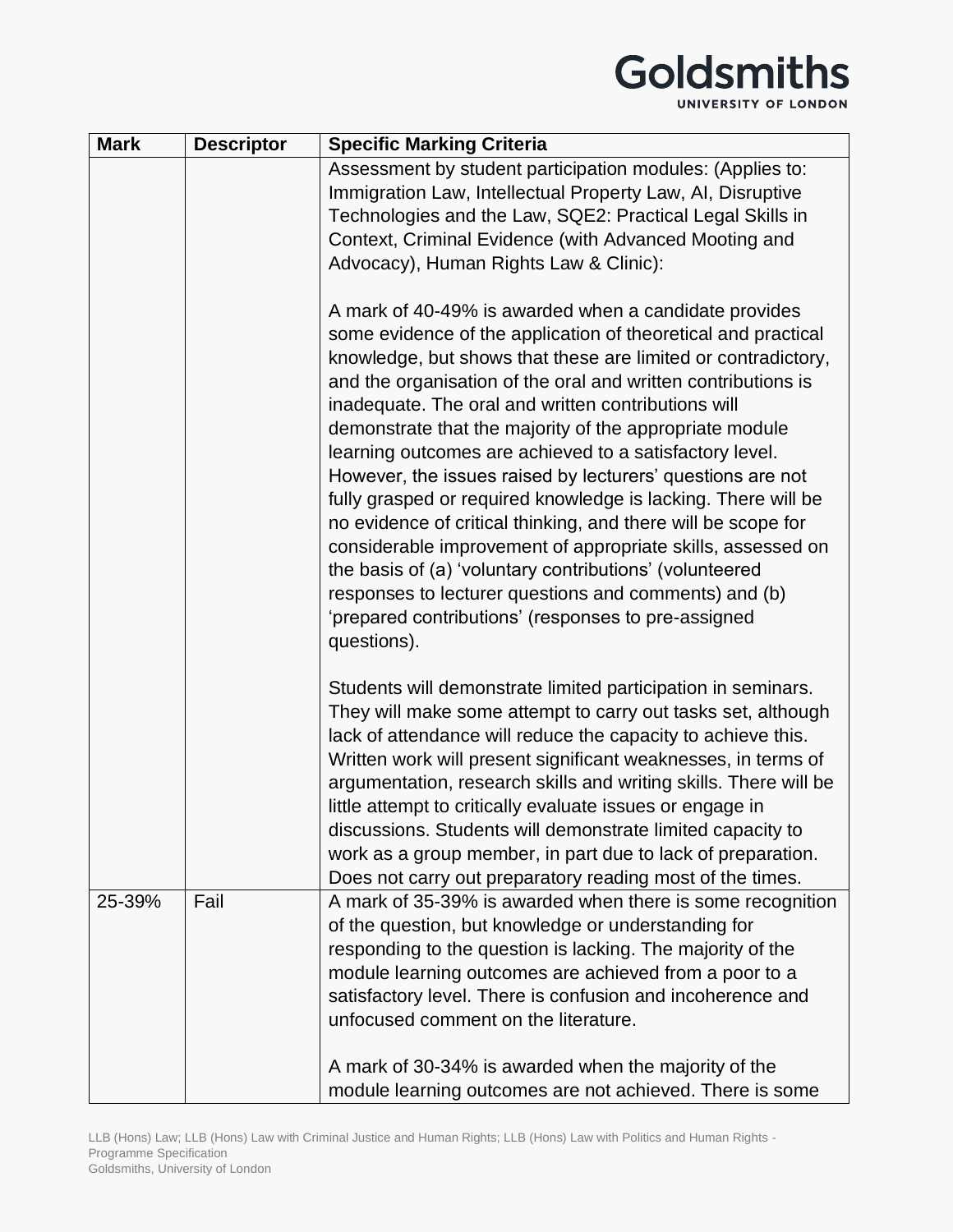| <b>Mark</b> | <b>Descriptor</b> | <b>Specific Marking Criteria</b>                                                                                                                                                                                                                                                                                                                                                                                                                                                                                                                                                                                                         |
|-------------|-------------------|------------------------------------------------------------------------------------------------------------------------------------------------------------------------------------------------------------------------------------------------------------------------------------------------------------------------------------------------------------------------------------------------------------------------------------------------------------------------------------------------------------------------------------------------------------------------------------------------------------------------------------------|
|             |                   | recognition of the question but no clarity and no evidence of                                                                                                                                                                                                                                                                                                                                                                                                                                                                                                                                                                            |
|             |                   | sufficient knowledge or understanding to respond to it.                                                                                                                                                                                                                                                                                                                                                                                                                                                                                                                                                                                  |
|             |                   | A mark of 29% or below is awarded when the vast majority of<br>the module learning outcomes are not achieved and there is<br>no recognition of the question nor of how it might be<br>responded to.                                                                                                                                                                                                                                                                                                                                                                                                                                      |
|             |                   | Assessment by student participation modules: (Applies to:<br>Immigration Law, Intellectual Property Law, AI, Disruptive<br>Technologies and the Law, SQE2: Practical Legal Skills in<br>Context, Criminal Evidence (with Advanced Mooting and<br>Advocacy), Human Rights Law & Clinic):                                                                                                                                                                                                                                                                                                                                                  |
|             |                   | A mark of 35-39% is awarded when there is some recognition<br>of the central issues raised in lecturers' questions, but<br>knowledge or understanding, and appropriate skills, for<br>responding to them are lacking. The majority of the module<br>learning outcomes are achieved from a poor to a satisfactory<br>level. There is confusion and incoherence, and unfocused<br>incorporation of theory, jurisprudence and skills, assessed on<br>the basis of (a) 'voluntary contributions' (volunteered<br>responses to lecturer questions and comments) and (b)<br>'prepared contributions' (responses to pre-assigned<br>questions). |
|             |                   | A mark of 30-34% is awarded when the majority of the<br>module learning outcomes are not achieved. There is some<br>recognition of the central issues raised in lecturers' questions,<br>but no clarity and no evidence of sufficient knowledge or<br>understanding, and appropriate skills, to respond to them.                                                                                                                                                                                                                                                                                                                         |
|             |                   | A mark of 29% or below is awarded when the vast majority of<br>the module learning outcomes are not achieved and there is<br>no recognition of the central issues raised in lecturers'<br>questions nor of how they might be responded to.                                                                                                                                                                                                                                                                                                                                                                                               |
|             |                   | Students will have not been able to contribute to sessions and<br>to work effectively with others. There will be little evidence of                                                                                                                                                                                                                                                                                                                                                                                                                                                                                                      |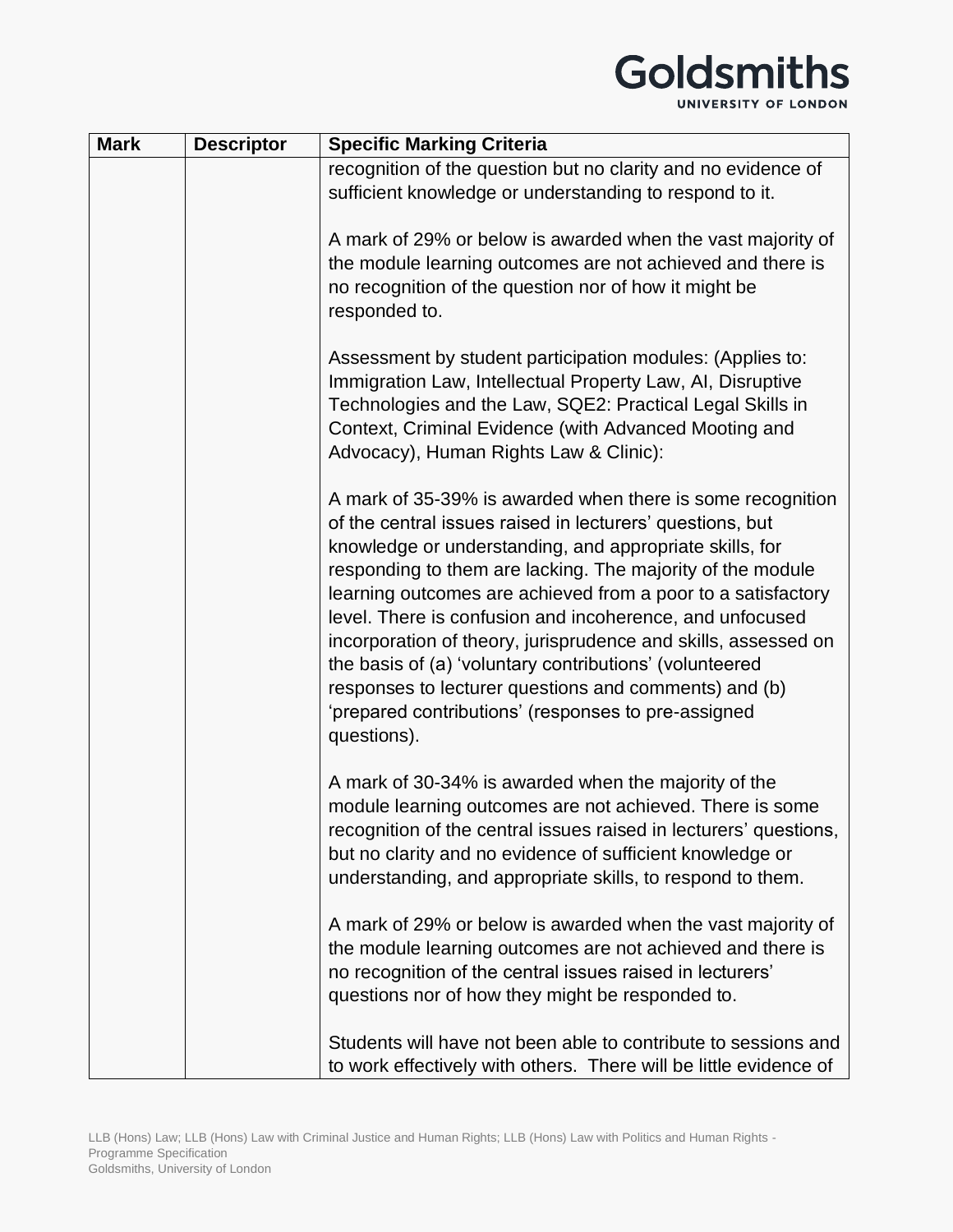| <b>Mark</b> | <b>Descriptor</b>                   | <b>Specific Marking Criteria</b>                                                                                                                                                                                                                                                                                                                 |
|-------------|-------------------------------------|--------------------------------------------------------------------------------------------------------------------------------------------------------------------------------------------------------------------------------------------------------------------------------------------------------------------------------------------------|
|             |                                     | engagement. Written work will be of poor quality, in terms of                                                                                                                                                                                                                                                                                    |
|             |                                     | argumentation, research skills and writing skills.                                                                                                                                                                                                                                                                                               |
| 10-24%      | <b>Bad fail</b>                     | A mark of 10-24% is awarded when none of the module<br>learning outcomes are achieved and there is no recognition of<br>the question nor of how it might be responded to.                                                                                                                                                                        |
|             |                                     | Assessment by student participation modules: (Applies to:<br>Immigration Law, Intellectual Property Law, AI, Disruptive<br>Technologies and the Law, SQE2: Practical Legal Skills in<br>Context, Criminal Evidence (with Advanced Mooting and<br>Advocacy), Human Rights Law & Clinic):                                                          |
|             |                                     | A mark of 10-24% is awarded when none of the module<br>learning outcomes are achieved and there is no recognition of<br>the central issues raised in lecturers' questions nor of how<br>they might be responded to.                                                                                                                              |
|             |                                     | Students will have not been able to contribute to sessions and<br>to work effectively with others. There will be little evidence of<br>engagement. Written work will be of very poor quality, in<br>terms of argumentation, research skills and writing skills.                                                                                  |
| $1 - 9%$    | Very bad fail                       | A submission that does not even attempt to address the<br>specified learning outcomes.                                                                                                                                                                                                                                                           |
|             |                                     | Assessment by student participation modules: (Applies to:<br>Immigration Law, Intellectual Property Law, AI, Disruptive<br>Technologies and the Law, SQE2: Practical Legal Skills in<br>Context, Criminal Evidence (with Advanced Mooting and<br>Advocacy), Human Rights Law & Clinic):<br>Contributions that do not even attempt to address the |
|             |                                     | specified learning outcomes.                                                                                                                                                                                                                                                                                                                     |
| $0\%$       | Non<br>submission or<br>plagiarised | A categorical mark representing either the failure to submit an<br>assessment or a mark assigned for assessment that<br>demonstrates bad academic practice.                                                                                                                                                                                      |
|             |                                     | Assessment by student participation modules: (Applies to:<br>Immigration Law, Intellectual Property Law, AI, Disruptive<br>Technologies and the Law, SQE2: Practical Legal Skills in<br>Context, Criminal Evidence (with Advanced Mooting and<br>Advocacy), Human Rights Law & Clinic):                                                          |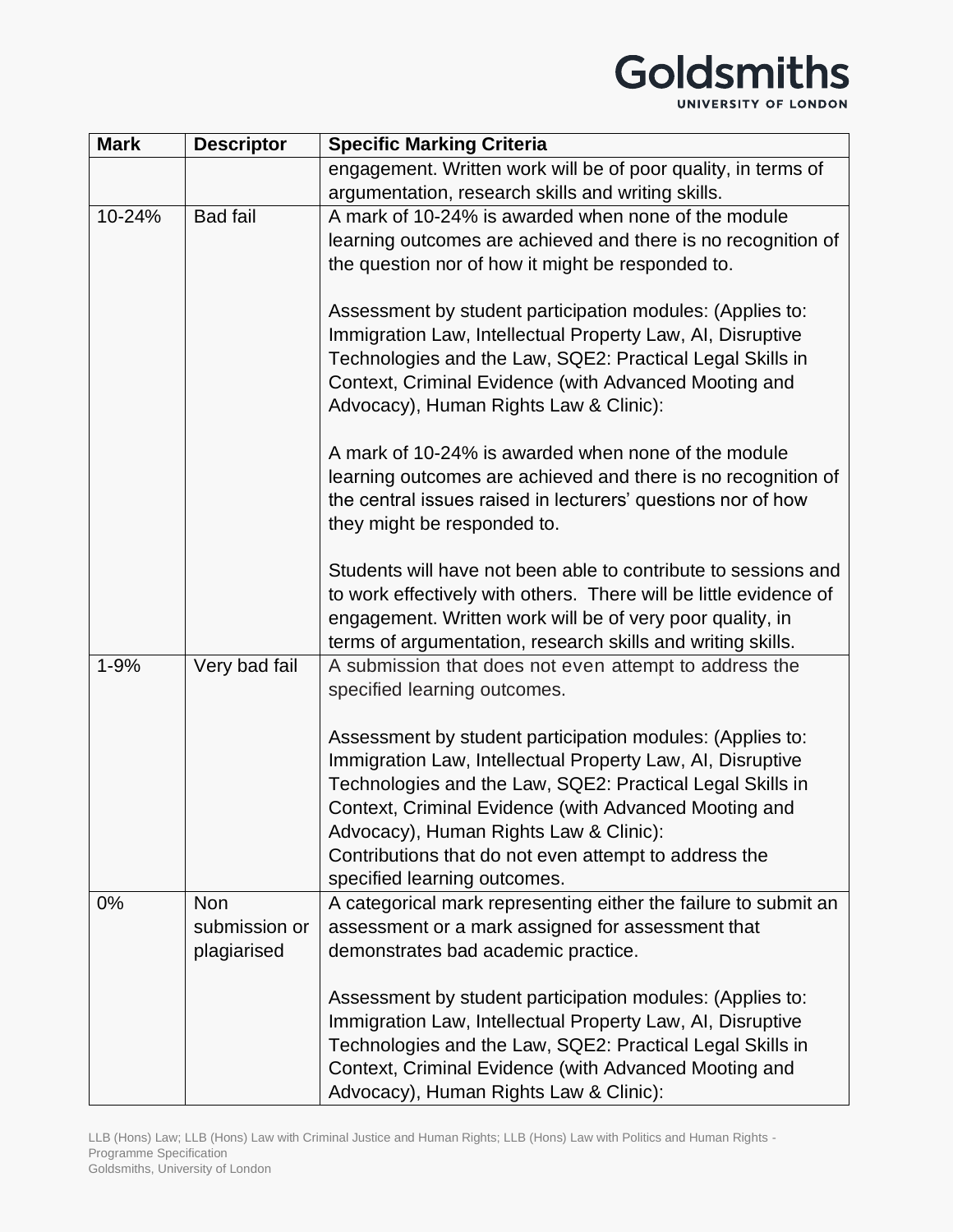# Goldsmitl

UNIVERSITY OF LONDON

| <b>Mark</b> | <b>Descriptor</b> | <b>Specific Marking Criteria</b>                               |
|-------------|-------------------|----------------------------------------------------------------|
|             |                   | A categorical mark representing either the failure to make any |
|             |                   | contribution in lectures or a mark assigned for written work   |
|             |                   | that demonstrates bad academic practice                        |

## **How the programme is structured**

#### LLB (Hons) Law

At level 4, students take compulsory modules only.

Students will be able to transfer to or from the LLB and its specialist pathways at appropriate points during the programme, subject to availability on the desired programme pathway and on having taken the hitherto required modules for the programme pathway they wish to move on to.

At level 5, students will study compulsory modules to the value of 90 credits and will choose option modules to the value of 30 credits.

At level 6, LLB (Hons) Law students will write a dissertation (30 credits) and will study optional modules to the value of 90 credits. These 90 credits can be made exclusively of optional modules in the list of 'Law modules', but students may choose to study a maximum 30 credits from the list of 'interdisciplinary modules'.

A total of 45 credits in Interdisciplinary modules can be studied as part of the LLB (Hons) Law programme. Students study 315 credits in Law modules.

#### LLB (Hons) Law with Criminal Justice and Human Rights

At level 4, students take compulsory modules only. The 'Criminal Law: Theory and Practice' and 'Public Law and the Human Rights Act' modules, as well as elements of the '21st Century Legal Skills' and 'English Legal System in a Global Context' modules will provide students with foundational knowledge in key criminal law, criminal justice and human rights issues central to the criminal justice and human rights pathway.

At level 5, students on the LLB (Hons) Law with Criminal Justice and Human Rights pathway will study compulsory modules to the value of 90 credits and will choose option modules to the value of 30 credits. Option modules must include at least 15 credits from an approved list of 'Interdisciplinary modules'.

At level 6, students will write a dissertation (30 credits) on a topic relating to Criminal Justice and/or Human Rights, and will study compulsory criminal justice and human rights modules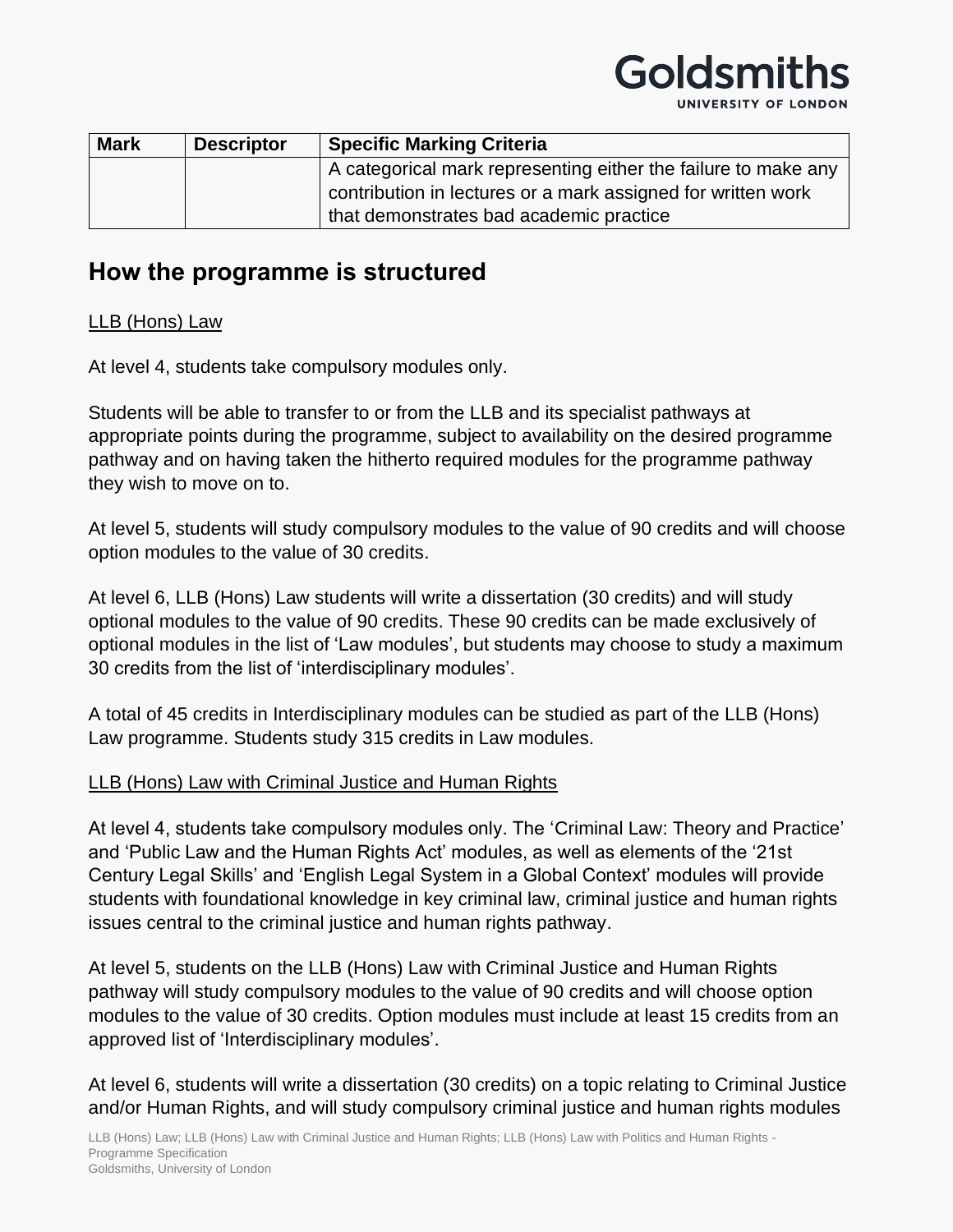

to the value of 30 credits: Criminal Evidence (with Advanced Mooting and Advocacy) (15 credits), Human Rights Law and Clinic (15 credits).

Students must choose at least 15 credits (but no more than 30 credits) from an approved list of interdisciplinary optional modules.

The remaining credits required (30-45) can be made up by optional modules from a list of options provided annually by the Department of Law.

#### LLB Law with Politics and Human Rights

At level 4, students take compulsory modules only. The 'Public Law and the Human Rights Act' module as well as elements of the '21st Century Legal Skills' and 'English Legal System in a Global Context' modules will provide the foundational backdrop against which students in the Politics and Human Rights pathway will engage with the compulsory Year 2 'Modern Political Theory' module in the Politics and International Relations department.

At level 5, students take compulsory modules only: 90 credits from the department Law, and 30 credits from the department of Politics and International Relations.

At level 6, students will write a dissertation (compulsory) (30 credits) on a topic relating to Law, Politics and Human Rights, and will take the compulsory module: Human Rights Law and Clinic (15 credits).

Optional modules must include 45 credits from a list provided annually by the Department of Politics and International Relations, and 30 credits from a list provided annually by the Department of Law.

#### Tutorials for pathway students

At levels 5 and 6, students in the two pathways will be grouped in personal tutorials together with students in their pathway. This is to allow for students to be paired with lecturers and tutors who have relevant specialisms, and who will tailor discussions and learning to pathway-relevant learning outcomes, including the development of transferable skills relevant to the pathways. Students in the pathway will also be grouped together in seminars in 'Interdisciplinary' modules delivered by other departments, where practicable, to ensure the cohesion and focus of the learning experience.

### **Academic year of study 1 LLB (Hons) Law**

\* Modules marked with an asterisk in the tables below represent the "Foundations of Legal Knowledge", which the Bar Standards Board (BSB) require to be passed for the purpose of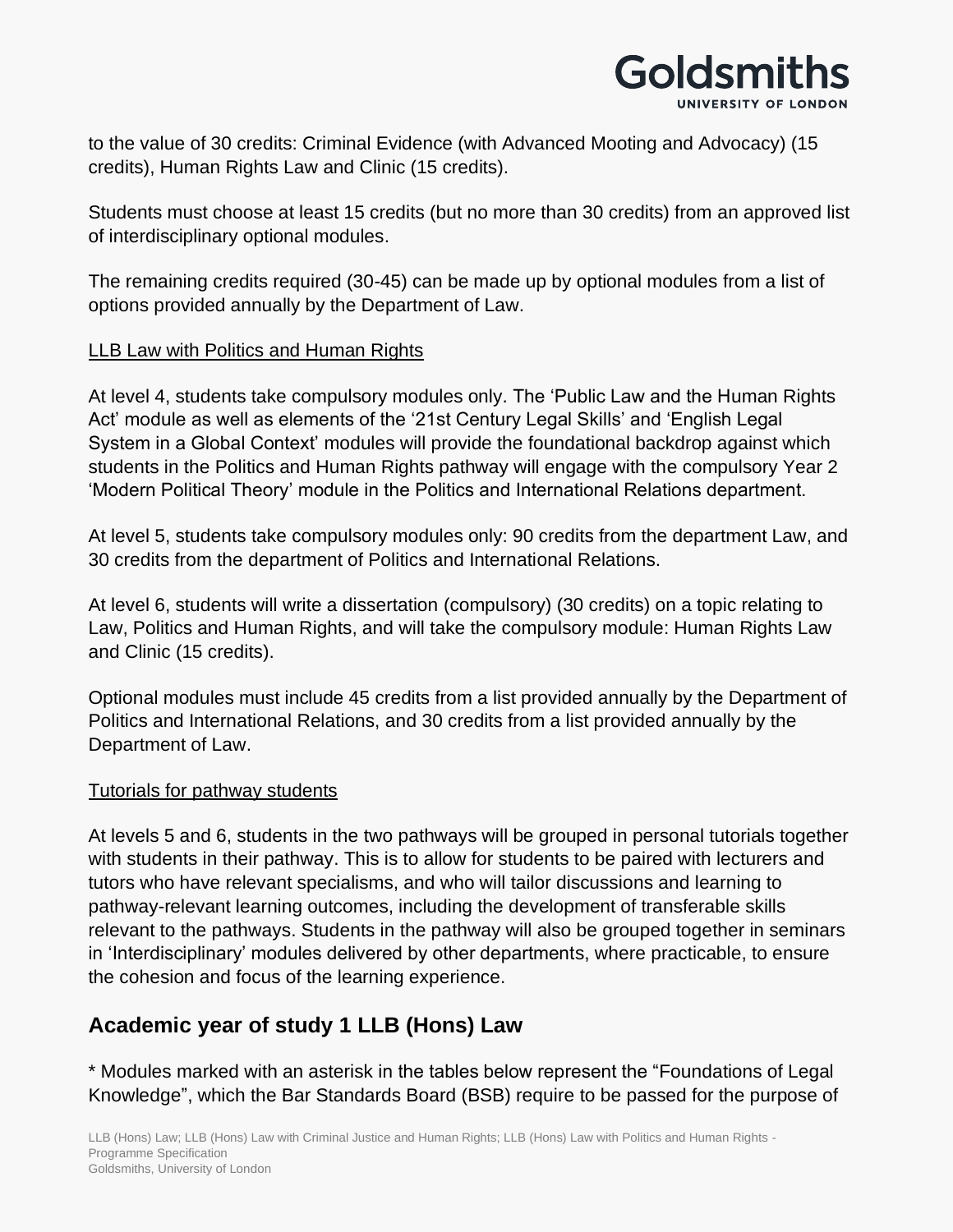

Call to the Bar. . Students who achieve a compensatable fail in any one of these modules may be eligible for the award of the LLB but, in these circumstances, would not be eligible to move on to the vocational component of Bar training. Full details of the requirements are set out in the "Programme Specific Rules and Facts" section below.

| <b>Module Title</b>                   | <b>Module</b> | <b>Credits</b> | Level          | <b>Module Status</b> | Term    |
|---------------------------------------|---------------|----------------|----------------|----------------------|---------|
|                                       | Code          |                |                |                      |         |
| 21 <sup>st</sup> Century Legal Skills | LA51001A      | 15             | $\overline{4}$ | Compulsory           |         |
| <b>Contract Law</b>                   | LA51002A      | 30             | 4              | Compulsory*          | $1 - 2$ |
| <b>Criminal Law: Theory</b>           | LA51003A      | 30             | 4              | Compulsory*          | $1 - 2$ |
| and Practice                          |               |                |                |                      |         |
| Public Law and the                    | LA51005A      | 30             | 4              | Compulsory*          | $1 - 2$ |
| Human Rights Act                      |               |                |                |                      |         |
| English Legal System in               | LA51004A      | 15             | 4              | Compulsory           | 2       |
| a Global Context                      |               |                |                |                      |         |

### **Academic year of study 2 LLB (Hons) Law**

| <b>Module Title</b>                                                                                                                                                                                                                  | <b>Module</b> | <b>Credits</b> | Level | <b>Module Status</b> | <b>Term</b>    |
|--------------------------------------------------------------------------------------------------------------------------------------------------------------------------------------------------------------------------------------|---------------|----------------|-------|----------------------|----------------|
|                                                                                                                                                                                                                                      | Code          |                |       |                      |                |
| European Union Law and                                                                                                                                                                                                               | LA52001B      | 15             | 5     | Compulsory*          | $\mathbf 1$    |
| the UK                                                                                                                                                                                                                               |               |                |       |                      |                |
| Land Law                                                                                                                                                                                                                             | LA52002A      | 15             | 5     | Compulsory*          | $\mathbf{1}$   |
| Law of Tort                                                                                                                                                                                                                          | LA52003A      | 30             | 5     | Compulsory*          | $1 - 2$        |
| International Law and                                                                                                                                                                                                                | LA52007A      | 15             | 5     | Compulsory           | $\overline{2}$ |
| <b>Politics</b>                                                                                                                                                                                                                      |               |                |       |                      |                |
| <b>Trusts</b>                                                                                                                                                                                                                        | LA52004A      | 15             | 5     | Compulsory*          | $\overline{2}$ |
| EITHER up to 30 credits of Law Optional Modules                                                                                                                                                                                      |               |                |       |                      |                |
| Immigration Law                                                                                                                                                                                                                      | LA52005A      | 15             | 5     | Optional             | $\mathbf 1$    |
| Intellectual Property Law                                                                                                                                                                                                            | LA52006A      | 15             | 5     | Optional             | $\overline{2}$ |
| OR: 15 credits of Law Optional Modules above and 15 credits from an approved list of SO<br>prefixed modules available from the Department of Sociology. A range of optional<br>modules will be published annually which may include: |               |                |       |                      |                |
| Criminal Justice in<br>Context                                                                                                                                                                                                       | SO52112A      | 15             | 5     | Optional             | $\mathbf 1$    |
| <b>Crimes Against Humanity</b>                                                                                                                                                                                                       | SO52113A      | 15             | 5     | Optional             | $\overline{2}$ |
| Religion, Crime and Law                                                                                                                                                                                                              | SO52128A      | 15             | 5     | Optional             | $\overline{2}$ |

LLB (Hons) Law; LLB (Hons) Law with Criminal Justice and Human Rights; LLB (Hons) Law with Politics and Human Rights - Programme Specification Goldsmiths, University of London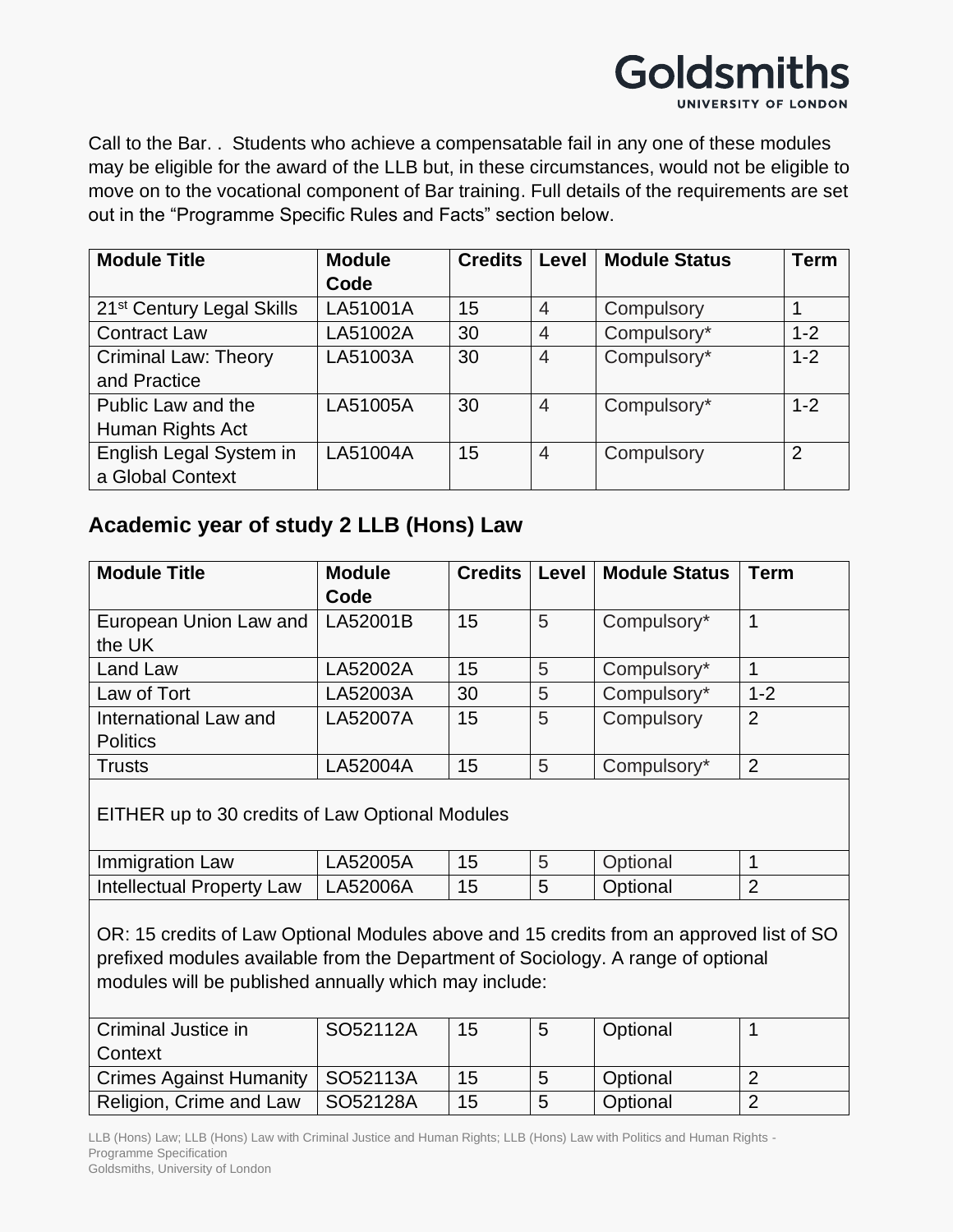

UNIVERSITY OF LONDON

| <b>Module Title</b>                                                      | <b>Module</b><br>Code | <b>Credits</b> |   | Level   Module Status | Term    |  |
|--------------------------------------------------------------------------|-----------------------|----------------|---|-----------------------|---------|--|
| OR: (if students opt to take neither Law nor Sociology optional modules) |                       |                |   |                       |         |  |
| <b>Modern Political Theory</b>                                           | PO52002C              | 30             | 5 | Optional              | $1 - 2$ |  |

## **Academic year of study 3 LLB (Hons) Law**

| <b>Module Title</b>                                                                 | <b>Module Code</b> | <b>Credits</b> | Level | <b>Module Status</b> | <b>Term</b>    |  |  |
|-------------------------------------------------------------------------------------|--------------------|----------------|-------|----------------------|----------------|--|--|
| <b>Dissertation</b>                                                                 | LA53001A           | 30             | 6     | Compulsory           | $1 - 2$        |  |  |
| AND: Law Optional Modules to the value of 60-90 credits from the list below:        |                    |                |       |                      |                |  |  |
| AI, Disruptive                                                                      | LA53002A           | 15             | 6     | Optional             | $\mathbf{1}$   |  |  |
| Technologies and                                                                    |                    |                |       |                      |                |  |  |
| the                                                                                 |                    |                |       |                      |                |  |  |
| Law                                                                                 |                    |                |       |                      |                |  |  |
| Human Rights                                                                        | LA53007B           | 15             | 6     | Optional             | $\mathbf{1}$   |  |  |
| Law & Clinic                                                                        |                    |                |       |                      |                |  |  |
| <b>Work Placement</b>                                                               | LA53010A           | 15             | 6     | Optional             | $1***$         |  |  |
| <b>Commercial Law</b>                                                               | LA53004A           | 30             | 6     | Optional             | $1 - 2$        |  |  |
| and International                                                                   |                    |                |       |                      |                |  |  |
| <b>Trade Agreements</b>                                                             |                    |                |       |                      |                |  |  |
| <b>Art Law</b>                                                                      | LA53003A           | 15             | 6     | Optional             | $\overline{2}$ |  |  |
| Company Law                                                                         | LA53005A           | 15             | 6     | Optional             | $\overline{2}$ |  |  |
| <b>SQE2: Practical</b>                                                              | LA53009A           | 15             | 6     | Optional             | $\overline{2}$ |  |  |
| Legal Skills in                                                                     |                    |                |       |                      |                |  |  |
| Context                                                                             |                    |                |       |                      |                |  |  |
| <b>Criminal Evidence</b>                                                            | LA53006A           | 15             | 6     | Optional             | $\overline{2}$ |  |  |
| (with Advanced                                                                      |                    |                |       |                      |                |  |  |
| Mooting and                                                                         |                    |                |       |                      |                |  |  |
| Advocacy)                                                                           |                    |                |       |                      |                |  |  |
| AND: (depending on how many Law Optional Modules are taken) 30 credits from an      |                    |                |       |                      |                |  |  |
| approved list of interdisciplinary modules from a list published annually which may |                    |                |       |                      |                |  |  |
| include:                                                                            |                    |                |       |                      |                |  |  |
| Confronting the                                                                     | SO53021C           | 15             | 6     | Optional             | $\mathbf{1}$   |  |  |
| <b>Climate Crisis</b>                                                               |                    |                |       |                      |                |  |  |
| Media Law &                                                                         | MC53046A           | 15             | 6     | Optional             | $\mathbf{1}$   |  |  |
| <b>Ethics</b>                                                                       |                    |                |       |                      |                |  |  |
| Anthropology of                                                                     | AN53039A           | 15             | 6     | Optional             | $\overline{2}$ |  |  |
| <b>Rights</b>                                                                       |                    |                |       |                      |                |  |  |

LLB (Hons) Law; LLB (Hons) Law with Criminal Justice and Human Rights; LLB (Hons) Law with Politics and Human Rights - Programme Specification Goldsmiths, University of London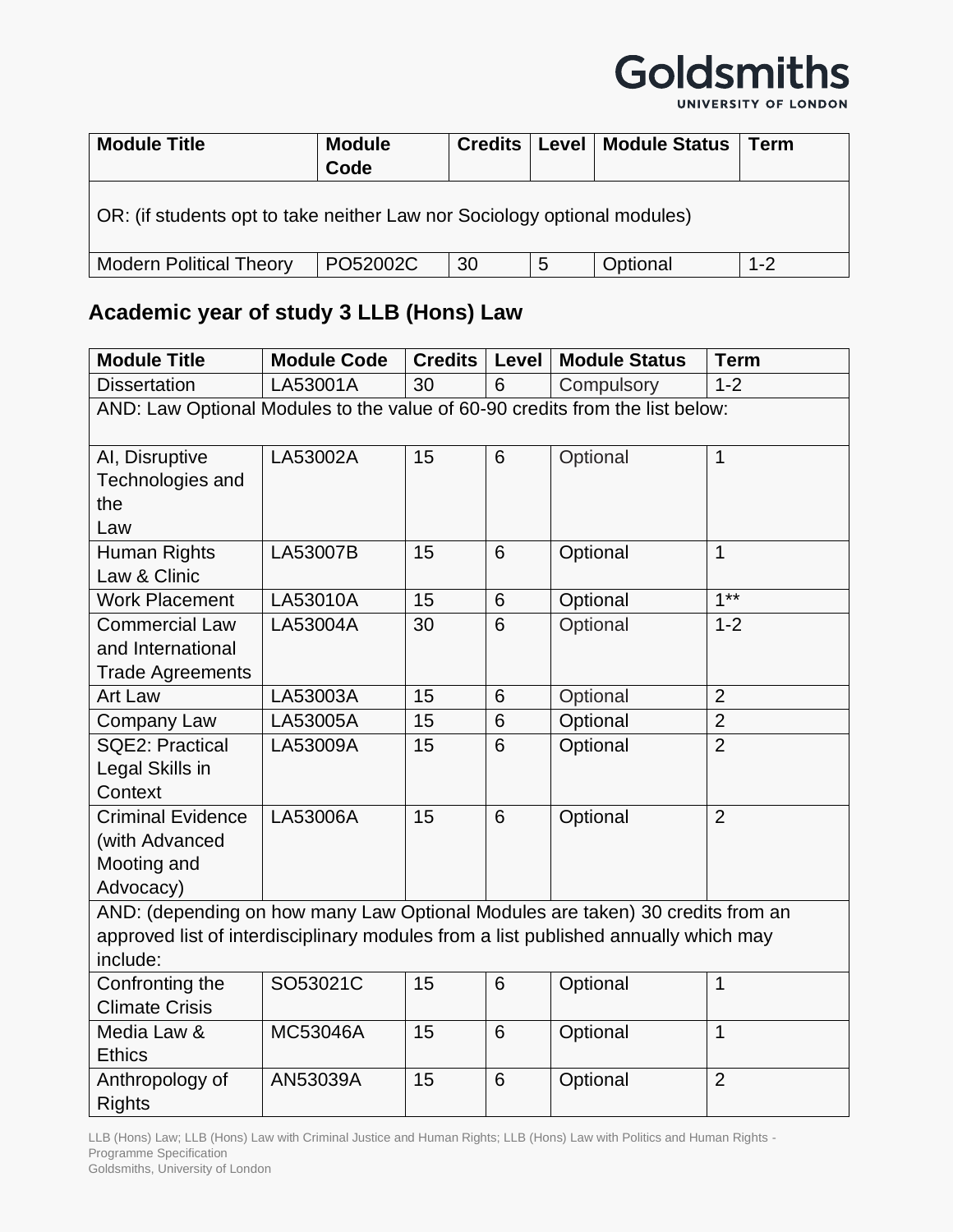

UNIVERSITY OF LONDON

| <b>Module Title</b> | <b>Module Code</b> | <b>Credits</b> | Level | <b>Module Status</b> | Term |
|---------------------|--------------------|----------------|-------|----------------------|------|
| Crimes of the       | SO53174A           | 15             | 6     | Optional             |      |
| Powerful            |                    |                |       |                      |      |
| Psychology and      | <b>PS53030C</b>    | 15             | 6     | Optional             |      |
| Law                 |                    |                |       |                      |      |

\*\*Preparatory work for work placement module takes place in term 2 of the previous academic year, with the placement taking place over the summer. Assessed deliverables will be due in term 1 of the third year.

NB1: At levels 5 and 6, students must choose an equal number of credits in terms 1 and 2

NB2: Some optional modules may not be available in a particular academic year.

### **Academic year of study 1 LLB (Hons) Law with Criminal Justice and Human Rights**

\* Modules marked with an asterisk in the tables below represent the "Foundations of Legal Knowledge", which the Bar Standards Board (BSB) require to be passed for the purpose of Call to the Bar. Students who achieve a compensatable fail in any one of these modules may be eligible for the award of the LLB but, in these circumstances, would not be eligible to move on to the vocational component of Bar training. Full details of the requirements are set out in the "Programme Specific Rules and Facts" section below.

| <b>Module Title</b>                   | <b>Module Code</b> | <b>Credits</b> | Level          | <b>Module Status</b> | <b>Term</b>    |
|---------------------------------------|--------------------|----------------|----------------|----------------------|----------------|
| 21 <sup>st</sup> Century Legal Skills | LA51001A           | 15             | 4              | Compulsory           |                |
| <b>Contract Law</b>                   | LA51002A           | 30             | 4              | Compulsory*          | $1 - 2$        |
| Criminal Law: Theory and              | LA51003A           | 30             | 4              | Compulsory*          | $1 - 2$        |
| Practice                              |                    |                |                |                      |                |
| Public Law and the Human              | LA51005A           | 30             | $\overline{4}$ | Compulsory*          | $1 - 2$        |
| <b>Rights Act</b>                     |                    |                |                |                      |                |
| English Legal System in a             | LA51004A           | 15             | $\overline{4}$ | Compulsory           | $\overline{2}$ |
| <b>Global Context</b>                 |                    |                |                |                      |                |

### **Academic year of study 2 LLB (Hons) Law with Criminal Justice and Human Rights**

| <b>Module Title</b>              | <b>Module</b><br>Code | <b>Credits</b> |   | Level   Module<br><b>Status</b> | Term |
|----------------------------------|-----------------------|----------------|---|---------------------------------|------|
| European Union Law<br>and the UK | LA52001B              | 15             | 5 | Compulsory*                     |      |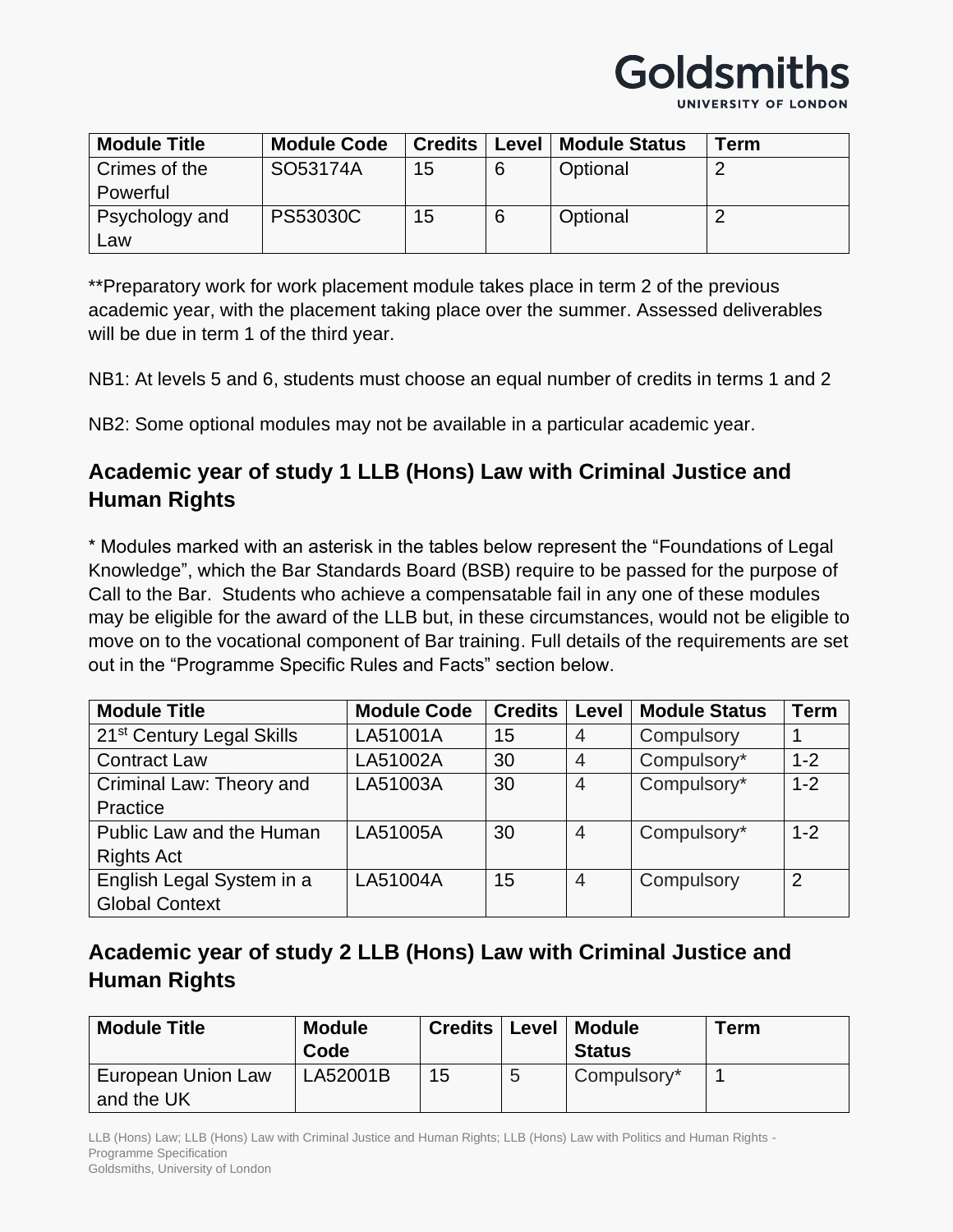UNIVERSITY OF LONDON

| <b>Module Title</b>   | <b>Module</b> | <b>Credits</b> | Level | <b>Module</b> | <b>Term</b>    |
|-----------------------|---------------|----------------|-------|---------------|----------------|
|                       | Code          |                |       | <b>Status</b> |                |
| Land Law              | LA52002A      | 15             | 5     | Compulsory*   |                |
| Law of Tort           | LA52003A      | 30             | 5     | Compulsory*   | $1 - 2$        |
| International Law and | LA52007A      | 15             | 5     | Compulsory    | $\overline{2}$ |
| <b>Politics</b>       |               |                |       |               |                |
| <b>Trusts</b>         | LA52004A      | 15             | 5     | Compulsory*   | $\overline{2}$ |

AND: At least 15 credits (and up to 30 credits) from an approved list of SO prefixed modules available from the Department of Sociology published annually which may include:

| Criminal Justice in   | SO52112A | 15 | 5 | Optional |  |
|-----------------------|----------|----|---|----------|--|
| Context               |          |    |   |          |  |
| <b>Crimes Against</b> | SO52113A | 15 | 5 | Optional |  |
| Humanity              |          |    |   |          |  |
| Religion, Crime and   | SO52128A | 15 | 5 | Optional |  |
| Law                   |          |    |   |          |  |

OR: 15 credits of Law Optional Modules (to be taken with 15 credits of Sociology modules from list above)

| Immigration Law       | LA52005A | 15 | Optional |  |
|-----------------------|----------|----|----------|--|
| Intellectual Property | LA52006A | 15 | Optional |  |
| ∟aw                   |          |    |          |  |

#### **Academic year of study 3 LLB (Hons) Law with Criminal Justice and Human Rights**

| <b>Module Title</b>            | <b>Module Code</b> | <b>Credits</b> | Level | <b>Module</b> | <b>Term</b> |
|--------------------------------|--------------------|----------------|-------|---------------|-------------|
|                                |                    |                |       | <b>Status</b> |             |
| Criminal Justice and Human     | LA53012A           | 30             | 6     | Compulsory    | $1 - 2$     |
| <b>Rights Dissertation</b>     |                    |                |       |               |             |
| Human Rights Law & Clinic      | LA53007B           | 15             | 6     | Compulsory    |             |
| <b>Criminal Evidence (with</b> | LA53006A           | 15             | 6     | Compulsory    | 2           |
| Advanced Mooting and           |                    |                |       |               |             |
| Advocacy)                      |                    |                |       |               |             |

AND: Students must choose at least 15 credits (but no more than 30 credits) from a list of approved interdisciplinary module, published annually which may include: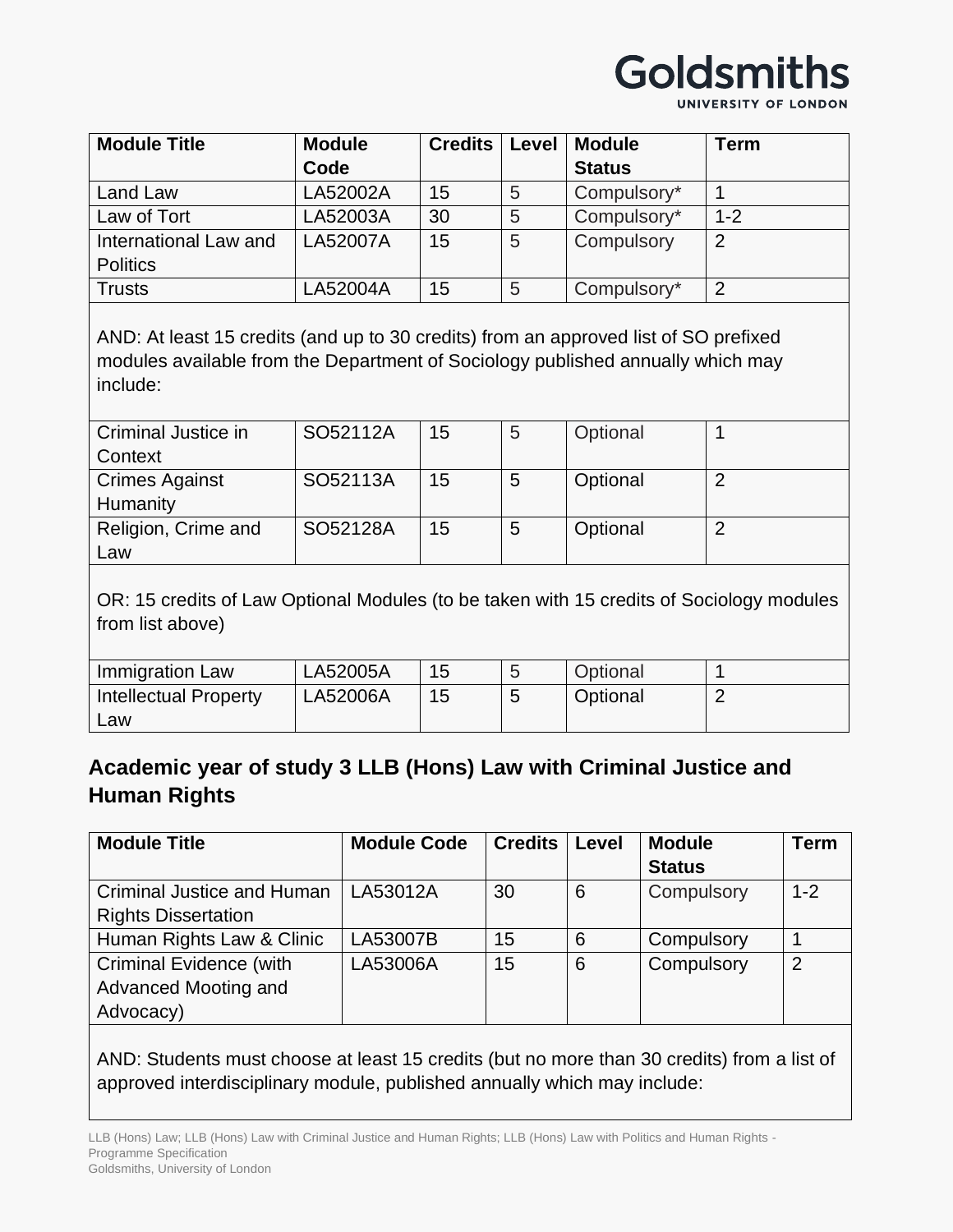UNIVERSITY OF LONDON

| <b>Module Title</b>                      | <b>Module Code</b> | <b>Credits</b> | Level | <b>Module</b><br><b>Status</b> | Term           |
|------------------------------------------|--------------------|----------------|-------|--------------------------------|----------------|
| Confronting the Climate<br><b>Crisis</b> | SO53021C           | 15             | 6     | Optional                       |                |
| Media Law & Ethics                       | MC53046A           | 15             | 6     | Optional                       |                |
| Anthropology of Rights                   | AN53039A           | 15             | 6     | Optional                       | 2              |
| <b>Crimes of the Powerful</b>            | SO53174A           | 15             | 6     | Optional                       | $\overline{2}$ |
| Psychology and Law                       | PS53030C           | 15             | 6     | Optional                       | $\overline{2}$ |

AND: The remaining credits required (30-45) can be made up with optional modules from the following list:

| AI, Disruptive Technologies         | LA53002A | 15 | 6 | Optional |                |
|-------------------------------------|----------|----|---|----------|----------------|
| and the Law                         |          |    |   |          |                |
| <b>Work Placement</b>               | LA53010A | 15 | 6 | Optional | $4**$          |
| <b>Commercial Law and</b>           | LA53004A | 30 | 6 | Optional | $1 - 2$        |
| <b>International Trade</b>          |          |    |   |          |                |
| Agreements                          |          |    |   |          |                |
| Art Law                             | LA53003A | 15 | 6 | Optional | $\overline{2}$ |
| Company Law                         | LA53005A | 15 | 6 | Optional | $\overline{2}$ |
| <b>SQE2: Practical Legal Skills</b> | LA53009A | 15 | 6 | Optional | $\overline{2}$ |
| in Context                          |          |    |   |          |                |

\*\*Preparatory work for work placement module takes place in term 2 of the previous academic year, with the placement taking place over the summer. Assessed deliverables will be due in term 1 of the third year.

NB1: At levels 5 and 6, students must choose an equal number of credits in terms 1 and 2

NB2: Some optional modules may not be available in a particular academic year.

### **Academic year of study 1 LLB (Hons) Law with Politics and Human Rights**

\* Modules marked with an asterisk in the tables below represent the "Foundations of Legal Knowledge", which the Bar Standards Board (BSB) require to be passed for the purpose of Call to the Bar. Students who achieve a compensatable fail in any one of these modules may be eligible for the award of the LLB but, in these circumstances, would not be eligible to move on to the vocational component of Bar training. Full details of the requirements are set out in the "Programme Specific Rules and Facts" section below.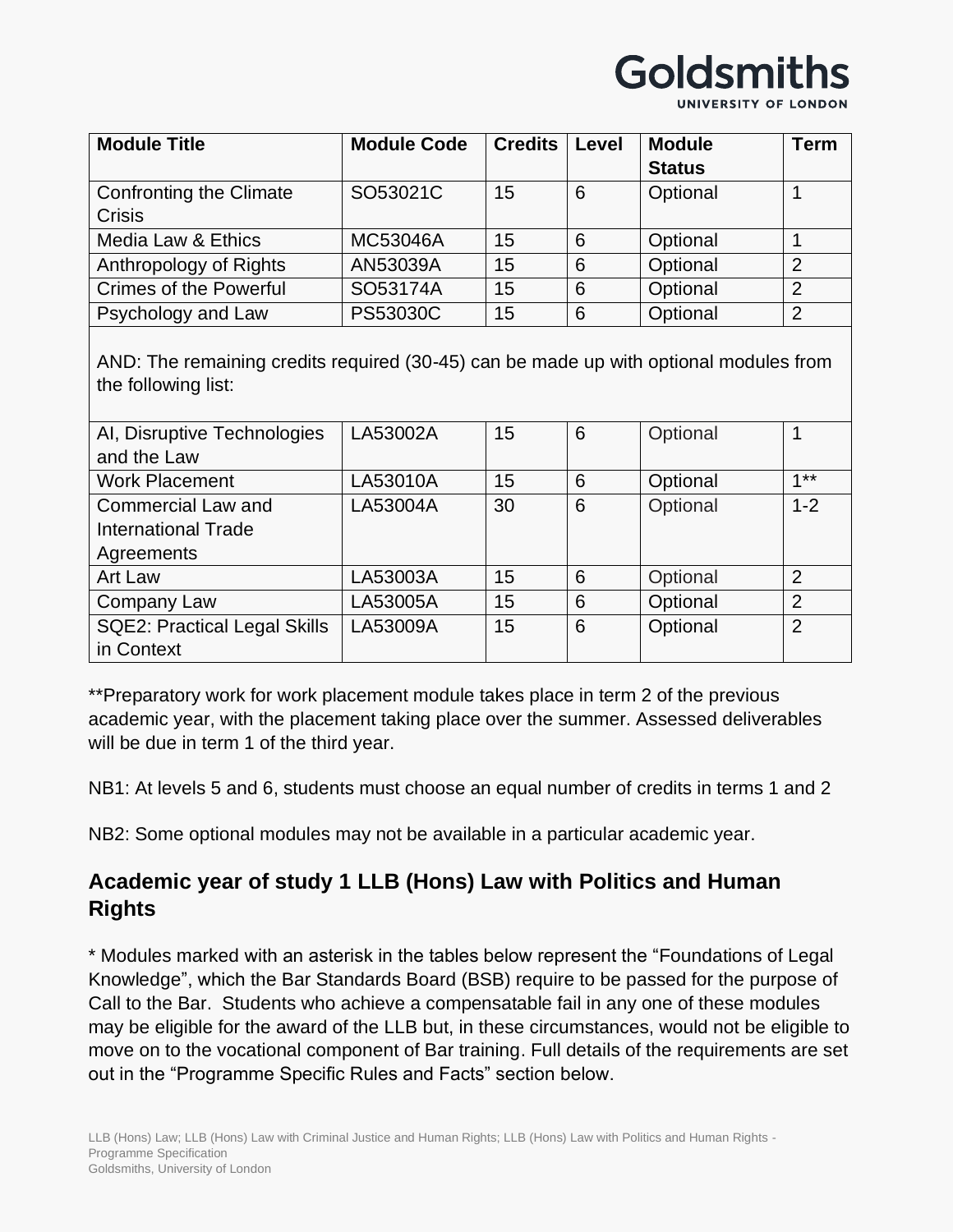UNIVERSITY OF LONDON

| <b>Module Title</b>                   | <b>Module Code</b> | <b>Credits</b> | Level          | <b>Module Status</b> | <b>Term</b>    |
|---------------------------------------|--------------------|----------------|----------------|----------------------|----------------|
| 21 <sup>st</sup> Century Legal Skills | LA51001A           | 15             | $\overline{4}$ | Compulsory           |                |
| <b>Contract Law</b>                   | LA51002A           | 30             | $\overline{4}$ | Compulsory*          | $1 - 2$        |
| Criminal Law: Theory and              | LA51003A           | 30             | $\overline{4}$ | Compulsory*          | $1 - 2$        |
| Practice                              |                    |                |                |                      |                |
| Public Law and the Human              | LA51005A           | 30             | $\overline{4}$ | Compulsory*          | $1 - 2$        |
| <b>Rights Act</b>                     |                    |                |                |                      |                |
| English Legal System in a             | LA51004A           | 15             | $\overline{4}$ | Compulsory           | $\overline{2}$ |
| <b>Global Context</b>                 |                    |                |                |                      |                |

### **Academic year of study 2 LLB (Hons) Law with Politics and Human Rights**

| <b>Module Title</b>            | <b>Module Code</b> | <b>Credits</b> | Level | <b>Module Status</b> | <b>Term</b> |
|--------------------------------|--------------------|----------------|-------|----------------------|-------------|
| European Union Law and         | LA52001A           | 15             | 5     | Compulsory*          |             |
| the UK                         |                    |                |       |                      |             |
| Land Law                       | LA52002A           | 15             | 5     | Compulsory*          |             |
| <b>Modern Political Theory</b> | PO52002C           | 30             | 5     | Compulsory           | $1 - 2$     |
| Tort                           | LA52003A           | 30             | 5     | Compulsory*          | $1 - 2$     |
| International Law and          | LA52007A           | 15             | 5     | Compulsory           | 2           |
| <b>Politics</b>                |                    |                |       |                      |             |
| <b>Trusts</b>                  | LA52004A           | 15             | 5     | Compulsory*          | 2           |

## **Academic year of study 3 LLB (Hons) Law with Politics and Human Rights**

| <b>Module Title</b>         | <b>Module</b> | <b>Credits</b> | Level | <b>Module</b> | <b>Term</b> |
|-----------------------------|---------------|----------------|-------|---------------|-------------|
|                             | Code          |                |       | <b>Status</b> |             |
| Law with Politics and Human | LA53012A      | 30             |       | Compulsory    | $1 - 2$     |
| <b>Rights Dissertation</b>  |               |                |       |               |             |
| Human Rights Law & Clinic   | LA53007B      | 15             |       | Compulsory    |             |

AND: Students must choose 45 credits from a list provided annually by the Department of Politics and International Relations, which may include:

| Fascism: Old and New     | PO53070A | 15 | Optional |  |
|--------------------------|----------|----|----------|--|
| Finance and the Global   | PO53044C | 15 | Optional |  |
| <b>Political Economy</b> |          |    |          |  |
| Migration, Technology &  | PO53066B | 15 | Optional |  |
| Humanitarianism          |          |    |          |  |

LLB (Hons) Law; LLB (Hons) Law with Criminal Justice and Human Rights; LLB (Hons) Law with Politics and Human Rights - Programme Specification Goldsmiths, University of London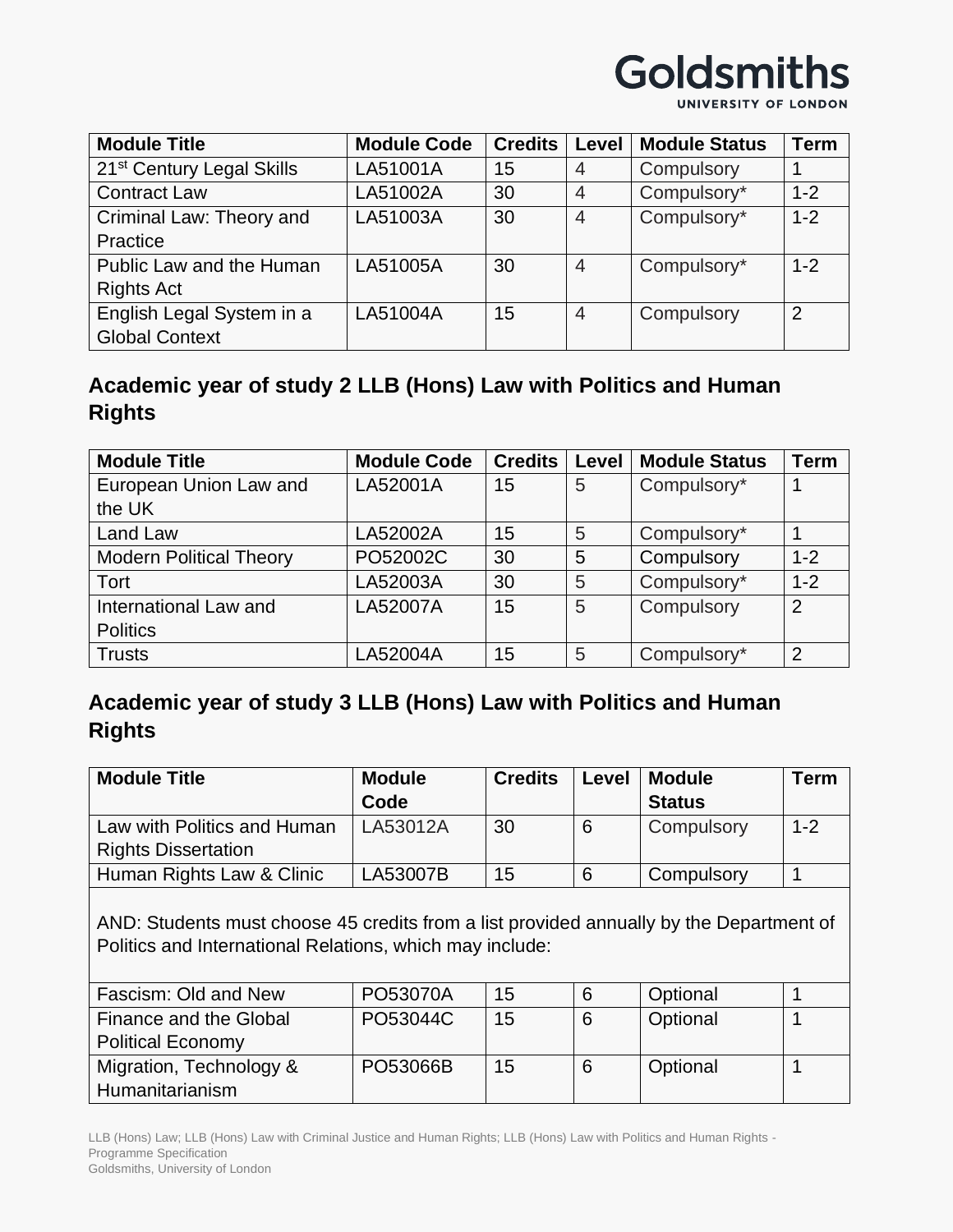UNIVERSITY OF LONDON

| <b>Module Title</b>              | <b>Module</b> | <b>Credits</b> | Level | <b>Module</b> | <b>Term</b>    |
|----------------------------------|---------------|----------------|-------|---------------|----------------|
|                                  | Code          |                |       | <b>Status</b> |                |
| <b>Politics of Popular Music</b> | PO53068A      | 15             | 6     | Optional      |                |
| <b>Britain and Europe</b>        | PO53034A      | 15             | 6     | Optional      | $\overline{2}$ |
| Colonialism and Non-             | PO53026B      | 15             | 6     | Optional      | $\overline{2}$ |
| <b>Western Political Thought</b> |               |                |       |               |                |
| <b>Feminist Politics</b>         | PO53056B      | 15             | 6     | Optional      | $\overline{2}$ |
| <b>Liberal Government and</b>    | PO53049A      | 15             | 6     | Optional      | $\overline{2}$ |
| Power                            |               |                |       |               |                |

AND: The remaining credits required (30) can be made up with optional modules from the following list:

| AI, Disruptive Technologies         | LA53002A | 15 | 6 | Optional | 1              |
|-------------------------------------|----------|----|---|----------|----------------|
| and the Law                         |          |    |   |          |                |
| <b>Work Placement</b>               | LA53010A | 15 | 6 | Optional | $4 * *$        |
| <b>Commercial Law and</b>           | LA53004A | 30 | 6 | Optional | $1 - 2$        |
| <b>International Trade</b>          |          |    |   |          |                |
| Agreements                          |          |    |   |          |                |
| Art Law                             | LA53003A | 15 | 6 | Optional | $\overline{2}$ |
| Company Law                         | LA53005A | 15 | 6 | Optional | $\overline{2}$ |
| <b>Criminal Evidence (with</b>      | LA53006A | 15 | 6 | Optional | $\overline{2}$ |
| Advanced Mooting and                |          |    |   |          |                |
| Advocacy)                           |          |    |   |          |                |
| <b>SQE2: Practical Legal Skills</b> | LA53009A | 15 | 6 | Optional | $\overline{2}$ |
| in Context                          |          |    |   |          |                |

\*\*Preparatory work for work placement module takes place in term 2 of the previous academic year, with the placement taking place over the summer. Assessed deliverables will be due in term 1 of the third year.

NB1: At levels 5 and 6, students must choose an equal number of credits in terms 1 and 2

NB2: Some optional modules may not be available in a particular academic year.

## **Academic support**

Support for learning and wellbeing is provided in a number of ways by departments and College support services who work collaboratively to ensure students get the right help to reach their best potential both academically and personally.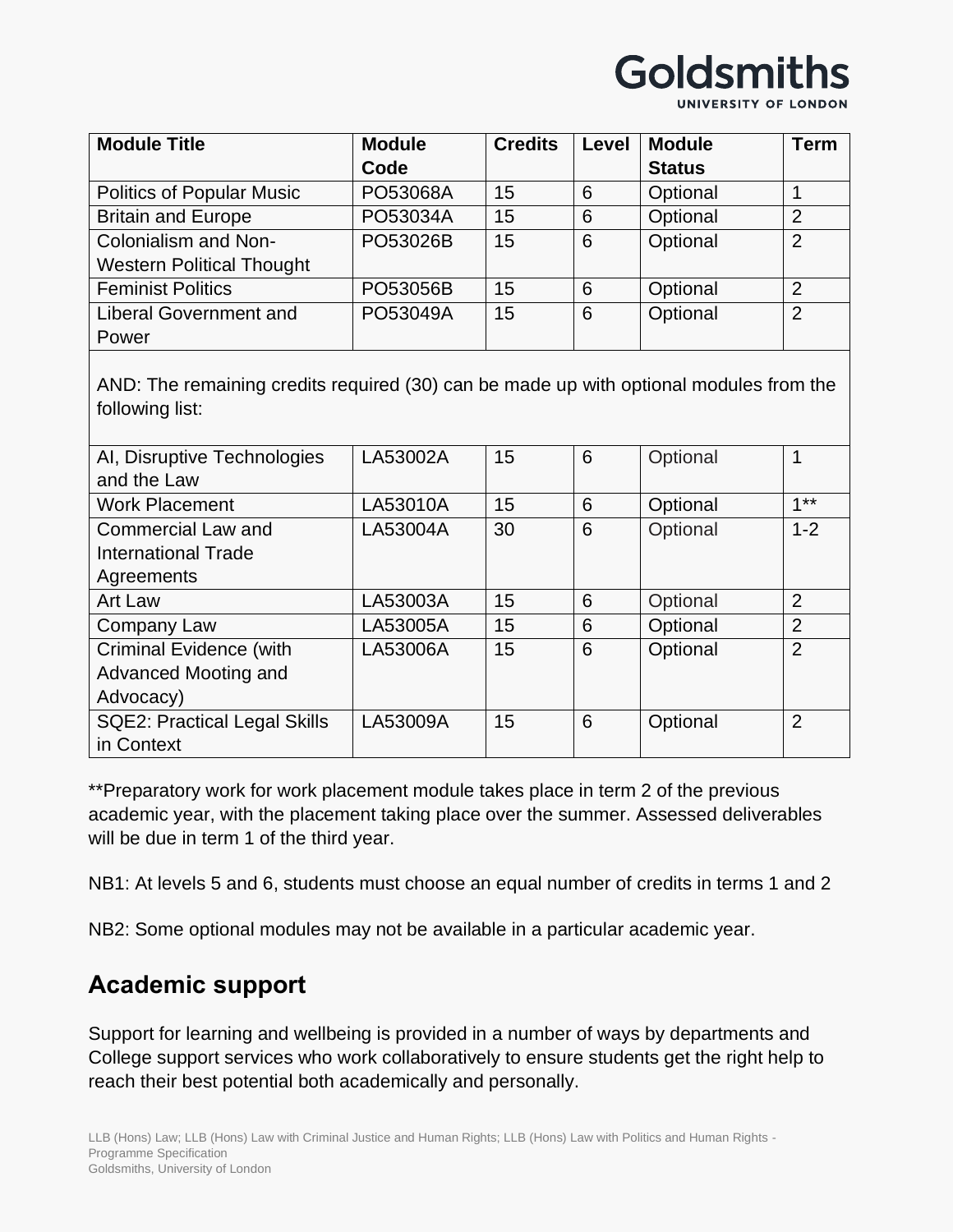

All students are allocated a Personal Tutor (one in each department for joint programmes) who has overall responsibility for their individual progress and welfare. Personal Tutors meet with their student at least twice a year either face-to-face, as part of a group and/or electronically. The first meeting normally takes place within the first few weeks of the autumn term. Personal Tutors are also available to students throughout the year of study. These meetings aim to discuss progress on modules, discussion of the academic discipline and reports from previous years if available (for continuing students). This provides an opportunity for progress, attendance and assessment marks to be reviewed and an informed discussion to take place about how to strengthen individual learning and success.

All students are also allocated a Senior Tutor to enable them to speak to an experienced academic member of staff about any issues which are negatively impacting their academic study and which are beyond the normal scope of issues handled by Programme Convenors and Personal Tutors.

Students are provided with information about learning resources, the [Library](https://www.gold.ac.uk/library/) and information available on [Learn.gold \(VLE\)](https://learn.gold.ac.uk/) so that they have access to department/ programme handbooks, programme information and support related information and guidance.

Taught sessions and lectures provide overviews of themes, which students are encouraged to complement with intensive reading for presentation and discussion with peers at seminars. Assessments build on lectures and seminars so students are expected to attend all taught sessions to build knowledge and their own understanding of their chosen discipline.

All assessed work is accompanied by some form of feedback to ensure that students' work is on the right track. It may come in a variety of forms ranging from written comments on a marked essay to oral and written feedback on developing projects and practice as they attend workshops*.*

Students may be referred to specialist student services by department staff or they may access support services independently. Information about support services is provided on the [Goldsmiths website](https://www.gold.ac.uk/students/) and for new students through new starter information and induction/Welcome Week. Any support recommendations that are made are agreed with the student and communicated to the department so that adjustments to learning and teaching are able to be implemented at a department level and students can be reassured that arrangements are in place. Opportunities are provided for students to review their support arrangements should their circumstances change. The [Disability](https://www.gold.ac.uk/students/disability-support/) and [Wellbeing](https://www.gold.ac.uk/students/wellbeing/) Services maintain caseloads of students and provide on-going support.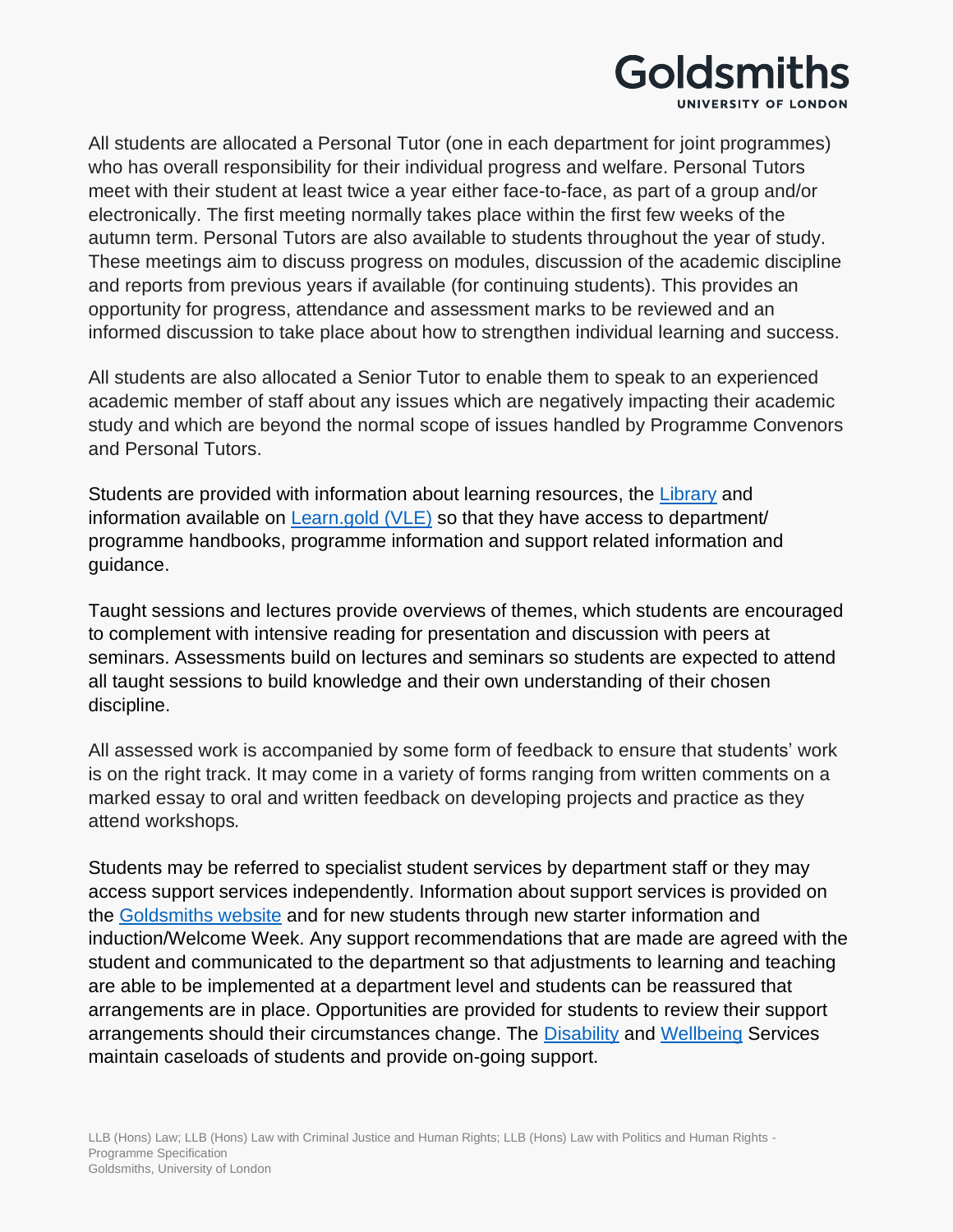

The [Careers Service](https://www.gold.ac.uk/careers/) provides central support for skills enhancement, running [The Gold](https://www.gold.ac.uk/students/gold-award/)  [Award](https://www.gold.ac.uk/students/gold-award/) scheme and other co-curricular activities that are accredited via the Higher Education Achievement Report [\(HEAR\)](https://www.gold.ac.uk/hear/).

The [Academic Skills Centre](https://www.gold.ac.uk/asc/) works with academic departments offering bespoke academic literacy sessions. It also provides a programme of academic skills workshops and one-toone provision for students throughout the year.

# **Links with employers, placement opportunities and career prospects**

The LLB programme at Goldsmiths will draw upon, and further develop, a range of existing and emerging collaborations with employers and legal practice. The following can be mentioned indicatively:

UK Supreme Court, Parliamentary Select Committees, the Wellcome Trust, [Stanford Law](https://sites.gold.ac.uk/law/us-policy-on-violent-crimes-a-cautionary-tale-for-the-uk/)  [School,](https://sites.gold.ac.uk/law/us-policy-on-violent-crimes-a-cautionary-tale-for-the-uk/) [Berkeley Law](https://www.youtube.com/watch?v=MZEFvoBH5YI) and [Loyola Law School](https://www.youtube.com/watch?time_continue=688&v=y02ukWXvSjc&feature=emb_logo) (Los Angeles), the Law Commission, the [British Academy,](https://sites.gold.ac.uk/law/photo-story-from-our-symposium-at-the-british-academy-the-echrs-impact-in-the-uk/) [Liberty,](https://www.gold.ac.uk/calendar/?id=13151) the Bar Human Rights Committee, the [Being Human](https://www.gold.ac.uk/calendar/?id=12871) festival, the [Human Rights Lawyers' Association,](https://www.gold.ac.uk/calendar/?id=12839) the European Parliament, the [Council of Europe,](https://sites.gold.ac.uk/law/inaugurating-goldsmiths-laws-european-encounters-the-council-of-europe-and-artificial-intelligence/) Big Brother Watch, Doughty Street Chambers, Garden Court Chambers, 2 Hare Court and 1 Chancery Lane, [Linklaters LLP,](https://sites.gold.ac.uk/law/llb-students-visit-linklaters-llps-headquarters-in-the-city/) [Debevoise & Plimpton LLP and Boies, Schiller & Flexner](https://sites.gold.ac.uk/law/llb-law-students-to-visit-premier-global-and-magic-circle-firms-and-facebooks-legal-department-in-london/)  [LLP,](https://sites.gold.ac.uk/law/llb-law-students-to-visit-premier-global-and-magic-circle-firms-and-facebooks-legal-department-in-london/) the Joint Council for the Welfare of Immigrants and Migrants' Rights Network, Oxford's Bonavero Institute of Human Rights, the [Forensic Psychology Unit](https://sites.gold.ac.uk/law/exploring-the-interactions-between-psychology-and-the-law/) in Goldsmiths' Psychology department, Goldsmith's [Forensic Architecture.](https://sites.gold.ac.uk/law/goldsmiths-law-collaboration-with-pioneering-forensic-architecture-agency/)

The Inns of Court, and in particular the [Honourable Society of the Inner Temple.](https://sites.gold.ac.uk/law/law-programme-works-closely-with-the-bar-to-improve-access-to-information-advice-and-guidance/)

MPs, MEPs, NGO directors, leading Barristers, Judges, Solicitor Advocates, Compliance managers, Legal advisers at Select Committees

The capacity of the Law programme to develop strong links with potential employers is particularly mirrored in the recent appointment of some of the UK's foremost experts on criminal law and human rights as Visiting Professors, including the former Attorney General Dominic Grieve QC; Martha Spurrier, Executive Director of Liberty, the UK's leading human rights campaigning organisation; Kirsty Brimelow QC, Head of Doughty Street Chambers' international human rights team and Chairwoman of the Bar Human Rights Committee; Sir Geoffrey Nice QC, renowned for leading the prosecution of Slobodan Milošević and a leading figure on international criminal law; Judge Donald Cryan, a Family Law judge and former Treasurer of the Inner Temple; Adam Wagner, human rights expert at Doughty Street Chambers; Alison Levitt QC, former principal legal adviser to the Director of Public Prosecutions.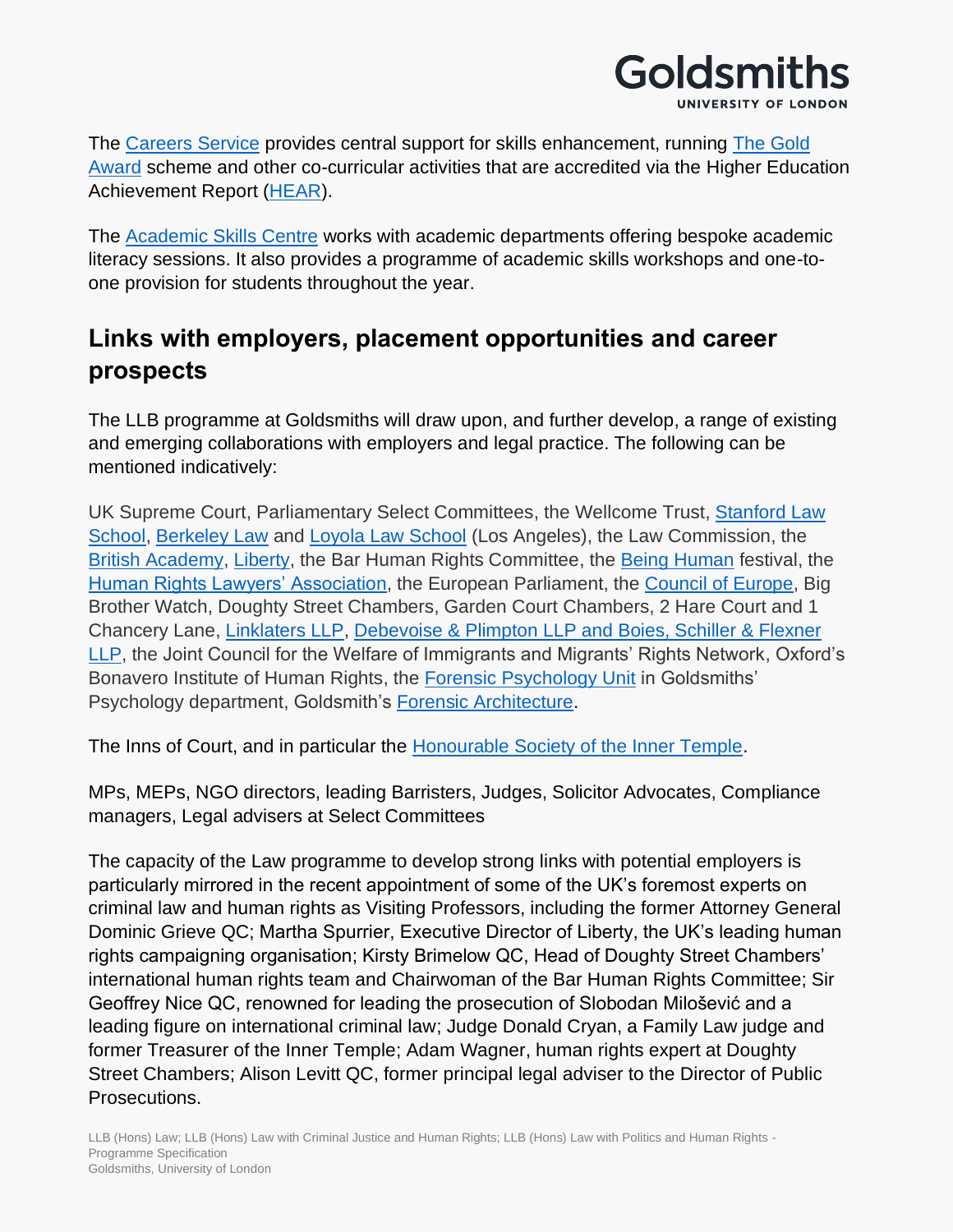

The fascinating range of placements on offer also reflects, and is sensitive to, the diverse professional development needs of our students.

Students are offered a unique opportunity to learn the law in action, whilst helping local communities and developing crucial professional skills, by participating in a wide range of Law Clinics:

- the [University of London Refugee Law Clinic,](https://sites.gold.ac.uk/law/goldsmiths-law-partners-up-with-new-refugee-law-clinic-at-the-university-of-london/) which allows five of our LLB students every year to work on litigation involving fresh claims for asylum, under the supervision of experienced solicitors and leading law firms;
- our [Law & Policy Clinics](https://www.gold.ac.uk/law/law-clinics/) on immigration, counter-terrorism, financial wrongdoing and suspects' procedural rights – which we modelled upon observation of the work of pioneering Law Clinics at Stanford Law School and Berkeley Law.

Students are also offered continuous access to placement opportunities, including placements with a focus on social justice and human rights, where students are empowered to support people in need, for example as volunteers at Law Centres and advice agencies (in the academic year 2019-20, students in our Year 1 were offered 3-6 month placements by the [Pro Bono Community](https://www.probonocommunity.org.uk/) charity) or in supporting students facing permanent or fixed term exclusion in secondary schools across London (we are delighted to collaborate with Southwark Council's Safe Space Network, who empower student volunteers to advise and represent parents whose child(ren) are at risk of permanent exclusion, draft written arguments or take part in school reintegration proceedings).

Students can also take the Placement module in Year 3, and use time spent in placement as Qualifying Work Experience (if they are pursuing a career as solicitor).

Where placements are offered on a competitive basis, students will be chosen on academic merit.

The Law programme also places particular emphasis on supporting applications that students will encounter during their professional journey, such as applications for placements and scholarships, as illustrated by a collaboration with the Honourable Society of the Inner Temple, which has a particular focus on how to apply to the Inner Temple's Pegasus Access and Support Scheme (PASS) programme.

# **The requirements of a Goldsmiths degree**

Undergraduate degrees have a minimum total value of 360 credits. Some programmes may include a year abroad or placement year and this may be reflected in a higher total credit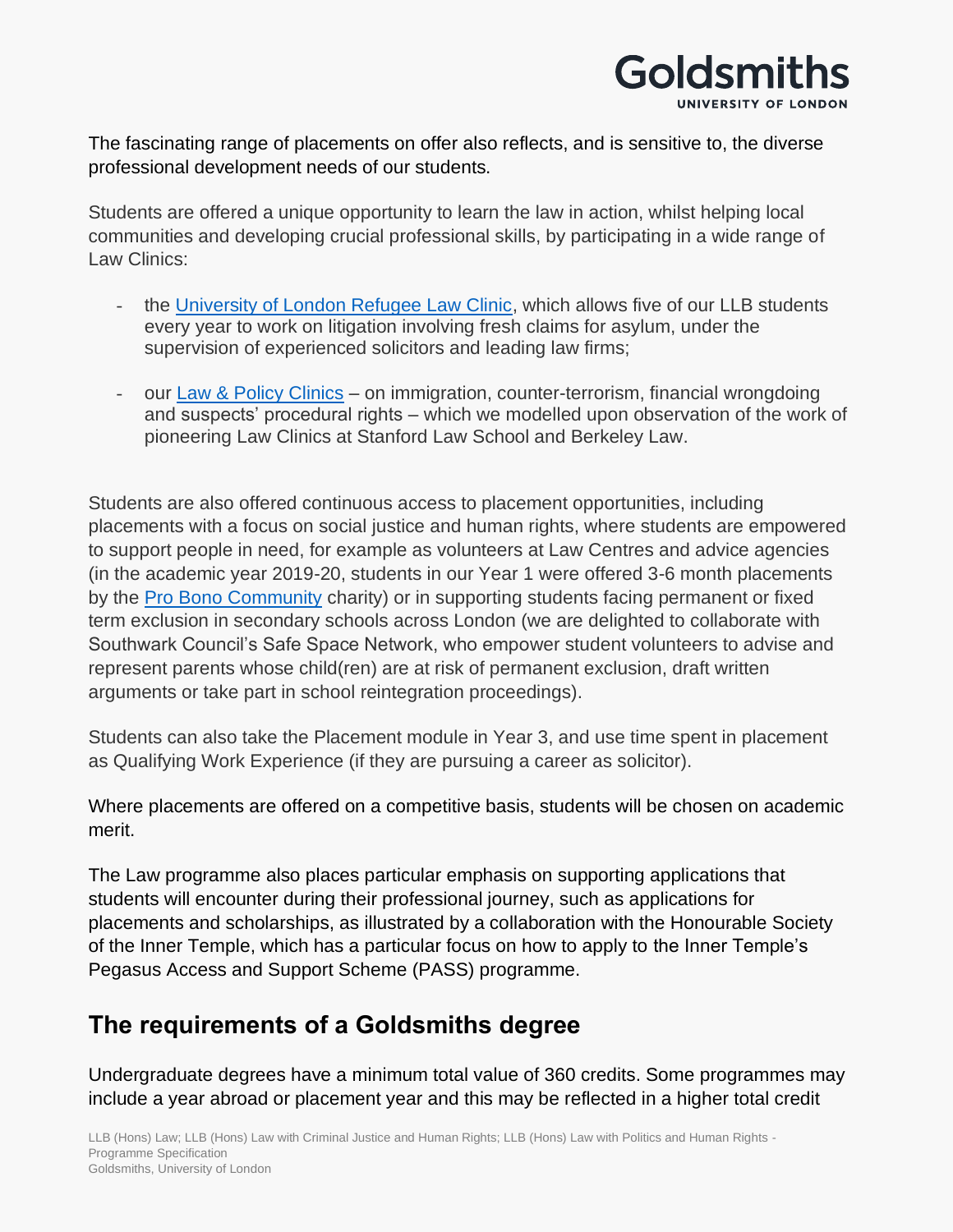

value. Programmes are composed of individual modules, each of which has its own credit value. Full-time students take modules to the value of 120 credits each year and part-time students not less than 45 credits and not more than 90 credits each year. If a programme has a part-time pathway, the structure will be set out in the section "How the programme is structured" above. Each full-time year corresponds to a level of the Framework for Higher Education Qualifications (FHEQ), as follows:

Year  $1 =$  Level 4 Year  $2 =$  Level 5 Year  $3 =$  Level  $6$ 

More detailed information about the structure and requirements of a Goldsmiths degree is provided in the [Goldsmiths Qualifications and Credit Framework.](https://www.gold.ac.uk/media/docs/gam/Qualifications-and-Credit-Framework.pdf)

#### **Modules**

Modules are defined as:

- "Optional" which can be chosen from a group of modules
- "Compulsory" which must be taken as part of the degree
- "Compulsory (Non-compensatable)" Some compulsory modules are central to the achievement of a programme's learning outcomes. These are designated as "Noncompensatable" for that programme and must therefore be passed with a mark of at least 40% in order to pass the module.

### **Progression**

Full-time students are required to have passed modules to a minimum of 90 credits before proceeding to the next year. Part-time students must normally pass new modules to a minimum value of 45 credits before proceeding to the next year.

In addition, some programmes may specify particular modules which must be passed, irrespective of the minimum requirements, before proceeding to the next year.

### **Award of the degree**

In order to graduate with a classified degree, students must successfully complete modules to the minimum value of 360 credits, as set out within the section "The requirements of a Goldsmiths degree" above. A failed module with a mark of 35-39% may be compensated (treated as if it has been passed) so long as the average mean mark for all 120 credits at that level is 45% or above and the module has not been defined as "Non-compensatable".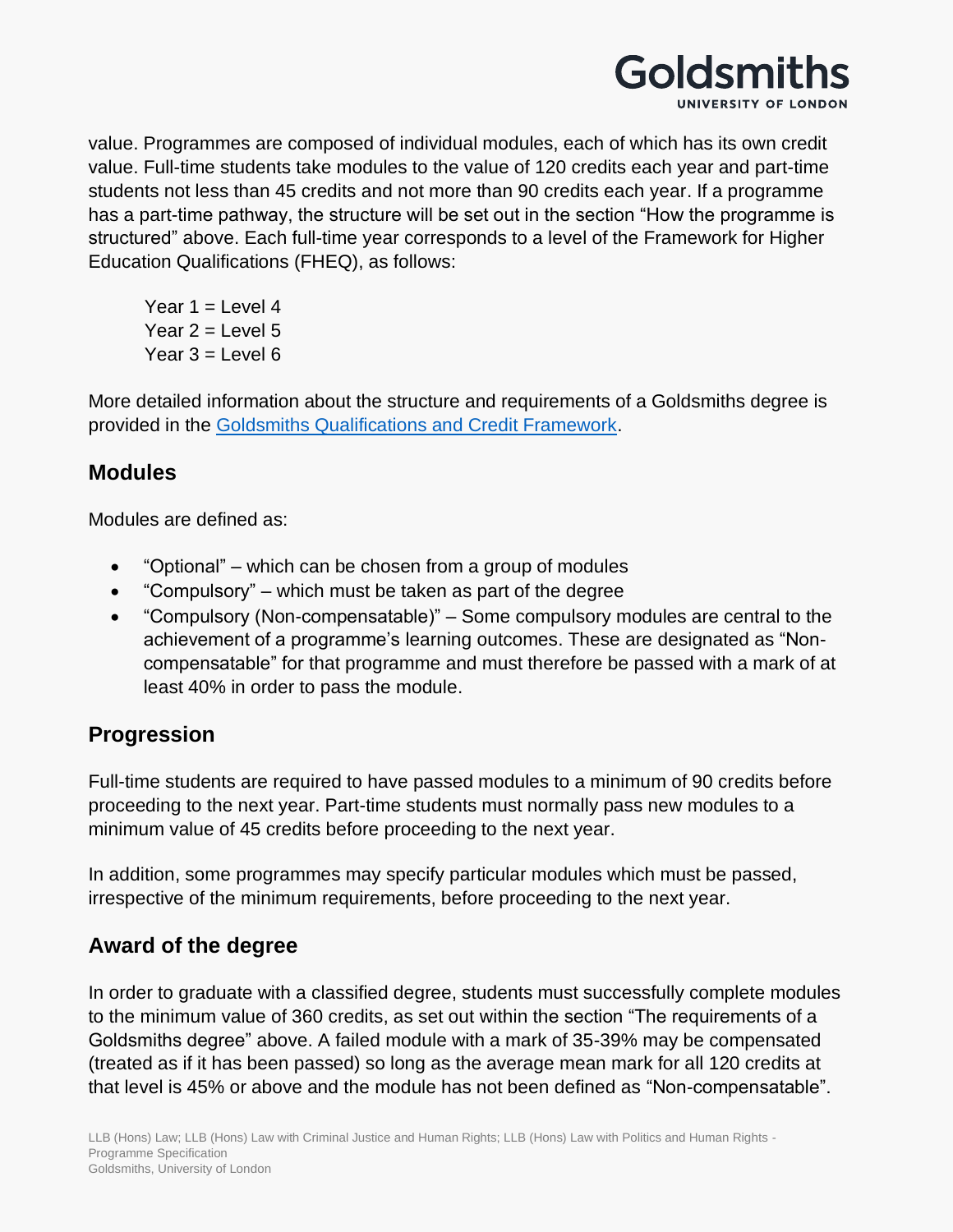

No more than 60 credits may be compensated this way across a programme and no more than 30 credits at any one level.

#### **Classification**

Final degree classification will usually be calculated on the basis of a student's best marks for modules equivalent to 90 credits at Level 4, 105 credits at level 5 and 105 credits at level 6, applying a relative weighting of 1:3:5 to modules at level 4, 5 and 6 respectively.

Degrees are awarded with the following classifications:

1st: First Class – 70%+ 2.1: Upper Second – 60-69% 2.2: Lower Second – 50-59% 3rd: Third – 40-49%

Students who, following the application of compensation and having used all their permitted resit attempts, have passed modules to the value of 300-345 credits, at least 60 of which are at level 6 may be awarded a pass degree.

More detail on the [calculation of the final classification](https://www.gold.ac.uk/students/assessments/undergraduate-final-result-calculation/) is on our website.

#### **Interim exit awards**

Some programmes incorporate interim exit points of Certificate of Higher Education and/or Diploma of Higher Education, which may be awarded on the successful completion of modules to the value of 120 credits at level 4 or 240 credits (120 of which at level 5) respectively. The awards are made without classification.

When these awards are incorporated within the programme, the relevant learning outcomes and module requirements will be set out within the "What you will be expected to achieve" section above.

The above information is intended as a guide, with more detailed information available in the [Goldsmiths Academic Manual.](https://www.gold.ac.uk/gam/)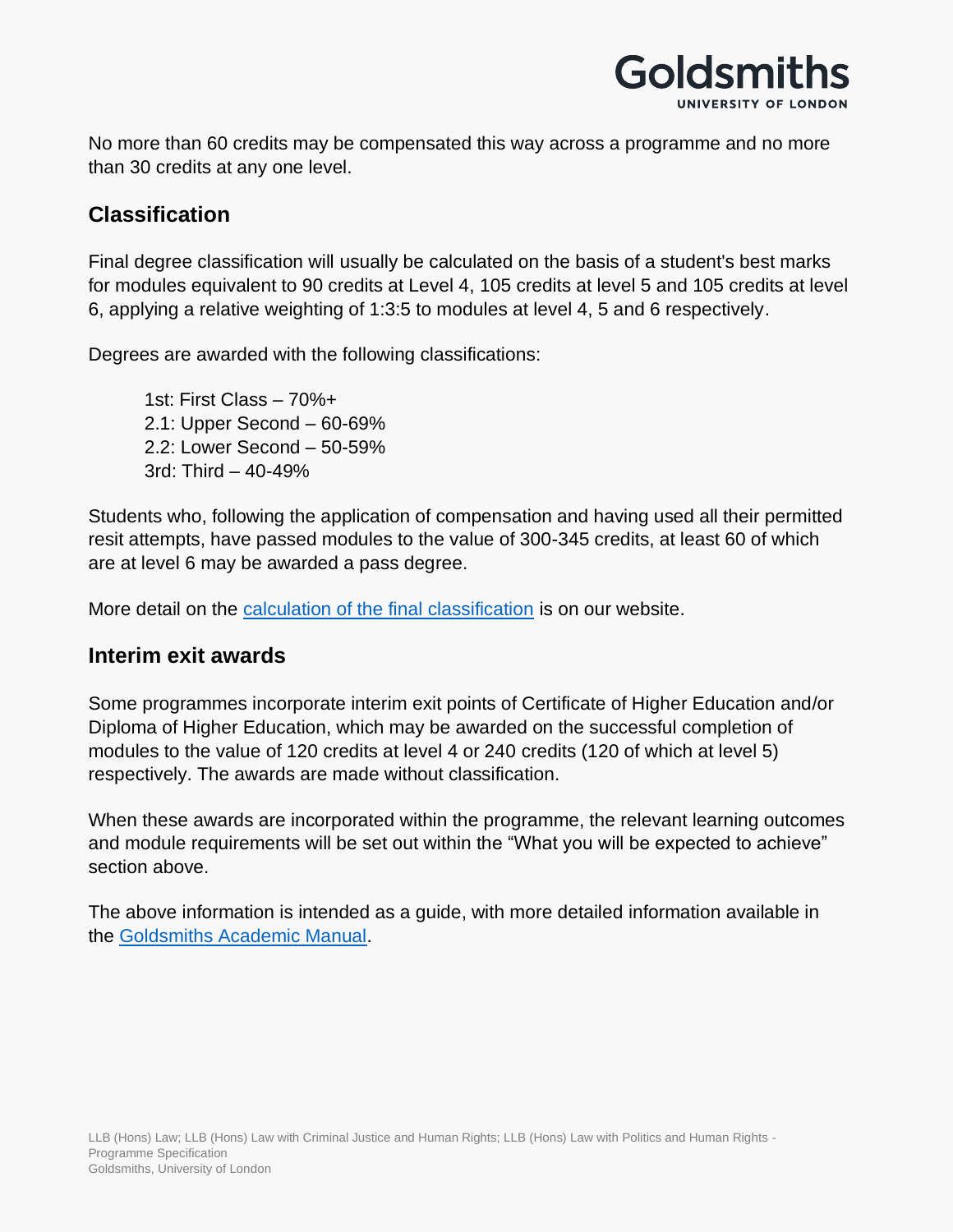

# **Programme-specific rules and facts**

### **Professional Bodies' Qualifying Regulations**

The LLB (Hons) Law, LLB (Hons) Law with Criminal Justice and Human Rights, and LLB (Hons) Law with Politics and Human Rights are recognised by the Solicitors Regulation Authority (SRA) and Bar Standards Board (BSB). A requirement of the BSB recognition is successful completion of all modules in those legal subjects referred to as the Foundations of Legal Knowledge. Although Goldsmiths' regulations allow the award of its degrees with the inclusion of credit for a limited number of failed modules through the application of compensation (see the section "Award of the Degree" above), students who graduate with a compensated fail in one of the Foundations of Legal Knowledge modules will not be eligible to move on to the vocational component of Bar training that is necessary for qualification as a barrister

#### **General programme costs**

In addition to your tuition fees, you will be responsible for meeting standard costs associated with your study. Find out more information at [gold.ac.uk/programme-costs.](https://www.gold.ac.uk/programme-costs)

#### **Specific programme costs**

Not applicable.

## **How teaching quality will be monitored**

Goldsmiths employs a number of methods to ensure and enhance the quality of learning and teaching on its programmes.

Programmes and modules are formally approved against national standards and are monitored throughout the year, such as in departmental committees, a variety of student feedback mechanisms and through the completion of module evaluation questionnaires. Every programme has at least one External Examiner who reviews comments annually on the standards of awards and student achievement. External Examiner(s) attend Boards of Examiners meetings and submit an annual written report.

Modules, programmes and/or departments are also subject to annual and periodic review internally, as well as periodic external scrutiny.